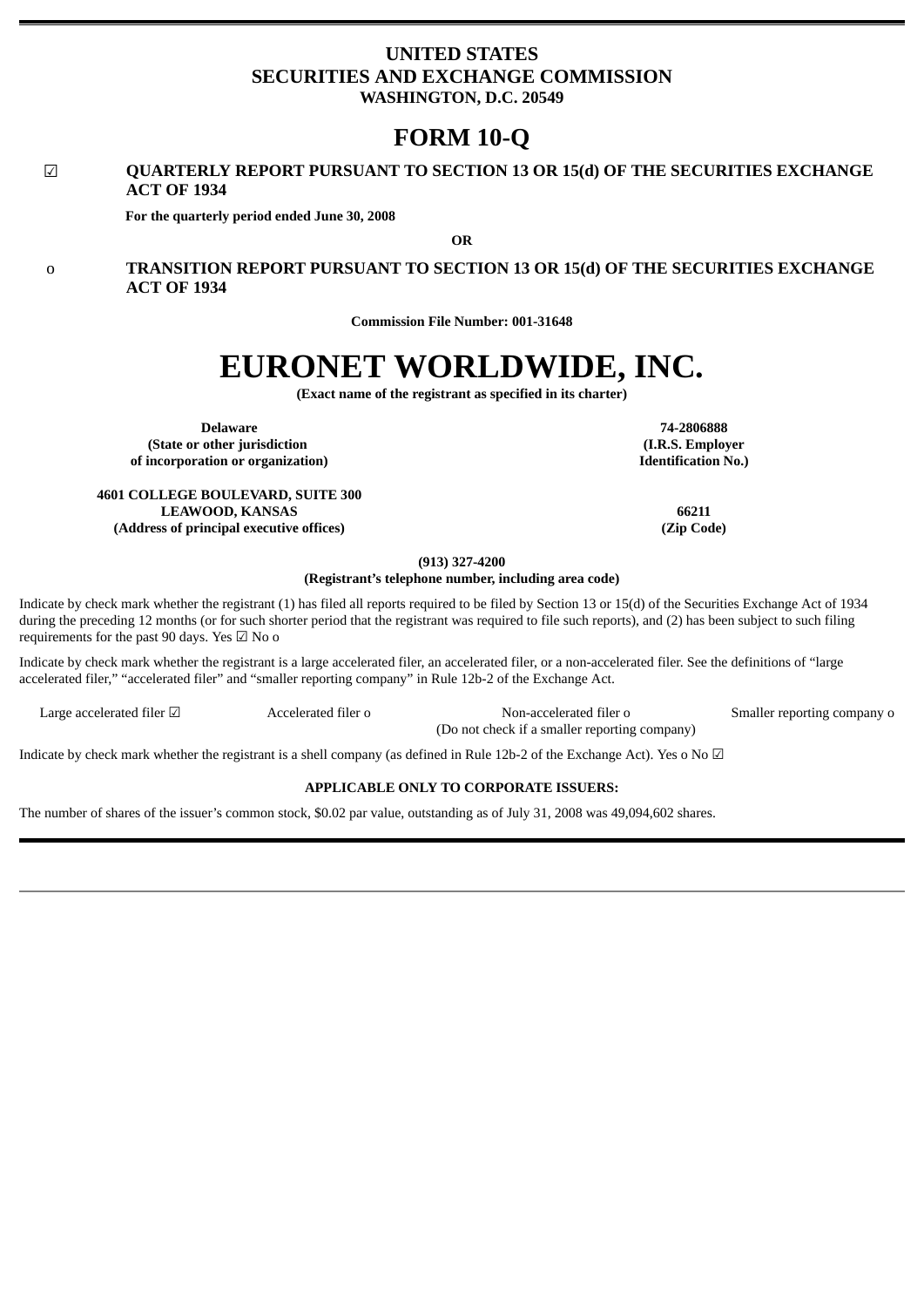## **Table of Contents**

| <b>PART I-FINANCIAL INFORMATION</b>                                                          |    |
|----------------------------------------------------------------------------------------------|----|
| <b>Item1. FINANCIAL STATEMENTS</b>                                                           |    |
| Item2. MANAGEMENT'S DISCUSSION AND ANALYSIS OF FINANCIAL CONDITION AND RESULTS OF OPERATIONS | 16 |
| <b>Item3. QUANTITATIVE AND QUALITATIVE DISCLOSURES ABOUT MARKET RISK</b>                     | 32 |
| <b>Item4. CONTROLS AND PROCEDURES</b>                                                        | 33 |
| <b>PART II-OTHER INFORMATION</b>                                                             | 33 |
| <b>Item1, LEGAL PROCEEDINGS</b>                                                              | 33 |
| <b>Item1A. RISK FACTORS</b>                                                                  | 33 |
| <b>Item2. UNREGISTERED SALES OF EQUITY SECURITIES AND USE OF PROCEEDS</b>                    | 34 |
| <b>Item4. SUBMISSION OF MATTERS TO A VOTE OF SECURITY HOLDERS</b>                            | 34 |
| <b>Item6. EXHIBITS</b>                                                                       | 35 |
|                                                                                              |    |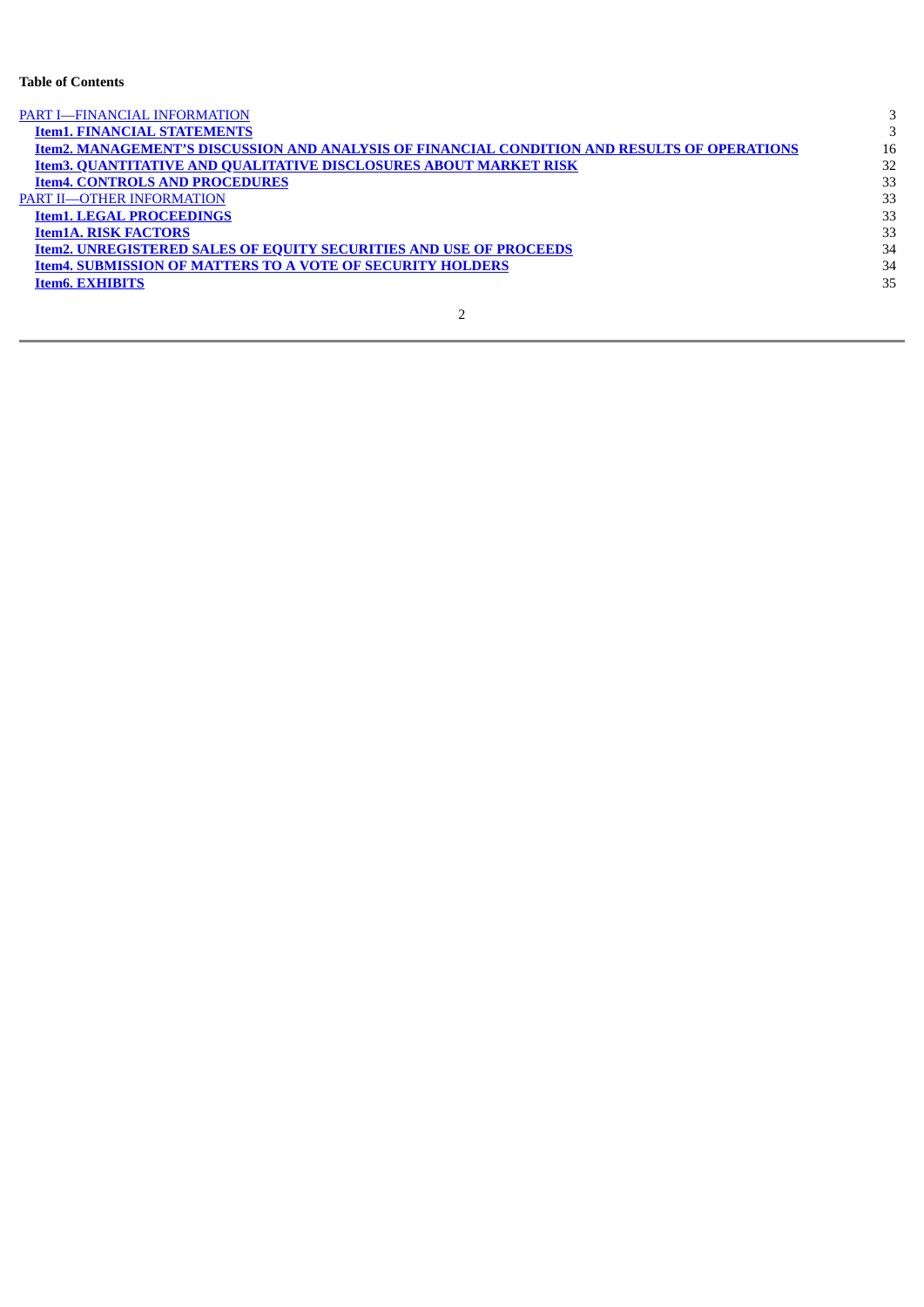## **PART I—FINANCIAL INFORMATION**

## <span id="page-2-1"></span><span id="page-2-0"></span>**ITEM 1. FINANCIAL STATEMENTS**

## **EURONET WORLDWIDE, INC. AND SUBSIDIARIES Consolidated Balance Sheets (In thousands, except share and per share data)**

|                                                                                                               | As of         |                      |  |
|---------------------------------------------------------------------------------------------------------------|---------------|----------------------|--|
|                                                                                                               | June 30, 2008 | December 31,<br>2007 |  |
|                                                                                                               | (unaudited)   |                      |  |
| <b>ASSETS</b>                                                                                                 |               |                      |  |
| Current assets:                                                                                               |               |                      |  |
| Cash and cash equivalents                                                                                     | 255,607<br>\$ | 266,869<br>\$        |  |
| Restricted cash                                                                                               | 78,713        | 140,222              |  |
| Inventory — PINs and other                                                                                    | 55,382        | 50,265               |  |
| Trade accounts receivable, net of allowances for doubtful accounts of \$8,146 at June 30, 2008 and \$6,194 at |               |                      |  |
| December 31, 2007                                                                                             | 298,537       | 286,245              |  |
| Deferred income taxes, net                                                                                    | 15,031        | 13,554               |  |
| Prepaid expenses and other current assets                                                                     | 30,955        | 39,564               |  |
| Current assets of discontinued operations                                                                     | 3,858         | 5,765                |  |
| Total current assets                                                                                          | 738,083       | 802,484              |  |
| Property and equipment, net of accumulated depreciation of \$133,081 at June 30, 2008 and \$119,190 at        |               |                      |  |
| December 31, 2007                                                                                             | 103,276       | 88,337               |  |
| Goodwill                                                                                                      | 797,652       | 762,723              |  |
| Acquired intangible assets, net of accumulated amortization of \$59,345 at June 30, 2008 and \$44,450 at      |               |                      |  |
| December 31, 2007                                                                                             | 149,377       | 155,137              |  |
| Deferred income taxes, net                                                                                    | 40,087        | 30,822               |  |
| Other assets, net of accumulated amortization of \$14,956 at June 30, 2008 and \$12,649 at December 31, 2007  | 21,391        | 41,346               |  |
| Non-current assets of discontinued operations                                                                 | 5,007         | 5,307                |  |
| <b>Total assets</b>                                                                                           | \$1,854,873   | \$1,886,156          |  |
| LIABILITIES AND STOCKHOLDERS' EQUITY                                                                          |               |                      |  |
| Current liabilities:                                                                                          |               |                      |  |
| Trade accounts payable                                                                                        | 226,120<br>S. | 306,155<br>\$        |  |
| Accrued expenses and other current liabilities                                                                | 226,756       | 167,054              |  |
| Current portion of capital lease obligations                                                                  | 5,340         | 4,974                |  |
| Short-term debt obligations and current maturities of long-term debt obligations                              | 1,900         | 1,910                |  |
| Income taxes payable                                                                                          | 13,801        | 15,342               |  |
| Deferred income taxes                                                                                         | 7,935         | 7,587                |  |
| Deferred revenue                                                                                              | 14,118        | 12,934               |  |
| Current liabilities of discontinued operations                                                                | 4,694         | 7,218                |  |
| Total current liabilities                                                                                     | 500,664       | 523,174              |  |
| Debt obligations, net of current portion                                                                      | 469,554       | 539,303              |  |
| Capital lease obligations, net of current portion                                                             | 10,289        | 11,520               |  |
| Deferred income taxes                                                                                         | 89,597        | 74,610               |  |
| Other long-term liabilities                                                                                   | 7,419         | 4,672                |  |
| <b>Minority interest</b>                                                                                      | 11,196        | 8,975                |  |
| <b>Total liabilities</b>                                                                                      | 1,088,719     | 1,162,254            |  |
|                                                                                                               |               |                      |  |
| Stockholders' equity:                                                                                         |               |                      |  |
| Preferred Stock, \$0.02 par value. Authorized 10,000,000 shares; none issued                                  |               |                      |  |
| Common Stock, \$0.02 par value. 90,000,000 shares authorized; 49,308,888 issued at June 30, 2008 and          |               |                      |  |
| 49,159,968 issued at December 31, 2007                                                                        | 986           | 983                  |  |
| Additional paid-in-capital                                                                                    | 664,977       | 658,047              |  |
| Treasury stock, at cost, 220,651 shares at June 30, 2008 and 207,065 shares at December 31, 2007              | (686)         | (379)                |  |
| Accumulated deficit                                                                                           | (4,954)       | (5,905)              |  |
| Restricted reserve                                                                                            | 1,061         | 957                  |  |
| Accumulated other comprehensive income                                                                        | 104,770       | 70,199               |  |
| Total stockholders' equity                                                                                    | 766,154       | 723,902              |  |
| Total liabilities and stockholders' equity                                                                    | \$1,854,873   | \$1,886,156          |  |

See accompanying notes to the consolidated financial statements.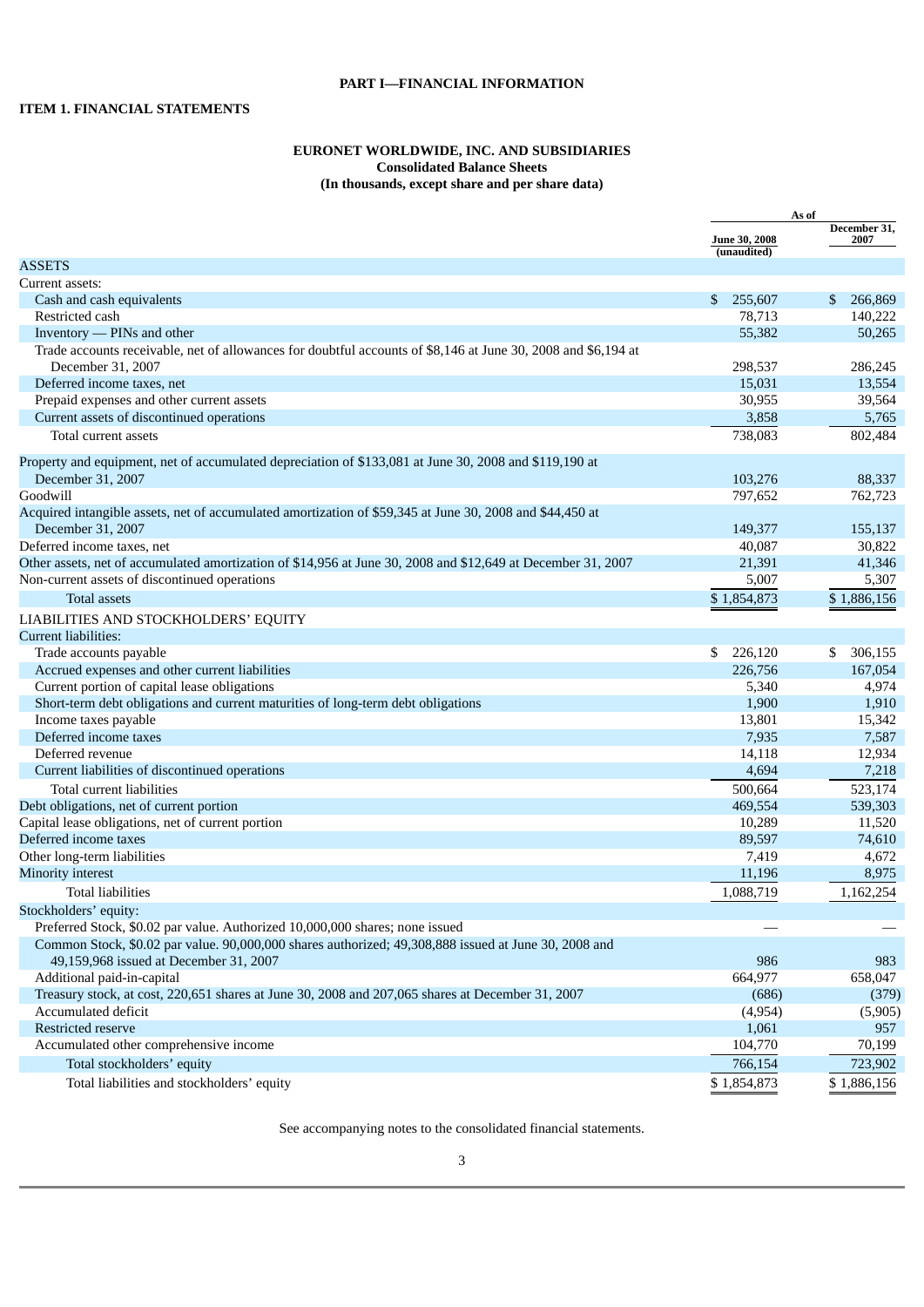## **EURONET WORLDWIDE, INC. AND SUBSIDIARIES Consolidated Statements of Income and Comprehensive Income (Unaudited, in thousands, except share and per share data)**

|                                                           | <b>Three Months Ended June 30,</b><br>2008<br>2007 |              | Six Months Ended June 30,<br>2008 | 2007                              |  |
|-----------------------------------------------------------|----------------------------------------------------|--------------|-----------------------------------|-----------------------------------|--|
| Revenues:                                                 |                                                    |              |                                   |                                   |  |
| <b>EFT Processing Segment</b>                             | \$<br>52,361                                       | \$<br>42,016 | 100,597<br>\$                     | \$<br>80,689                      |  |
| <b>Prepaid Processing Segment</b>                         | 152,633                                            | 142,230      | 296,858                           | 269,811                           |  |
| <b>Money Transfer Segment</b>                             | 59,456                                             | 49,219       | 111,788                           | 50,008                            |  |
| Total revenues                                            | 264,450                                            | 233,465      | 509,243                           | 400,508                           |  |
| Operating expenses:                                       |                                                    |              |                                   |                                   |  |
| Direct operating costs                                    | 179,425                                            | 160,251      | 345,363                           | 280,890                           |  |
| Salaries and benefits                                     | 33,064                                             | 28,440       | 63,758                            | 45,154                            |  |
| Selling, general and administrative                       | 20,050                                             | 16,742       | 40,999                            | 26,839                            |  |
| Depreciation and amortization                             | 14,613                                             | 12,716       | 28,594                            | 20,471                            |  |
| Total operating expenses                                  | 247,152                                            | 218,149      | 478,714                           | 373,354                           |  |
| Operating income                                          | 17,298                                             | 15,316       | 30,529                            | 27,154                            |  |
| Other income (expense):                                   |                                                    |              |                                   |                                   |  |
| Interest income                                           | 2,092                                              | 4,089        | 5,900                             | 8,417                             |  |
| Interest expense                                          | (6,037)                                            | (7,769)      | (12, 893)                         | (11, 301)                         |  |
| Income from unconsolidated affiliates                     | 238                                                | 636          | 481                               | 876                               |  |
| Impairment loss on investment securities                  | (1,258)                                            |              | (18,760)                          |                                   |  |
| Loss on early retirement of debt                          | (91)                                               |              | (246)                             |                                   |  |
| Foreign currency exchange gain (loss), net                | (378)                                              | 1,341        | 12,699                            | 1,779                             |  |
| Other expense, net                                        | (5, 434)                                           | (1,703)      | (12, 819)                         | (229)                             |  |
| Income from continuing operations before income taxes and |                                                    |              |                                   |                                   |  |
| minority interest                                         | 11,864                                             | 13,613       | 17,710                            | 26,925                            |  |
| Income tax expense                                        | (2,908)                                            | (4,731)      | (14, 214)                         | (8,629)                           |  |
| <b>Minority interest</b>                                  | (673)                                              | (599)        | (1,236)                           | (952)                             |  |
| Income from continuing operations                         | 8,283                                              | 8,283        | 2,260                             | 17,344                            |  |
| Discontinued operations, net                              | (496)                                              | 213          | (1,309)                           | 613                               |  |
| Net income                                                | 7,787                                              | 8,496        | 951                               | 17,957                            |  |
| <b>Translation adjustment</b>                             | 3,448                                              | 3,332        | 35,170                            | 3,399                             |  |
| Unrealized gain (loss) on interest rate swaps             | 724                                                | (29)         | (27)                              | (29)                              |  |
| Impairment loss on investment securities                  |                                                    |              | (572)                             |                                   |  |
| Comprehensive income                                      | \$<br>11,959                                       | \$<br>11,799 | \$<br>35,522                      | \$<br>21,327                      |  |
| Earnings (loss) per share - basic:                        |                                                    |              |                                   |                                   |  |
| Continuing operations                                     | \$<br>0.17                                         | \$<br>0.17   | \$<br>0.05                        | \$<br>0.41                        |  |
| Discontinued operations                                   | (0.01)                                             | 0.01         | (0.03)                            | 0.01                              |  |
| Total                                                     | \$<br>0.16                                         | \$<br>0.18   | \$<br>0.02                        | \$<br>0.42                        |  |
| Basic weighted average shares outstanding                 | 48,916,432                                         | 47,638,963   | 48,862,196                        | 42,379,086                        |  |
| Earnings (loss) per share - diluted:                      |                                                    |              |                                   |                                   |  |
| Continuing operations                                     | \$<br>0.16                                         | \$<br>0.17   | $\mathbb{S}$<br>0.05              | $\boldsymbol{\mathsf{S}}$<br>0.40 |  |
| Discontinued operations                                   | (0.01)                                             |              | (0.03)                            | $0.01\,$                          |  |
|                                                           |                                                    |              |                                   |                                   |  |
| <b>Total</b>                                              | \$<br>0.15                                         | \$<br>0.17   | \$<br>0.02                        | \$<br>0.41                        |  |
| Diluted weighted average shares outstanding               | 54,738,902                                         | 49,359,226   | 50,690,466                        | 47,929,754                        |  |

See accompanying notes to the consolidated financial statements.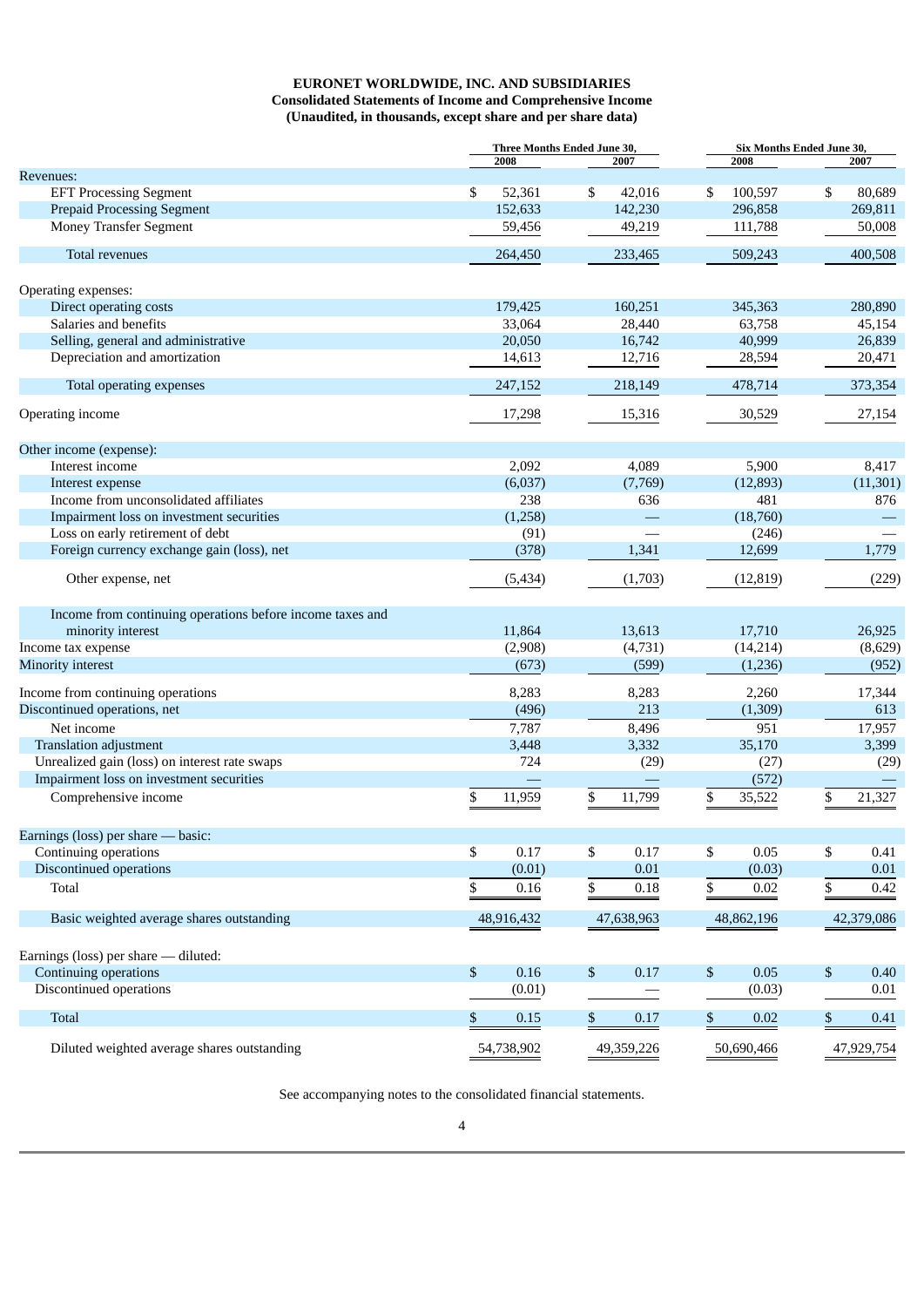#### **EURONET WORLDWIDE, INC. AND SUBSIDIARIES Consolidated Statements of Cash Flows (Unaudited, in thousands)**

|                                                                                                                         | <b>Six Months Ended June 30,</b><br>2007<br>2008 |              |  |  |
|-------------------------------------------------------------------------------------------------------------------------|--------------------------------------------------|--------------|--|--|
| Net income                                                                                                              | \$<br>951                                        | \$17,957     |  |  |
|                                                                                                                         |                                                  |              |  |  |
| Adjustments to reconcile net income to net cash provided by operating activities:                                       |                                                  |              |  |  |
| Depreciation and amortization                                                                                           | 29,063                                           | 20,855       |  |  |
| Share-based compensation                                                                                                | 5,618                                            | 3,726        |  |  |
| Foreign exchange gain, net                                                                                              | (12, 693)                                        | (264)        |  |  |
| Non-cash impairment of investment securities                                                                            | 18,760                                           |              |  |  |
| Deferred income tax expense (benefit)                                                                                   | 3,218                                            | (2,016)      |  |  |
| Income assigned to minority interest                                                                                    | 1,236                                            | 952          |  |  |
| Income from unconsolidated affiliates                                                                                   | (481)                                            | (876)        |  |  |
| Amortization of debt obligations issuance expense                                                                       | 1,496                                            | 767          |  |  |
| Changes in working capital, net of amounts acquired:                                                                    |                                                  |              |  |  |
| Income taxes payable, net                                                                                               | (557)                                            | 3,052        |  |  |
| Restricted cash                                                                                                         | 36,971                                           | (7, 272)     |  |  |
| Inventory — PINs and other                                                                                              | (1,824)                                          | 771          |  |  |
| Trade accounts receivable                                                                                               | 2,978                                            | 5,321        |  |  |
| Prepaid expenses and other current assets                                                                               | 10,054                                           | (4,868)      |  |  |
| Trade accounts payable                                                                                                  | (85, 682)                                        | 17,532       |  |  |
| Deferred revenue                                                                                                        | (490)                                            | 501          |  |  |
| Accrued expenses and other current liabilities                                                                          | 48,993                                           | (56, 655)    |  |  |
| Other, net                                                                                                              | 55                                               | 1,480        |  |  |
|                                                                                                                         |                                                  |              |  |  |
| Net cash provided by operating activities                                                                               | 57,666                                           | 963          |  |  |
| Cash flows from investing activities:                                                                                   |                                                  |              |  |  |
| Acquisitions, net of cash acquired                                                                                      | (3,457)                                          | (313, 462)   |  |  |
| Acquisition escrow                                                                                                      | 26,000                                           | (26,000)     |  |  |
| Purchases of property and equipment                                                                                     | (21, 223)                                        | (12, 174)    |  |  |
| Purchases of other long-term assets                                                                                     | (1,799)                                          | (2,773)      |  |  |
| Other, net                                                                                                              | 762                                              | 582          |  |  |
|                                                                                                                         |                                                  |              |  |  |
| Net cash provided (used) by investing activities                                                                        | 283                                              | (353, 827)   |  |  |
| Cash flows from financing activities:                                                                                   |                                                  |              |  |  |
| Proceeds from issuance of shares                                                                                        | 1,007                                            | 163,541      |  |  |
| Borrowings from revolving credit agreements classified as non-current liabilities                                       | 29,300                                           | 408,663      |  |  |
| Repayments of revolving credit agreements classified as non-current liabilities                                         | (84, 943)                                        | (438, 310)   |  |  |
| Proceeds from long-term debt obligations                                                                                |                                                  | 190,000      |  |  |
| Repayments of long-term debt obligations                                                                                | (15,000)                                         | (475)        |  |  |
| Repayments of capital lease obligations                                                                                 | (4, 165)                                         | (5,308)      |  |  |
| Debt issuance costs                                                                                                     | (750)                                            | (3,827)      |  |  |
| Cash dividends paid to minority interest stockholders                                                                   |                                                  | (1,572)      |  |  |
| Other, net                                                                                                              | 273                                              | 333          |  |  |
| Net cash provided (used) by financing activities                                                                        | (74, 278)                                        | 313,045      |  |  |
|                                                                                                                         |                                                  |              |  |  |
| Effect of exchange differences on cash                                                                                  | 4,645                                            | 1,054        |  |  |
| Decrease in cash and cash equivalents                                                                                   | (11,684)                                         | (38, 765)    |  |  |
| Cash and cash equivalents at beginning of period (includes cash of discontinued operations of \$722 in 2008 and \$1,446 |                                                  |              |  |  |
| in 2007)                                                                                                                | 267,591                                          | 321,058      |  |  |
| Cash and cash equivalents at end of period (includes cash of discontinued operations of \$300 in 2008 and \$267 in      |                                                  |              |  |  |
| 2007)                                                                                                                   | \$255,907                                        | \$282,293    |  |  |
|                                                                                                                         |                                                  |              |  |  |
| Interest paid during the period                                                                                         | \$11,665                                         | \$<br>10,407 |  |  |
| Income taxes paid during the period                                                                                     | 10,464                                           | 9,156        |  |  |

See accompanying notes to the consolidated financial statements.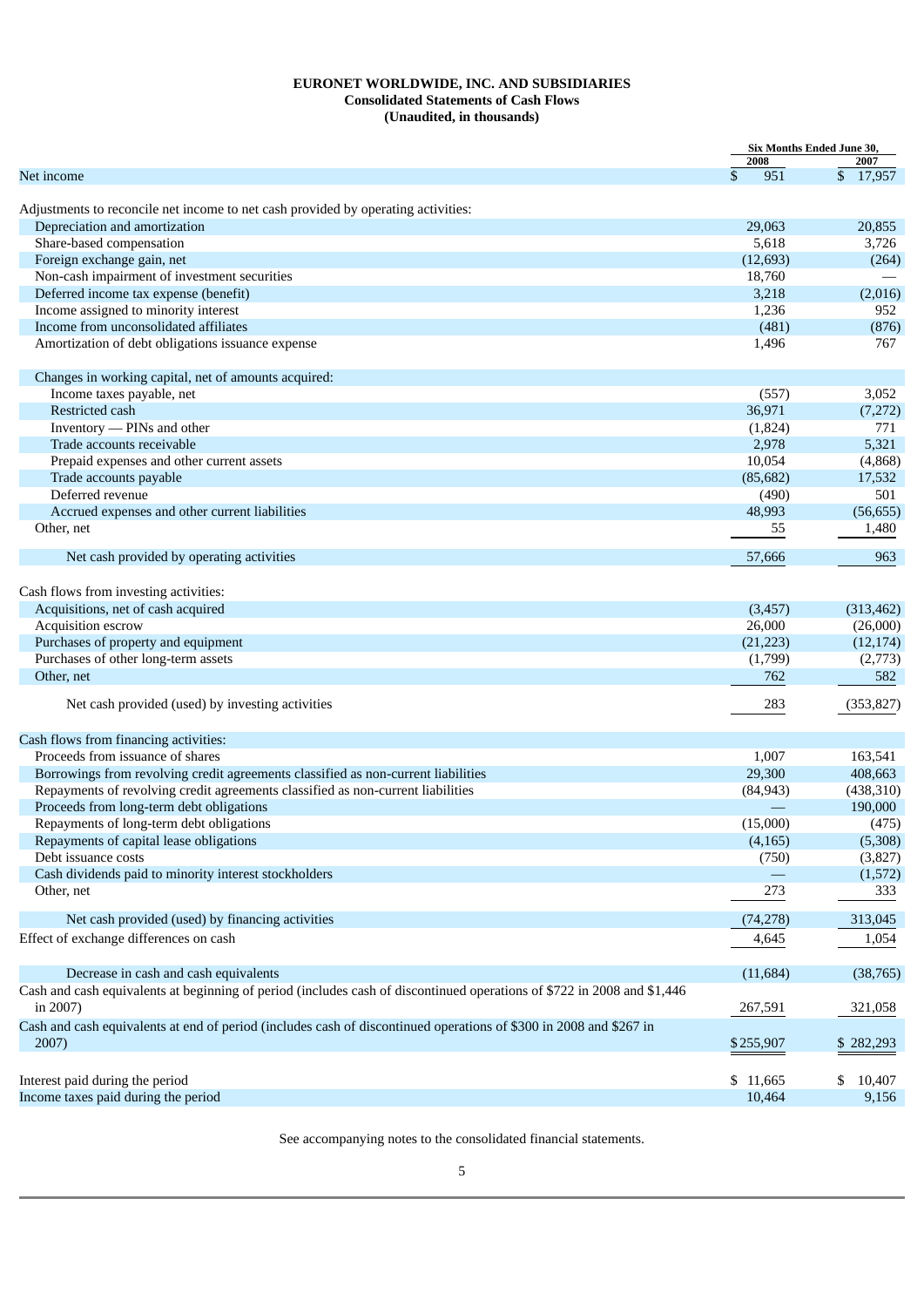## **EURONET WORLDWIDE, INC. AND SUBSIDIARIES NOTES TO THE UNAUDITED CONSOLIDATED FINANCIAL STATEMENTS**

#### **(1) GENERAL**

#### *Organization*

Euronet Worldwide, Inc. and its subsidiaries (the "Company" or "Euronet") is an industry leader in processing secure electronic financial transactions. Euronet's Prepaid Processing Segment is one of the world's largest providers of "top-up" services for prepaid products, primarily prepaid mobile airtime. The EFT Processing Segment provides end-to-end solutions relating to operations of automated teller machine ("ATM") and Point of Sale ("POS") networks, and debit and credit card processing in Europe, the Middle East and Asia. The Money Transfer Segment, comprised primarily of the Company's RIA Envia, Inc. ("RIA") subsidiary and its operating subsidiaries, is the third-largest global money transfer company based upon revenues and volumes and provides services through a sending network of agents and Company-owned stores in the U.S., the Caribbean, Europe and Asia Pacific, disbursing money transfers through a worldwide payer network.

#### *Basis of presentation*

The accompanying unaudited consolidated financial statements have been prepared from the records of the Company, in conformity with accounting principles generally accepted in the U.S. ("U.S. GAAP") and pursuant to the rules and regulations of the Securities and Exchange Commission ("SEC"). In the opinion of management, such unaudited consolidated financial statements contain all adjustments (consisting of normal interim closing procedures) necessary to present fairly the financial position of the Company as of June 30, 2008, the results of its operations for the three- and six-month periods ended June 30, 2008 and 2007 and cash flows for the six-month periods ended June 30, 2008 and 2007.

The unaudited consolidated financial statements should be read in conjunction with the audited consolidated financial statements of Euronet for the year ended December 31, 2007, including the notes thereto, set forth in the Company's 2007 Annual Report on Form 10-K.

The preparation of financial statements in conformity with U.S. GAAP requires management to make estimates and assumptions that affect the amounts reported in the consolidated financial statements and accompanying notes. Actual results could differ from those estimates. The results of operations for the three- and six-month periods ended June 30, 2008 are not necessarily indicative of the results to be expected for the full year ending December 31, 2008. Certain amounts in prior years have been reclassified to conform to current period presentation.

#### *Goodwill and acquired intangible translation adjustment*

During the third quarter 2007, the Company corrected an immaterial error related to foreign currency translation adjustments for goodwill and acquired intangible assets recorded in connection with acquisitions completed during periods prior to December 31, 2006. The impact of this correction on the Company's Unaudited Statements of Income and Comprehensive Income was to increase depreciation and amortization expense by \$0.2 million, decrease operating income by \$0.2 million and reduce net income by \$0.1 million for the three months ended June 30, 2007 and to increase depreciation and amortization expense by \$0.3 million, decrease operating income by \$0.3 million and reduce net income by \$0.2 million for the six months ended June 30, 2007. Due primarily to the impact of the correction on the Company's foreign currency translation adjustment, total comprehensive income increased by \$3.0 million and \$4.3 million for the three and six months ended June 30, 2007, respectively. This correction did not impact the Company's cash flows from operating, financing or investing activities.

## **(2) SUMMARY OF SIGNIFICANT ACCOUNTING POLICIES AND PRACTICES**

#### *Fair Value Measurements*

Effective January 1, 2008, the Company adopted the provisions of Financial Accounting Standards Board ("FASB") Statement of Financial Accounting Standards ("SFAS") No. 157, "Fair Value Measurements" for financial assets and liabilities. This Statement defines fair value, establishes a framework for measuring fair value and expands disclosures about fair value measurements. The Statement applies whenever other accounting pronouncements require or permit fair value measurements. Accordingly, this Statement does not require any new fair value measurements. Additionally, FASB Staff Position No. 157-2, "Effective Date of FASB Statement No. 157," delayed the effective date of SFAS No. 157 to fiscal years beginning after November 15, 2008 for certain nonfinancial assets and liabilities. Beginning January 1, 2009, the Company will adopt the provisions for those nonfinancial assets and liabilities, which include those measured at fair value in goodwill impairment testing, indefinite-lived intangible assets measured at fair value for impairment assessment, nonfinancial long-lived assets measured at fair value for impairment assessment and investments in unconsolidated subsidiaries. The Company does not expect the provisions of SFAS No. 157 related to these items to have a material impact on its consolidated financial statements. See Note 10, Fair Value Measurements, for the required fair value disclosures.

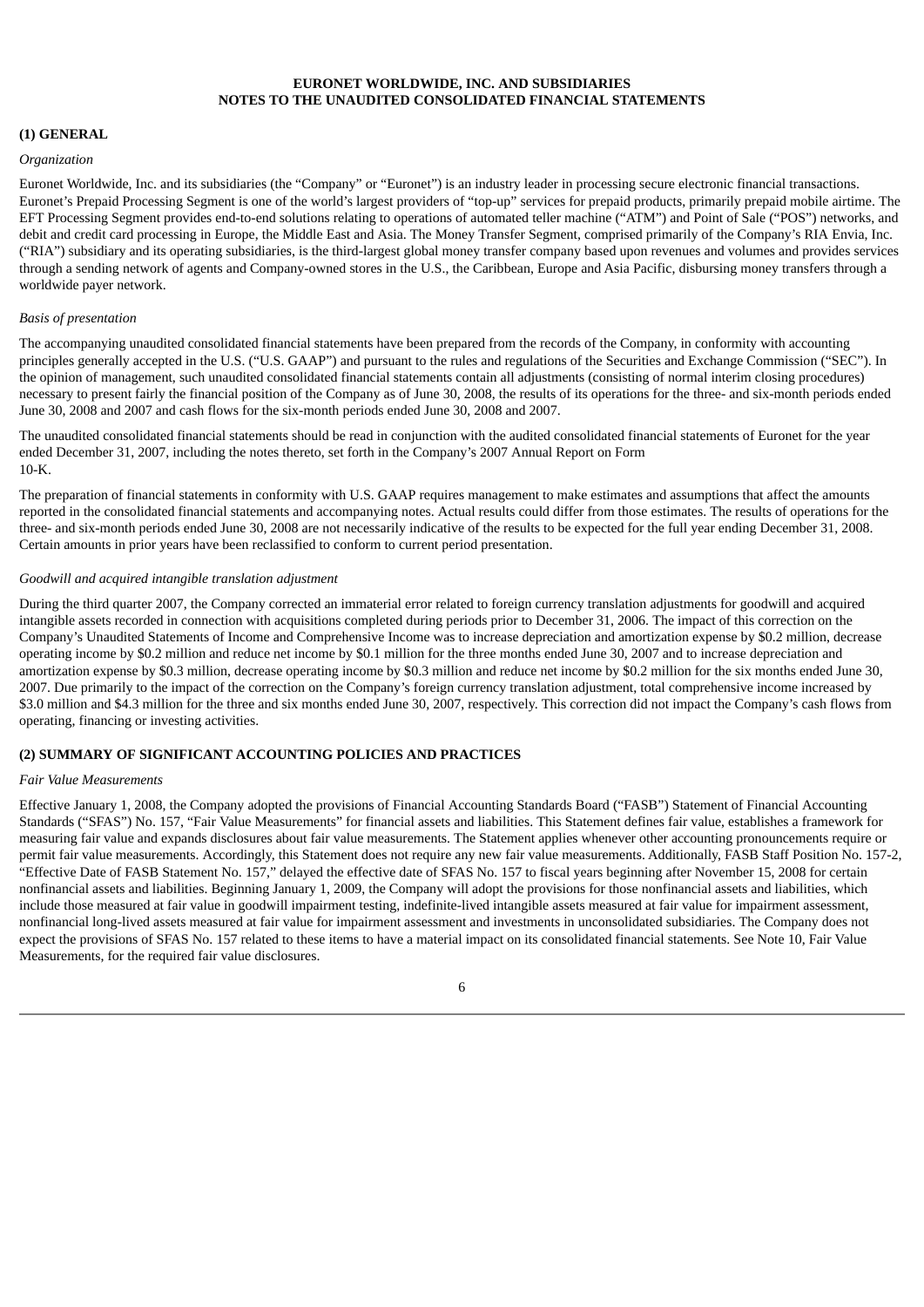#### *Investment in MoneyGram International, Inc.*

The Company's investment in MoneyGram International, Inc. ("MoneyGram") was classified as available-for-sale as of December 31, 2007 and was recorded in other assets on the Company's Consolidated Balance Sheet. During the first quarter 2008, the Company decided not to pursue the acquisition of MoneyGram. Also, during the six months ended June 30, 2008, the value of the Company's investment in MoneyGram declined and the Company determined the decline to be other than temporary. Accordingly, the Company recognized impairment losses associated with the investment of \$1.3 million in the second quarter 2008 and \$18.8 million during the six months ended June 30, 2008 and reversed the \$0.6 million gain recorded during 2007 in other comprehensive income. Because of the Company's decision not to submit a proposal to acquire MoneyGram, the investment was reclassified to other current assets on the Company's Unaudited Consolidated Balance Sheet as of June 30, 2008. During the first quarter 2008, the Company also recorded acquisition related expenses totaling \$3.0 million, which are included in selling, general and administrative expenses for the six months ended June 30, 2008.

## *Money transfer settlement obligations*

Money transfer settlement obligations are recorded in accrued expenses and other current liabilities on the Company's Unaudited Consolidated Balance Sheets and consist of amounts owed by Euronet to money transfer recipients. As of June 30, 2008, the Company's money transfer settlement obligations were \$47.9 million.

#### *Accounting for derivative instruments and hedging activities*

The Company accounts for derivative instruments and hedging activities in accordance with SFAS No. 133, "Accounting for Derivative Instruments and Hedging Activities," as amended ("SFAS No. 133"), which requires that all derivative instruments be recognized as either assets or liabilities on the balance sheet at fair value. During 2007, the Company entered into derivative instruments to manage exposure to interest rate risk that are considered cash flow hedges under the provisions of SFAS No. 133. To qualify for hedge accounting under SFAS No. 133, the details for the hedging relationship must be formally documented at the inception of the arrangement, including the Company's hedging strategy, risk management objective, the specific risk being hedged, the derivative instrument being used, the item being hedged, an assessment of hedge effectiveness and how effectiveness will continue to be assessed and measured. For the effective portion of a cash flow hedge, changes in the value of the hedge instrument are recorded temporarily in stockholders' equity as a component of other comprehensive income and then recognized as an adjustment to interest expense over the term of the hedging instrument.

In the Money Transfer Segment, the Company enters into foreign currency forward contracts to offset foreign currency exposure related to the notional value of money transfer transactions collected or paid in currencies other than the U.S. dollar. These forward contracts are considered derivative instruments under the provisions of SFAS No. 133; however, the Company does not designate such instruments as hedges. Accordingly, changes in the value of these contracts are recognized immediately as a component of foreign currency exchange gain (loss), net in the Unaudited Consolidated Statements of Income and Comprehensive Income. The impact of changes in value of these forward contracts, together with the impact of the change in value of the related foreign currency denominated receivable or payable, on the Company's Unaudited Consolidated Statements of Income and Comprehensive Income is not significant.

Cash flows resulting from derivative instruments are classified as cash flows from operating activities in the Company's Unaudited Consolidated Statements of Cash Flows. The Company enters into derivative instruments with highly credit-worthy financial institutions and does not use derivative instruments for trading or speculative purposes. See Note 7, Derivative Instruments and Hedging Activities, for further discussion of derivative instruments.

#### *Recent accounting pronouncements*

In May 2008, the FASB issued FASB Staff Position ("FSP") APB 14-1, "Accounting for Convertible Instruments That May Be Settled in Cash upon Conversion (Including Partial Cash Settlement)." FSP APB 14-1 requires the proceeds from the issuance of such convertible debt instruments to be allocated between debt and equity components so that debt is discounted to reflect the Company's nonconvertible debt borrowing rate. The debt discount is amortized over the period the convertible debt is expected to be outstanding as additional non-cash interest expense. The change in accounting treatment is effective for fiscal years beginning after December 15, 2008 and applies retrospectively to prior periods. FSP APB 14-1 will impact the accounting associated with the Company's \$140 million convertible senior debentures and its \$175 million convertible debentures. The new accounting treatment will require Euronet to retrospectively record a significant amount of non-cash interest as the discount on the debt is amortized. The Company is in the process of quantifying the effect the adoption of FSP APB 14-1 will have on its consolidated financial statements.

In March 2008, the FASB issued SFAS No. 161, "Disclosures about Derivative Instruments and Hedging Activities," which requires enhanced disclosures about an entity's derivative and hedging activities, including: (a) how and why an entity uses derivative instruments, (b) how derivative instruments and related hedged items are accounted for under SFAS No. 133 and its related interpretations, and (c) how derivative instruments and related hedged items affect an entity's financial position, financial performance, and cash flows. This Statement is effective for financial statements issued for fiscal years and interim periods beginning after November 15, 2008, with early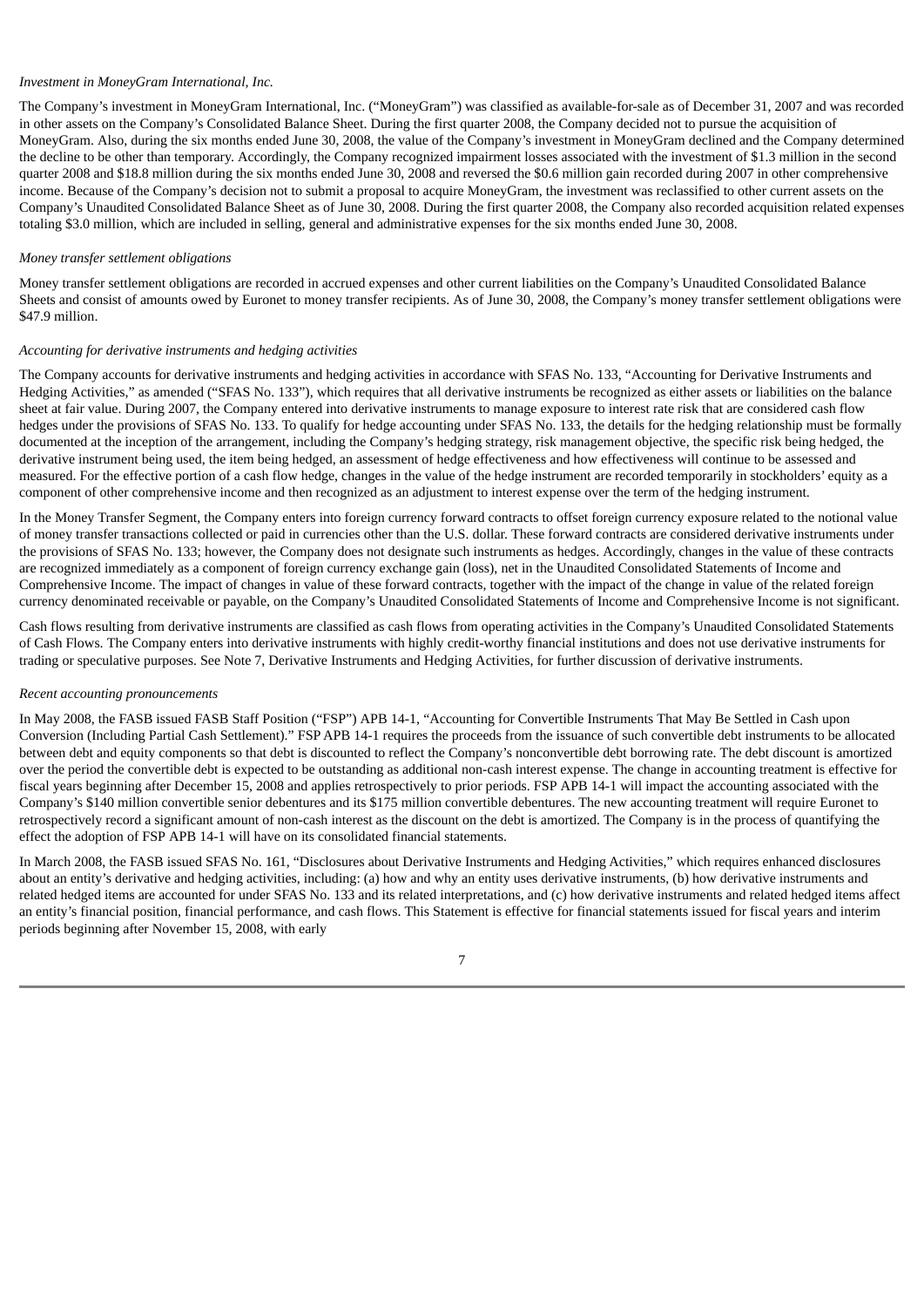application encouraged. This Statement encourages, but does not require, comparative disclosures for earlier periods at initial adoption. The Company is still evaluating the impact of the adoption of SFAS No. 161; however, the impact is not expected to be material.

In April 2008, the FASB issued FSP FAS 142-3, "Determination of the Useful Life of Intangible Assets." FSP FAS 142-3 amends the factors that should be considered in developing renewal or extension assumptions used to determine the useful life of a recognized intangible asset under SFAS No. 142, "Goodwill and Other Intangible Assets." This FSP is effective for financial statements issued for fiscal years beginning after December 15, 2008, and the guidance for determining the useful life of a recognized intangible asset must be applied prospectively to intangible assets acquired after the effective date. The Company is evaluating the impact the adoption of FSP FAS 142-3 will have on its consolidated financial statements; however, the impact is not expected to be material.

## **(3) EARNINGS PER SHARE**

Basic earnings per share has been computed by dividing earnings available to common stockholders by the weighted average number of common shares outstanding during the respective period. Diluted earnings per share has been computed by dividing earnings available to common stockholders by the weighted-average shares outstanding during the respective period, after adjusting for the potential dilution of the assumed conversion of the Company's convertible debentures, shares issuable in connection with acquisition obligations, restricted stock and options to purchase the Company's common stock. The following table provides a reconciliation of net income to earnings available to common stockholders and the computation of diluted weighted average number of common shares outstanding:

|                                                                                                                                          |            | <b>Three Months Ended June 30,</b> |            |            |      | <b>Six Months Ended June 30,</b> |      |            |  |
|------------------------------------------------------------------------------------------------------------------------------------------|------------|------------------------------------|------------|------------|------|----------------------------------|------|------------|--|
| (dollar amounts in thousands)                                                                                                            |            | 2008<br>2007                       |            |            | 2008 |                                  | 2007 |            |  |
| Reconciliation of net income to earnings available to earnings available                                                                 |            |                                    |            |            |      |                                  |      |            |  |
| to common stockholders:                                                                                                                  |            |                                    |            |            |      |                                  |      |            |  |
| Net income                                                                                                                               | \$         | 7,787                              | S          | 8,496      | \$   | 951                              | S    | 17,957     |  |
| Add: interest expense of 1.625% convertible debentures, if dilutive<br>(net of income taxes of \$321 for the three months ended June 30, |            |                                    |            |            |      |                                  |      |            |  |
| 2008 and \$0 for the six months ended June 30, 2007)                                                                                     |            | 481                                |            |            |      |                                  |      | 1,534      |  |
| Earnings available to common stockholders                                                                                                |            | 8,268                              |            | 8,496      |      | 951                              |      | 19,491     |  |
| Computation of diluted weighted average shares outstanding:                                                                              |            |                                    |            |            |      |                                  |      |            |  |
| Basic weighted average shares outstanding                                                                                                | 48,916,432 |                                    | 47,638,963 |            |      | 48,862,196                       |      | 42,379,086 |  |
| Additional shares from assumed conversion of 1.625% convertible                                                                          |            |                                    |            |            |      |                                  |      |            |  |
| debentures                                                                                                                               |            | 4,163,488                          |            |            |      |                                  |      | 4,163,488  |  |
| Weighted average shares issuable in connection with acquisition<br>obligations                                                           | 1,086,716  |                                    |            | 673,636    |      | 1,086,716                        |      | 338,679    |  |
| Incremental shares from assumed conversion of stock options and<br>restricted stock                                                      |            | 572,266                            |            | 1,046,627  |      | 741,554                          |      | 1,048,501  |  |
| Diluted weighted average shares outstanding                                                                                              | 54,738,902 |                                    |            | 49,359,226 |      | 50,690,466                       |      | 47,929,754 |  |

The table includes all stock options and restricted stock that are dilutive to Euronet's weighted average common shares outstanding during the period. The calculation of diluted earnings per share excludes stock options or shares of restricted stock that are anti-dilutive to the Company's weighted average common shares outstanding for the three- and six-month periods ended June 30, 2008 of approximately 1,632,000 and 1,418,000, respectively. For both the three- and six-month periods ended June 30, 2007, the calculation of diluted earnings per share excludes approximately 533,000 stock options or shares of restricted stock that are anti-dilutive to the Company's weighted average common shares outstanding.

The Company has \$140 million of 1.625% convertible debentures due 2024 and \$175 million of 3.50% convertible debentures due 2025 outstanding that, if converted, would have a potentially dilutive effect on the Company's stock. These debentures are convertible into 4.2 million shares of Common Stock for the \$140 million 1.625% issue, and 4.3 million shares of Common Stock for the \$175 million 3.50% issue, only upon the occurrence of certain conditions. As required by EITF Issue No. 04-8, "The Effect of Contingently Convertible Debt on Diluted Earnings per Share," if dilutive, the impact of the contingently issuable shares must be included in the calculation of diluted earnings per share under the "if-converted" method, regardless of whether the conditions upon which the debentures would be convertible into shares of the Company's Common Stock have been met. Under the if-converted method, the assumed conversion of the 1.625% convertible debentures was dilutive for the three months ended June 30, 2008 and the six months ended June 30, 2007 and antidilutive for the three months ended June 30, 2007 and the six months ended June 30, 2008. Under the if-converted method, the assumed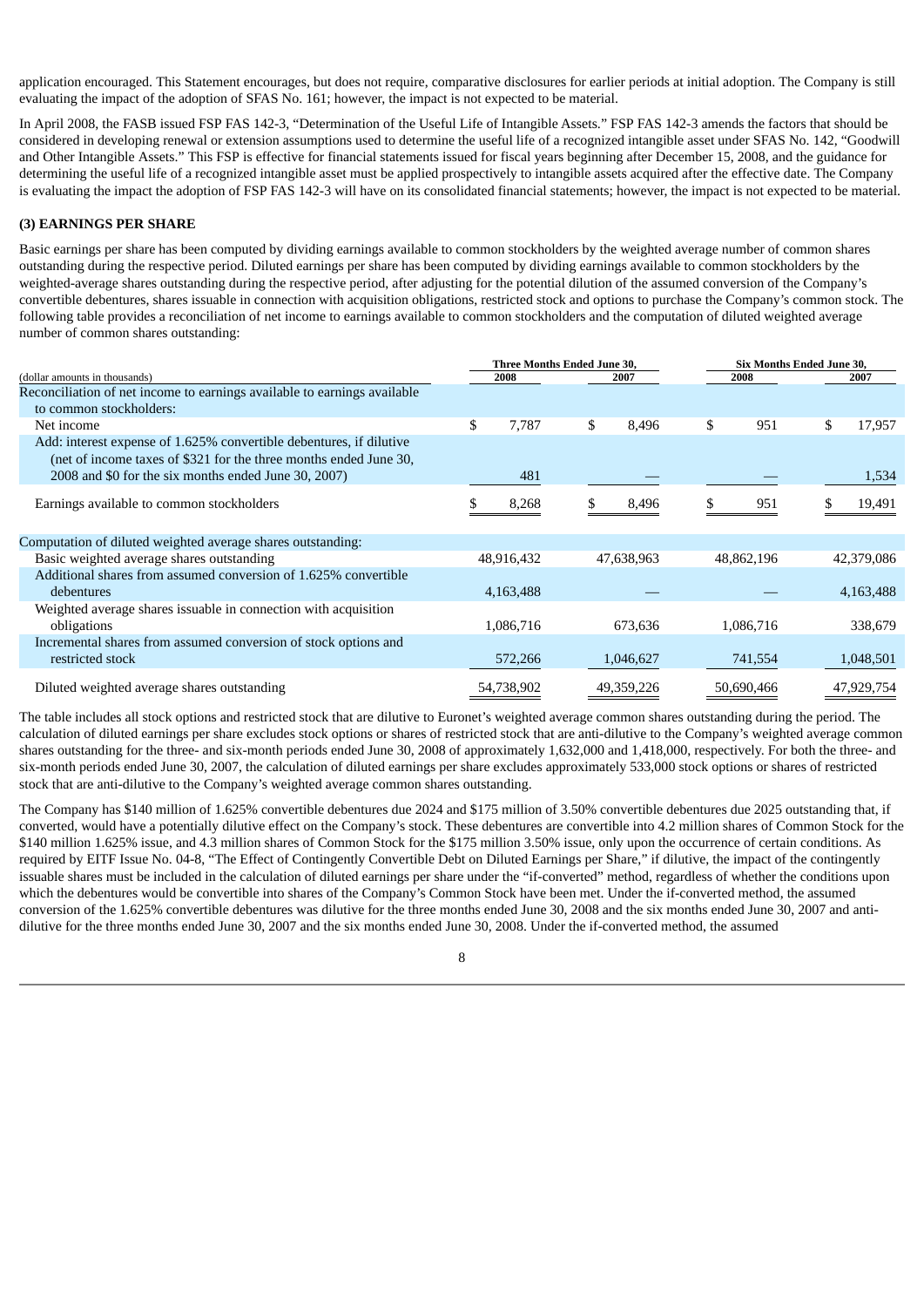conversion of the 3.50% convertible debentures was anti-dilutive for each of the three- and six-month periods ended June 30, 2008 and 2007.

## **(4) DISCONTINUED OPERATIONS**

During the second quarter 2008, the Company committed to a plan to sell Euronet Essentis Limited ("Essentis"), a U.K. software entity, in order to narrow the focus of its investments and resources on its transaction processing businesses. The Company is in the process of locating a buyer and expects to complete a sale within one year. Accordingly, Essentis's results of operations are shown as discontinued operations in the Consolidated Statements of Income and Comprehensive Income for all periods presented. Previously, Essentis's results were reported in the EFT Processing Segment. The segment results in Note 9, Segment Information, also reflect the reclassification of Essentis to discontinued operations. The following amounts related to Essentis have been segregated from continuing operations and reported as discontinued operations:

|                                   | Three Months Ended June 30. |       |  | <b>Six Months Ended June 30.</b> |  |          |  |       |
|-----------------------------------|-----------------------------|-------|--|----------------------------------|--|----------|--|-------|
| (in thousands)                    |                             | 2008  |  | 2007                             |  | 2008     |  | 2007  |
| Revenues                          |                             | 2,864 |  | 3,668                            |  | 5.134    |  | 7,042 |
| Income (loss) before income taxes |                             | (665  |  | 415                              |  | (1,786)  |  | 457   |
| Net income (loss)                 |                             | (496) |  | 213                              |  | (1, 309) |  | 269   |

The Consolidated Balance Sheets include Essentis's net assets expected to be sold and the major classes of its assets and liabilities are presented below:

| (in thousands)                                                    | <b>June 30, 2008</b> | December 31,<br>2007 |
|-------------------------------------------------------------------|----------------------|----------------------|
| <b>ASSETS</b>                                                     |                      |                      |
| Current assets                                                    |                      |                      |
| Trade accounts receivable, net of allowance for doubtful accounts | 1.765                | 4.133                |
| Prepaid expenses and other current assets                         | 2,093                | 1,632                |
| Total current assets                                              | 3,858                | 5.765                |
| Property and equipment, net of accumulated depreciation           | 501                  | 647                  |
| Acquired intangible assets, net of accumulated amortization       | 1.349                | 1,614                |
| Other assets, net of accumulated amortization                     | 3,157                | 3,046                |
| <b>Total assets</b>                                               | 8.865                | 11.072               |
|                                                                   |                      |                      |

## LIABILITIES

| <b>Current liabilities</b>                     |       |       |
|------------------------------------------------|-------|-------|
| Trade accounts payable                         | 709   | 953   |
| Accrued expenses and other current liabilities | 1,700 | 2,596 |
| Deferred revenue                               | 2,285 | 3,669 |
| Total current liabilities                      | 4,694 | 7,218 |
| Other liabilities                              | 33    | 32    |
| <b>Total liabilities</b>                       | 4.727 | 7,250 |
| Net assets                                     | 4.138 | 3.822 |

In July 2002, the Company sold substantially all of the non-current assets and related capital lease obligations of its ATM processing business in France to Atos S.A. During the first quarter 2007, the Company received a binding French Supreme Court decision relating to a lawsuit in France that resulted in a cash recovery and gain to the Company of \$0.3 million, net of legal costs. There were no assets or liabilities held for sale at June 30, 2008 or December 31, 2007.

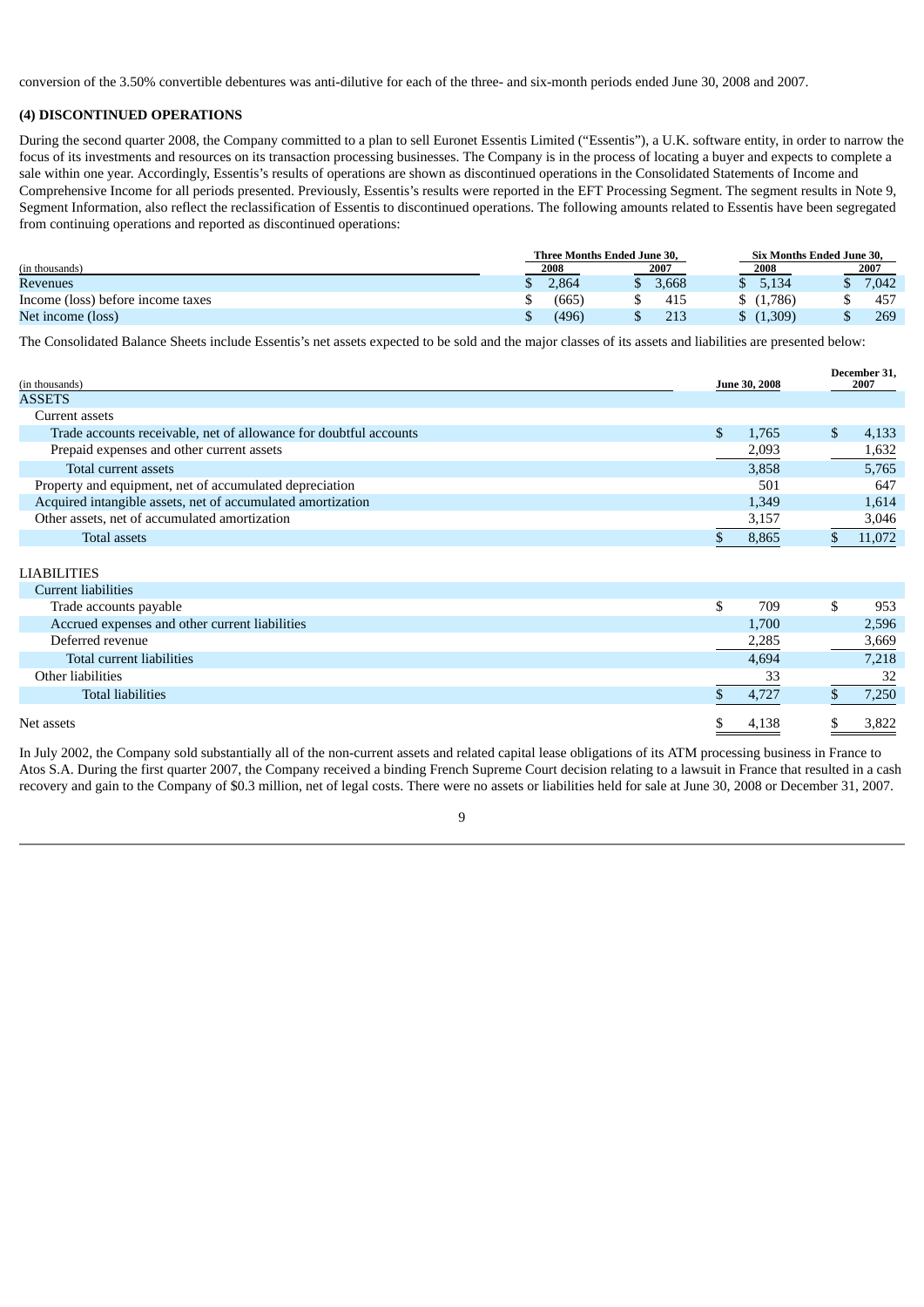## **(5) GOODWILL AND ACQUIRED INTANGIBLE ASSETS, NET**

A summary of acquired intangible assets and goodwill activity for the six-month period ended June 30, 2008 is presented below:

| (in thousands)                                               | Acquired<br>Intangible<br>Assets | Goodwill  | Total<br>Intangible<br>Assets |
|--------------------------------------------------------------|----------------------------------|-----------|-------------------------------|
| Balance as of December 31, 2007                              | \$155,137                        | \$762,723 | \$917,860                     |
| Increases (decreases):                                       |                                  |           |                               |
| Amortization                                                 | (12,587)                         |           | (12, 587)                     |
| Other (primarily changes in foreign currency exchange rates) | 6,827                            | 34,929    | 41,756                        |
| Balance as of June 30, 2008                                  | \$149,377                        | \$797,652 | \$947,029                     |

Estimated annual amortization expense on intangible assets with finite lives, before income taxes, as of June 30, 2008, is expected to total \$25.2 million for 2008, \$25.1 million for 2009, \$24.7 million for 2010, \$20.1 million for 2011, \$17.5 million for 2012 and \$12.4 million for 2013.

The Company's annual goodwill impairment test is performed during the fourth quarter. The Company's annual impairment test for the year ended December 31, 2007 indicated that there were no impairments. Determining the fair value of reporting units requires significant management judgment in estimating future cash flows and assessing potential market and economic conditions. It is reasonably possible that the Company's operations will not perform as expected, or that estimates or assumptions could change, which may result in the Company recording material non-cash impairment charges during the year in which these changes take place.

#### **(6) DEBT OBLIGATIONS**

A summary of debt obligation activity for the six-month period ended June 30, 2008 is presented below:

| (in thousands)                            | <b>Revolving</b><br>Credit<br><b>Facilities</b> | Other Debt<br><b>Obligations</b> | Capital<br>Leases | 1.625%<br>Convertible<br><b>Debentures</b><br><b>Due 2024</b> | 3.50%<br>Convertible<br><b>Debentures</b><br><b>Due 2025</b> | Term Loan | Total     |
|-------------------------------------------|-------------------------------------------------|----------------------------------|-------------------|---------------------------------------------------------------|--------------------------------------------------------------|-----------|-----------|
| Balance at December 31, 2007              | \$62,203                                        | 10<br>D                          | \$16,494          | \$140,000                                                     | \$175,000                                                    | \$164,000 | \$557,707 |
| Increases (decreases):                    |                                                 |                                  |                   |                                                               |                                                              |           |           |
| Net repayments                            | (55, 643)                                       | (183)                            | (3,256)           |                                                               |                                                              | (15,000)  | (74,082)  |
| Capital lease interest                    |                                                 |                                  | 788               |                                                               |                                                              |           | 788       |
| Foreign exchange gain                     | 793                                             | 274                              | 1,603             |                                                               |                                                              |           | 2,670     |
| Balance at June 30, 2008                  | 7,353                                           | 101                              | 15,629            | 140,000                                                       | 175,000                                                      | 149,000   | 487,083   |
| Less — current maturities                 |                                                 |                                  | (5,340)           |                                                               |                                                              | (1,900)   | (7,240)   |
| Long-term obligations at June 30,<br>2008 | 353,                                            | 101                              | \$10,289          | \$140,000                                                     | \$175,000                                                    | \$147,100 | \$479,843 |

During the six months ended June 30, 2008, the Company repaid \$15.0 million of the term loan, of which \$1.0 million were scheduled repayments. The remaining \$14.0 million represents prepayment of amounts not yet due and resulted in the Company recognizing a \$0.2 million pre-tax loss on early retirement of debt.

During April 2008, the Company entered into an amendment to its secured syndicated credit facility to, among other items, (i) change the definition of one of the financial covenants in the original agreement to exclude the effect of certain one-time expenses and (ii) allow for the repurchase of up to \$70 million of the \$140 million in Convertible Senior Debentures Due 2024 that are currently outstanding. Euronet incurred costs of \$0.6 million in connection with the amendment, which will be recognized as additional interest expense over the remaining 48 month term of the credit facility.

#### **(7) DERIVATIVE INSTRUMENTS AND HEDGING ACTIVITIES**

During 2007, the Company entered into interest rate swap agreements for a total notional amount of \$50 million to manage interest rate exposure related to a portion of the term loan, which currently bears interest at LIBOR plus 200 basis points. The interest rate swap agreements are determined to be cash flow hedges and effectively convert \$50 million of the term loan to a fixed interest rate of 7.3% through the May 2009 maturity date of the swap agreements. As of June 30, 2008, the Company has recorded a liability of \$1.0 million in the Company's Unaudited Consolidated Balance Sheet to recognize the fair value of the swap agreements. The impact to accumulated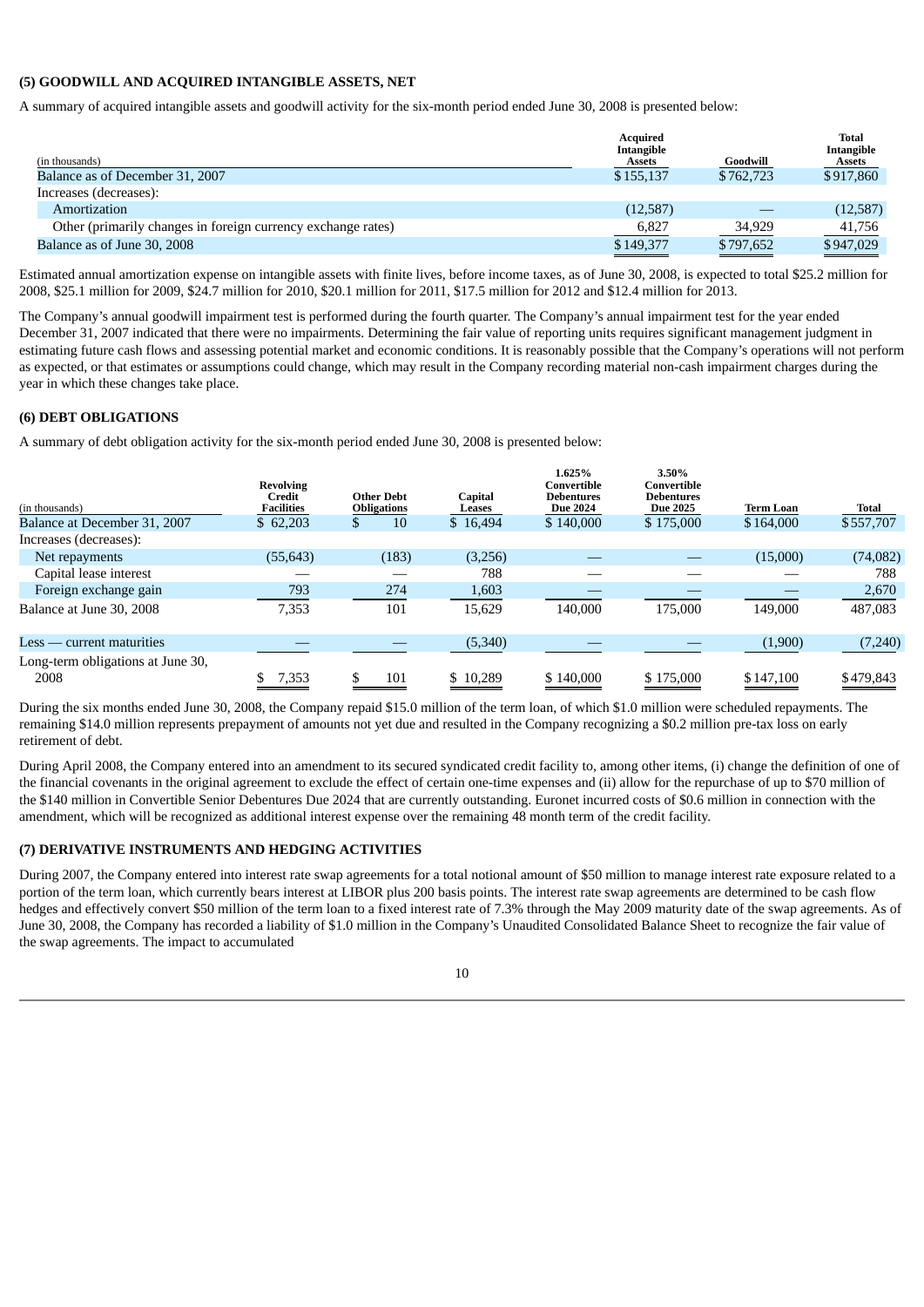other comprehensive income for the six months ended June 30, 2008 was a loss of less than \$0.1 million. The fair value of swap agreements is based on the London Inter-Bank Offered Rate ("LIBOR") swap rate, credit spreads and other relevant market conditions.

As of June 30, 2008, the Company had foreign currency forward contracts outstanding with a notional value of \$48.9 million, primarily in euros, which were not designated as hedges and had a weighted average maturity of 4.6 days.

## **(8) STOCK PLANS**

During the first half of 2008, the Company granted a total of 186,253 shares of restricted stock and accelerated vesting for 4,800 shares of restricted stock. Of the shares granted, 147,402 were performance-based shares awarded to executives having a fair value of \$2.9 million on the grant date, which vest during the years 2009 through 2013 upon the attainment of certain financial performance goals, combined with continuing employment on the vesting date; 21,000 shares were annual grants to directors having a fair value of \$0.4 million which vested immediately; and 17,851 shares were granted and 4,800 shares accelerated having a total fair value of \$0.5 million in connection with severance benefits due to an executive officer of the Company who resigned during the first half of 2008.

## **(9) SEGMENT INFORMATION**

Euronet's reportable operating segments have been determined in accordance with SFAS No. 131, "Disclosures About Segments of an Enterprise and Related Information." The Company currently operates in the following three reportable operating segments:

- 1) Through the EFT Processing Segment, the Company processes transactions for a network of ATMs and POS terminals across Europe, the Middle East and Asia. The Company provides comprehensive electronic payment solutions consisting of ATM network participation, outsourced ATM and POS management solutions, credit and debit card outsourcing and electronic recharge services for prepaid mobile airtime. Through this segment, the Company also offers a suite of integrated electronic financial transaction ("EFT") software solutions for electronic payment, merchant acquiring, card issuing and transaction delivery systems.
- 2) Through the Prepaid Processing Segment, the Company provides distribution of prepaid mobile airtime and other prepaid products and collection services in the U.S., Europe, Africa, Asia Pacific and the Middle-East.
- 3) Through the Money Transfer Segment, the Company provides global money transfer and bill payment services through a sending network of agents and Company-owned stores primarily in North America, the Caribbean, Europe and Asia Pacific, disbursing money transfers through a worldwide payer network. Bill payment services are offered primarily in the U.S.

In addition, in its administrative division, "Corporate Services, Eliminations and Other," the Company accounts for non-operating activity, certain intersegment eliminations and the costs of providing corporate and other administrative services to the three segments. These services are not directly identifiable with the Company's reportable operating segments.

The following tables present the segment results of the Company's operations for the three- and six-month periods ended June 30, 2008 and 2007:

|                                     | For the Three Months Ended June 30, 2008 |                       |                   |                                                            |              |  |  |  |
|-------------------------------------|------------------------------------------|-----------------------|-------------------|------------------------------------------------------------|--------------|--|--|--|
| (in thousands)                      | EFT<br>Processing                        | Prepaid<br>Processing | Money<br>Transfer | Corporate<br>Services,<br><b>Eliminations</b><br>and Other | Consolidated |  |  |  |
| <b>Total revenues</b>               | \$52,361                                 | \$152,633             | \$59,456          |                                                            | \$264,450    |  |  |  |
| Operating expenses:                 |                                          |                       |                   |                                                            |              |  |  |  |
| Direct operating costs              | 24,625                                   | 124,604               | 30,196            |                                                            | 179,425      |  |  |  |
| Salaries and benefits               | 9,113                                    | 6,916                 | 13,035            | 4,000                                                      | 33,064       |  |  |  |
| Selling, general and administrative | 4,610                                    | 5,459                 | 8,577             | 1,404                                                      | 20,050       |  |  |  |
| Depreciation and amortization       | 4,974                                    | 4,234                 | 5,090             | 315                                                        | 14,613       |  |  |  |
| Total operating expenses            | 43,322                                   | 141,213               | 56,898            | 5,719                                                      | 247,152      |  |  |  |
| Operating income (loss)             | 9,039<br>\$                              | \$11,420              | \$2,558           | (5,719)                                                    | 17,298       |  |  |  |
|                                     | 11                                       |                       |                   |                                                            |              |  |  |  |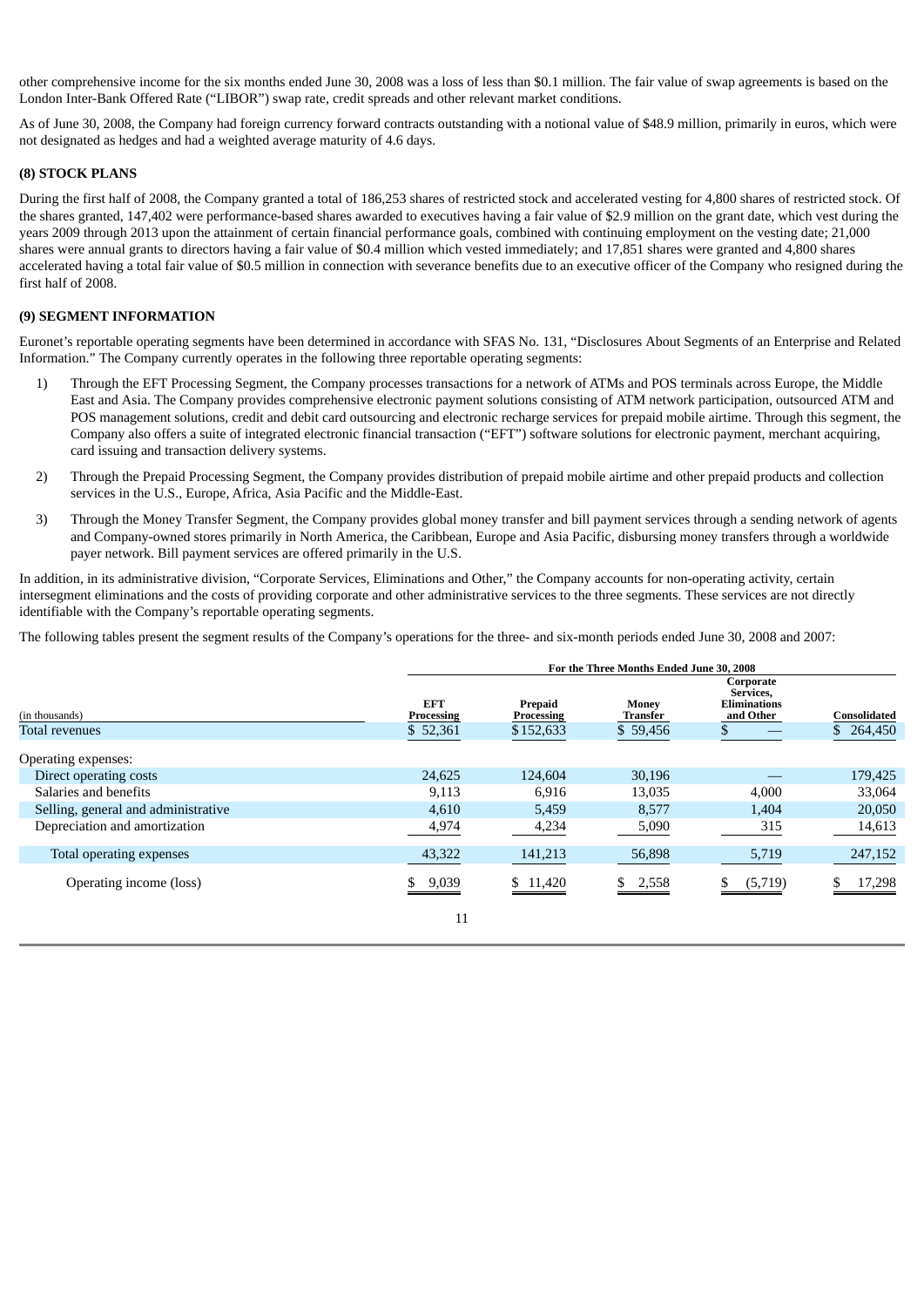|                                     |                          |                                        | For the Three Months Ended June 30, 2007 |                                                            |              |  |  |  |  |
|-------------------------------------|--------------------------|----------------------------------------|------------------------------------------|------------------------------------------------------------|--------------|--|--|--|--|
| (in thousands)                      | <b>EFT</b><br>Processing | Prepaid<br>Processing                  | Money<br>Transfer                        | Corporate<br>Services,<br><b>Eliminations</b><br>and Other | Consolidated |  |  |  |  |
| <b>Total revenues</b>               | \$42,016                 | \$142,230                              | \$49,219                                 | J                                                          | \$ 233,465   |  |  |  |  |
| Operating expenses:                 |                          |                                        |                                          |                                                            |              |  |  |  |  |
| Direct operating costs              | 17,608                   | 116,248                                | 26,395                                   |                                                            | 160,251      |  |  |  |  |
| Salaries and benefits               | 8,208                    | 7,020                                  | 9,833                                    | 3,379                                                      | 28,440       |  |  |  |  |
| Selling, general and administrative | 3,417                    | 5,389                                  | 6,819                                    | 1,117                                                      | 16,742       |  |  |  |  |
| Depreciation and amortization       | 3,990                    | 3,873                                  | 4,792                                    | 61                                                         | 12,716       |  |  |  |  |
| Total operating expenses            | 33,223                   | 132,530                                | 47,839                                   | 4,557                                                      | 218,149      |  |  |  |  |
| Operating income (loss)             | \$8,793                  | 9,700                                  | 1,380                                    | (4,557)                                                    | 15,316       |  |  |  |  |
|                                     |                          | For the Six Months Ended June 30, 2008 |                                          |                                                            |              |  |  |  |  |

| (in thousands)                      | <b>EFT</b><br>Processing | Prepaid<br>Processing | Money<br>Transfer | Corporate<br>Services,<br><b>Eliminations</b><br>and Other | Consolidated |
|-------------------------------------|--------------------------|-----------------------|-------------------|------------------------------------------------------------|--------------|
| Total revenues                      | \$100,597                | \$296,858             | \$111,788         |                                                            | 509,243<br>S |
| Operating expenses:                 |                          |                       |                   |                                                            |              |
| Direct operating costs              | 46,362                   | 242,460               | 56,541            |                                                            | 345,363      |
| Salaries and benefits               | 17.021                   | 13.484                | 24.792            | 8.461                                                      | 63,758       |
| Selling, general and administrative | 8.388                    | 10,734                | 16,029            | 5,848                                                      | 40,999       |
| Depreciation and amortization       | 9,642                    | 8,426                 | 9,917             | 609                                                        | 28,594       |
| Total operating expenses            | 81,413                   | 275,104               | 107,279           | 14,918                                                     | 478,714      |
| Operating income (loss)             | \$19,184                 | \$21,754              | 4,509             | (14, 918)                                                  | 30,529       |

|                                     | For the Six Months Ended June 30, 2007 |                       |                   |                                                            |               |  |  |  |  |  |  |
|-------------------------------------|----------------------------------------|-----------------------|-------------------|------------------------------------------------------------|---------------|--|--|--|--|--|--|
| (in thousands)                      | EFT<br>Processing                      | Prepaid<br>Processing | Money<br>Transfer | Corporate<br>Services,<br><b>Eliminations</b><br>and Other | Consolidated  |  |  |  |  |  |  |
| Total revenues                      | \$80,689                               | \$269,811             | \$50,008          |                                                            | 400,508<br>\$ |  |  |  |  |  |  |
| Operating expenses:                 |                                        |                       |                   |                                                            |               |  |  |  |  |  |  |
| Direct operating costs              | 34,506                                 | 219,478               | 26,906            |                                                            | 280,890       |  |  |  |  |  |  |
| Salaries and benefits               | 15.247                                 | 13,405                | 10.423            | 6,079                                                      | 45,154        |  |  |  |  |  |  |
| Selling, general and administrative | 7,576                                  | 9,966                 | 7,270             | 2,027                                                      | 26,839        |  |  |  |  |  |  |
| Depreciation and amortization       | 7,708                                  | 7,746                 | 4,896             | 121                                                        | 20,471        |  |  |  |  |  |  |
| Total operating expenses            | 65,037                                 | 250,595               | 49,495            | 8,227                                                      | 373,354       |  |  |  |  |  |  |
| Operating income (loss)             | \$15,652                               | \$19,216              | 513               | (8,227)                                                    | 27,154        |  |  |  |  |  |  |
|                                     | 12                                     |                       |                   |                                                            |               |  |  |  |  |  |  |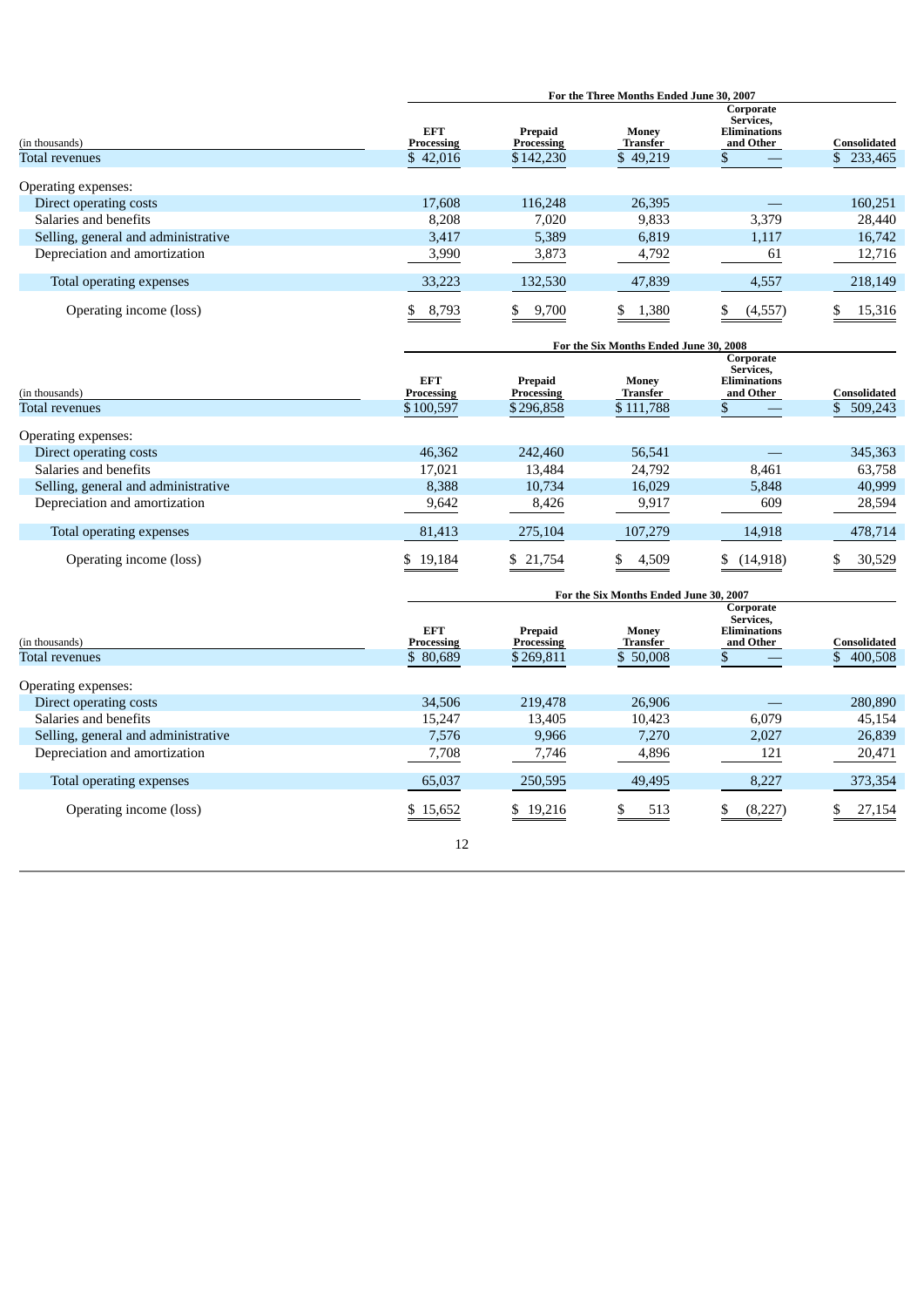## **(10) FAIR VALUE MEASUREMENTS**

The Company's assets and liabilities recorded at fair value on a recurring basis are set forth in the following table:

|                                                   |                            | <b>Fair Value Measurements as of</b> |  |
|---------------------------------------------------|----------------------------|--------------------------------------|--|
|                                                   | <b>June 30, 2008 Using</b> |                                      |  |
|                                                   | <b>Ouoted Prices</b>       | Significant                          |  |
|                                                   | in Active                  | Other                                |  |
|                                                   | <b>Markets for</b>         | <b>Observable</b>                    |  |
| (in thousands)                                    | <b>Identical Assets</b>    | Inputs                               |  |
| Available for sale investment securities          | 1,231                      |                                      |  |
| Interest rate swaps related to floating rate debt |                            | (1,021)                              |  |
| Foreign currency derivative contracts             |                            | (95)                                 |  |

The Company values available for sale investment securities using quoted prices from the securities' primary exchange. Interest rate swaps are valued using present value measurements based on the LIBOR swap rate, credit spreads and other relevant market conditions. Foreign currency derivative contracts are valued using foreign currency quotes for similar assets and liabilities.

#### **(11) NONCASH FINANCING AND INVESTING ACTIVITIES**

Capital lease obligations of \$0.8 million and \$2.5 million were incurred during the six months ended June 30, 2008 and 2007, respectively. The Company issued Euronet Common Stock valued at \$116.5 million and contingent value rights and stock appreciation rights valued at a total of \$32.1 million for acquisitions completed during the first half of 2007.

#### **(12) CONTINGENCIES**

On January 12, 2007, the Company signed a stock purchase agreement to acquire La Nacional and certain of its affiliates ("La Nacional"), subject to regulatory approvals and other customary closing conditions. In connection with this agreement, on January 16, 2007, the Company deposited \$26 million in an escrow account created for the proposed acquisition. The escrowed funds were not permitted to be released except upon mutual agreement of the Company and La Nacional's stockholder or through legal remedies available in the agreement.

On April 5, 2007, the Company gave notice to the stockholder of La Nacional of the termination of the stock purchase agreement, alleging certain breaches of the terms thereof by La Nacional and requested the release of the \$26 million held in escrow under the terms of the agreement. La Nacional's stockholder denied such breaches occurred, contested such termination and did not consent to the Company's request for release of the escrowed funds. While pursuing all legal remedies available, the Company engaged in negotiations with La Nacional and its stockholder to determine whether the dispute could be resolved through revised terms for the acquisition or some other mutually agreeable method.

On January 10, 2008, the Company entered into a settlement agreement with La Nacional and its stockholder evidencing the parties' mutual agreement not to consummate the acquisition of La Nacional, in exchange for payment by Euronet of a portion of the legal fees incurred by La Nacional. Among other terms and conditions, the settlement agreement contained mutual releases in connection with litigation and provided for the release to the Company in the first quarter 2008 of the \$26 million held in escrow, plus interest earned on the escrowed funds.

#### **(13) FEDERAL EXCISE TAX REFUND**

During 2006, the Internal Revenue Service ("IRS") announced that Internal Revenue Code Section 4251 (relating to communications excise tax) will no longer apply to, among other services, prepaid mobile airtime services such as those offered by the Company's Prepaid Processing Segment's U.S. operations. Companies that paid this excise tax during the period beginning on March 1, 2003 and ending on July 31, 2006, are entitled to a credit or refund of amounts paid in conjunction with the filing of 2006 federal income tax returns. During the fourth quarter 2007, the IRS completed an initial field examination confirming the amount of the claim and, therefore, the Company recorded \$12.2 million for the amount of the refund claimed as a reduction to operating expenses of the Prepaid Processing Segment and as an other current asset. In addition, the Company recorded approximately \$1.2 million of interest income in the first quarter 2008 on the amount claimed. The Company received the refund and interest in the second quarter 2008.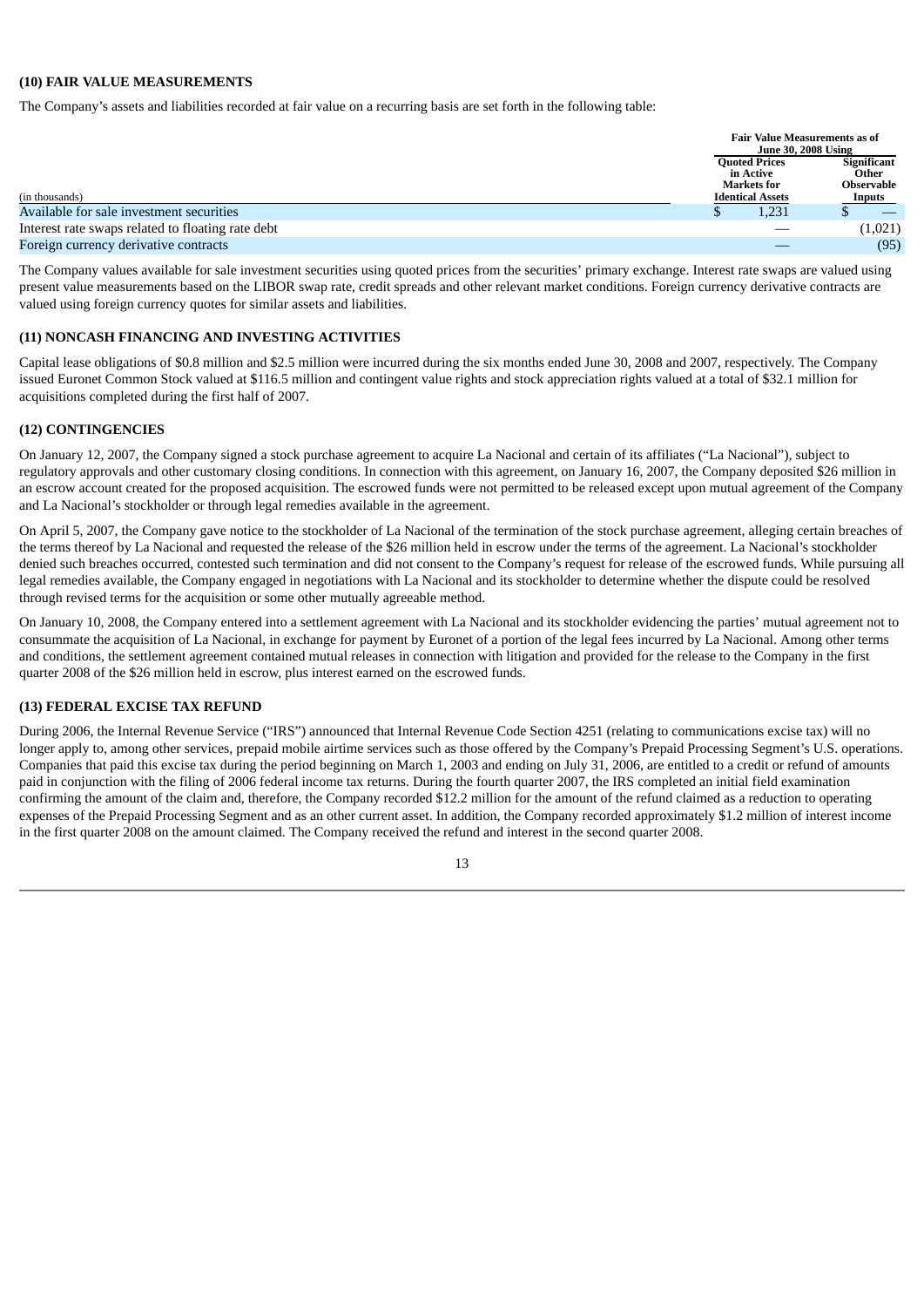## **(14) GUARANTEES**

As of June 30, 2008, the Company had \$26.0 million of stand-by letters of credit/bank guarantees issued on its behalf, of which \$1.8 million are collateralized by cash deposits held by the respective issuing banks.

Euronet regularly grants guarantees in support of obligations of subsidiaries. As of June 30, 2008, the Company granted off balance sheet guarantees for cash in various ATM networks amounting to \$25.2 million over the terms of the cash supply agreements and performance guarantees amounting to approximately \$27.2 million over the terms of the agreements with the customers.

From time to time, Euronet enters into agreements with unaffiliated parties that contain indemnification provisions, the terms of which may vary depending on the negotiated terms of each respective agreement. The amount of such potential obligations is generally not stated in the agreements. Our liability under such indemnification provisions may be mitigated by relevant insurance coverage and may be subject to time and materiality limitations, monetary caps and other conditions and defenses. Such indemnification obligations include the following:

- **•** In connection with contracts with financial institutions in the EFT Processing Segment, the Company is responsible for damages to ATMs and theft of ATM network cash that, generally, is not recorded on the Company's Consolidated Balance Sheet. As of June 30, 2008, the balance of ATM network cash for which the Company was responsible was approximately \$350 million. The Company maintains insurance policies to mitigate this exposure;
- **•** In connection with the license of proprietary systems to customers, Euronet provides certain warranties and infringement indemnities to the licensee, which generally warrant that such systems do not infringe on intellectual property owned by third parties and that the systems will perform in accordance with their specifications;
- **•** Euronet has entered into purchase and service agreements with vendors and consulting agreements with providers of consulting services, pursuant to which the Company has agreed to indemnify certain of such vendors and consultants, respectively, against third-party claims arising from the Company's use of the vendor's product or the services of the vendor or consultant;
- **•** In connection with acquisitions and dispositions of subsidiaries, operating units and business assets, the Company has entered into agreements containing indemnification provisions, which can be generally described as follows: (i) in connection with acquisitions made by Euronet, the Company has agreed to indemnify the seller against third party claims made against the seller relating to the subject subsidiary, operating unit or asset and arising after the closing of the transaction, and (ii) in connection with dispositions made by Euronet, Euronet has agreed to indemnify the buyer against damages incurred by the buyer due to the buyer's reliance on representations and warranties relating to the subject subsidiary, operating unit or business assets in the disposition agreement if such representations or warranties were untrue when made;
- **•** Euronet has entered into agreements with certain third parties, including banks that provide fiduciary and other services to Euronet or to the Company's benefit plans. Under such agreements, the Company has agreed to indemnify such service providers for third party claims relating to the carrying out of their respective duties under such agreements; and
- **•** The Company has obtained surety bonds in compliance with money transfer licensing requirements of the applicable governmental authorities and has agreed to reimburse the surety for any amounts that they are required to pay in connection with such bonds.

The Company is also required to meet minimum capitalization and cash requirements of various regulatory authorities in the jurisdictions in which the Company has money transfer operations. To date, the Company is not aware of any significant claims made by the indemnified parties or third parties to guarantee agreements with the Company and, accordingly, no liabilities were recorded as of June 30, 2008 or December 31, 2007.

#### **(15) INCOME TAXES**

The Company's effective tax rate for continuing operations, after consideration of minority interest, was 26.0% and 36.4% for the three-month periods ended June 30, 2008 and 2007, respectively, and was 86.3% and 33.2% for the six-month periods ended June 30, 2008 and 2007, respectively.

Net income for the three- and six-month periods ended June 30, 2008 reflects unrealized capital losses of \$1.3 million and \$18.8 million, respectively, recorded in connection with the Company's investment in MoneyGram. Associated tax benefits were not recorded for the losses because of the uncertainty surrounding the Company's future ability to have offsetting capital gains. Excluding the impact of these unrealized capital losses, the Company's effective tax rate was 23.4% for the three-month period ended June 30, 2008 and 40.3% for the six-month period ended June 30, 2008.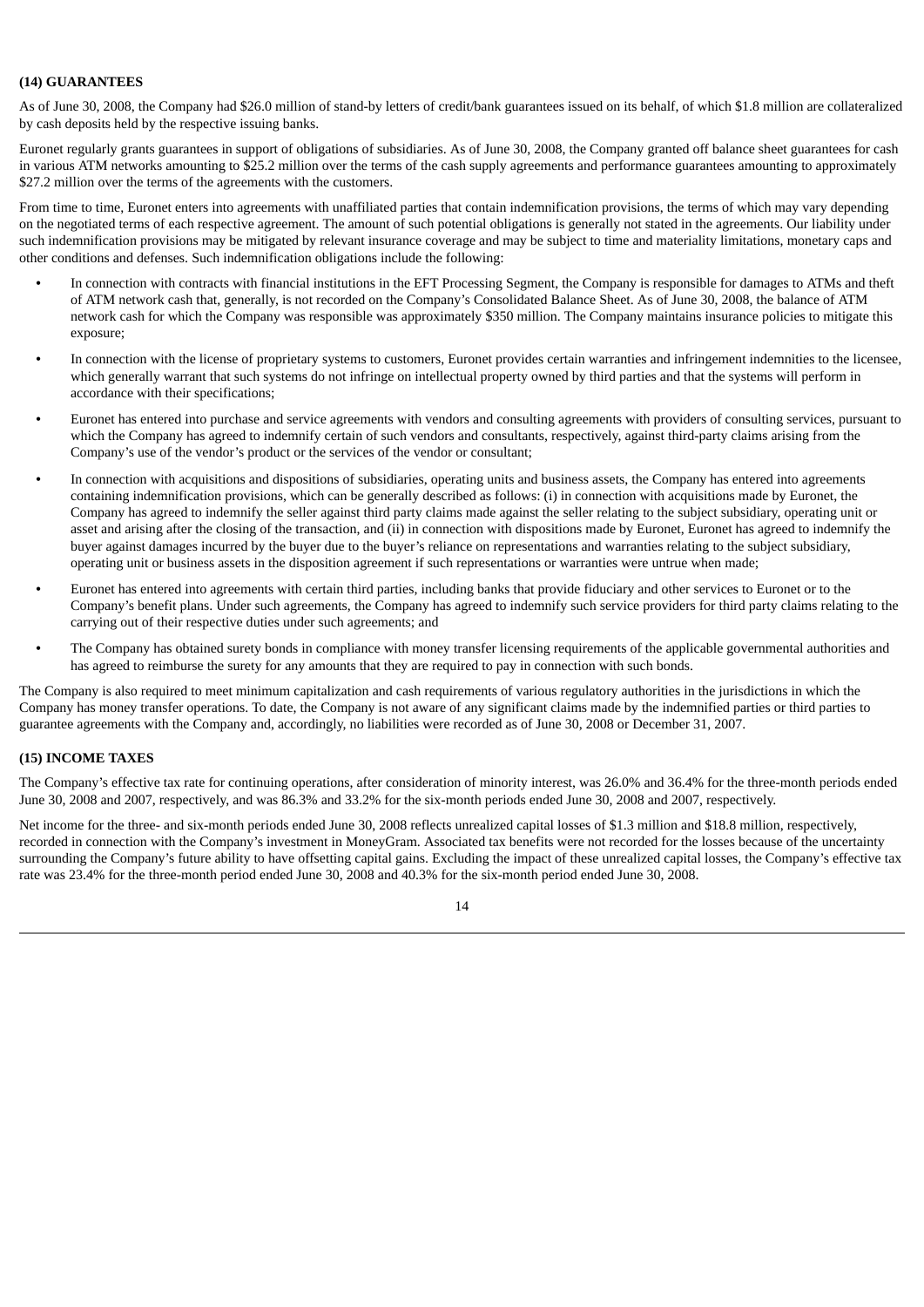In addition to the tax treatment of the capital losses, the year-over-year fluctuations in the tax rates for the three- and six-month periods primarily relate to differences in accounting for income taxes at the Company's U.S. operations. During the three- and six-month periods ended June 30, 2007, the Company had a valuation allowance against its net deferred tax assets and, therefore, the tax effect of operating income or expense, interest income on loans to its foreign subsidiaries and foreign currency gains recognized by the Company's U.S. group were recorded as an adjustment to the valuation allowance rather than tax expense. Due to the recognition of significant foreign currency gains, and a \$12.2 million federal excise tax refund recorded during the fourth quarter 2007, the Company's valuation allowance against its U.S. net deferred tax assets was fully utilized. Consequently, for the three- and six-month periods ended June 30, 2008, the Company fully provided for the tax effect of income and expense generated by its U.S. operations.

The significant increase in the effective tax rate for the six months ended June 30, 2008 when compared to the six months ended June 30, 2007 is largely attributable to the recognition of deferred tax expense on foreign currency gains recognized by the Company's U.S. operations during 2008. Additionally, certain foreign currency losses recognized for financial reporting purposes have been treated as permanent differences and, therefore, a tax benefit has not been recorded.

The decrease in the effective tax rate for the three months ended June 30, 2008 when compared to the three months ended June 30, 2007 is attributable to the recognition of tax benefits resulting from the successful resolution of tax audits and tax impact of the reduced foreign currency gains for the six months ended June 30, 2008.

The Company's tax returns in Poland have been effectively settled for years prior to 2004. Based upon the closing of these tax years, the Company reduced its liability for unrecognized tax benefits by \$0.8 million in the three months ended June 30, 2008.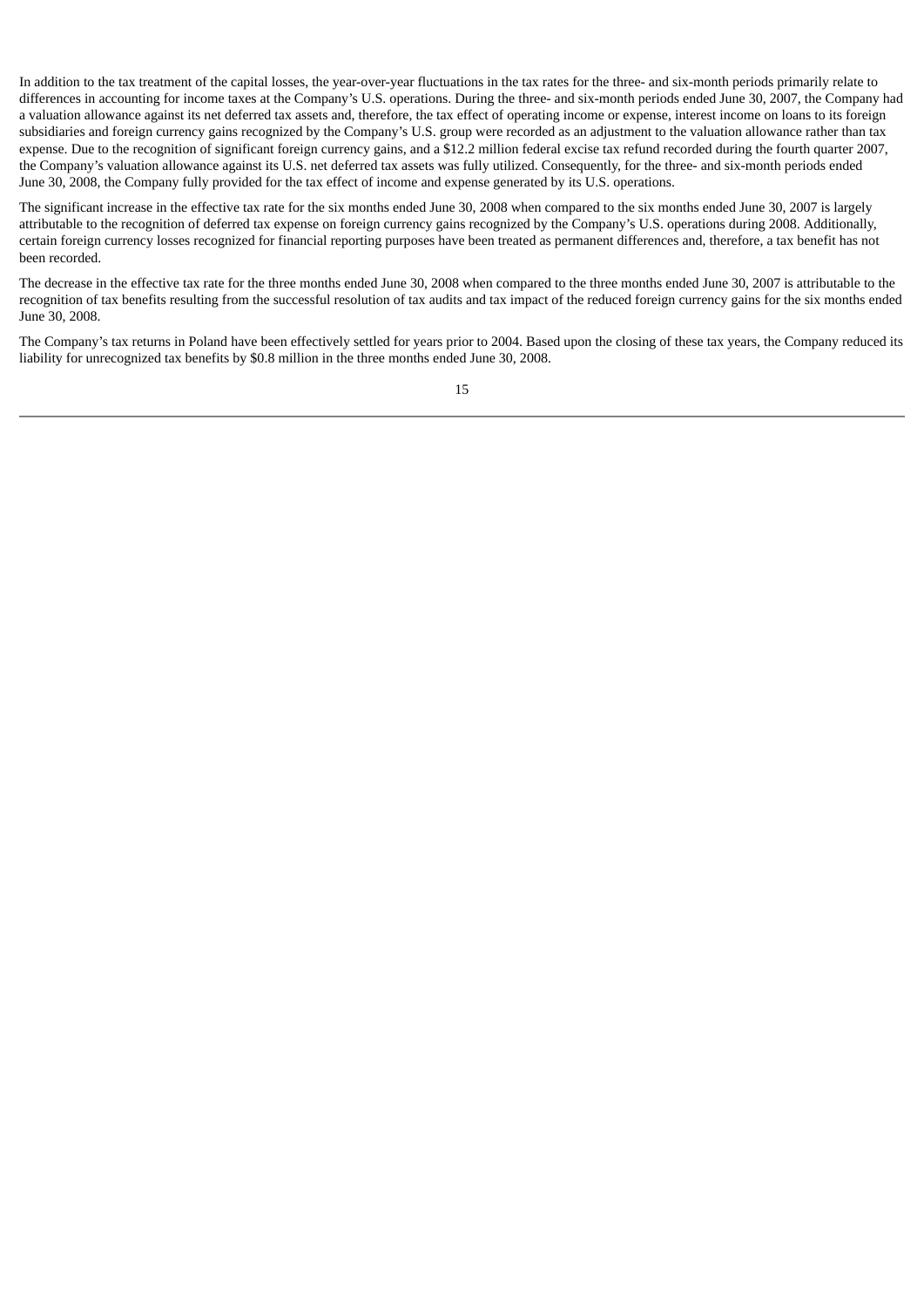#### <span id="page-15-0"></span>**ITEM 2. MANAGEMENT'S DISCUSSION AND ANALYSIS OF FINANCIAL CONDITION AND RESULTS OF OPERATIONS**

#### **OVERVIEW**

#### **COMPANY OVERVIEW, GEOGRAPHIC LOCATIONS AND PRINCIPAL PRODUCTS AND SERVICES**

Euronet Worldwide, Inc. (together with our subsidiaries, "we," "us," "Euronet" or the "Company") is a leading electronic payments provider, offering automated teller machine ("ATM") and point-of-sale ("POS") and card outsourcing services, card issuing and merchant acquiring services, integrated electronic financial transaction ("EFT") software, network gateways, electronic distribution of top-up services for prepaid mobile airtime and other prepaid products, electronic consumer money transfer and bill payment services to financial institutions, mobile operators, retailers and individual customers. As of June 30, 2008, we operate in the following three principal business segments:

- **•** An EFT Processing Segment, which processes transactions for a network of 10,160 ATMs and approximately 53,000 POS terminals across Europe, the Middle East and Asia. We provide comprehensive electronic payment solutions consisting of ATM network participation, outsourced ATM and POS management solutions, credit and debit card outsourcing and electronic recharge services for prepaid mobile airtime via ATMs. Through this segment, we also offer a suite of integrated EFT software solutions for electronic payment and transaction delivery systems.
- **•** A Prepaid Processing Segment, which provides distribution of prepaid mobile airtime and other prepaid products and collection services for various prepaid products, cards and services in the U.S., Europe, Africa, Asia Pacific and the Middle East. Including terminals operated by unconsolidated subsidiaries, we operate a network of approximately 397,000 POS terminals providing electronic processing of prepaid mobile airtime top-up services in the U.S., Europe and Asia Pacific.
- **•** A Money Transfer Segment, which provides global money transfer and bill payment services through a sending network of agents and Companyowned stores primarily in North America, the Caribbean, Europe and Asia-Pacific, disbursing money transfers through a worldwide payer network. Bill payment services are offered primarily in the U.S. The Money Transfer Segment originates and terminates transactions through a network of approximately 71,600 locations, which include sending agents and Company-owned stores, and an extensive payer network across 100 countries.

We have six processing centers in Europe, two in Asia and two in the U.S. We have 23 principal offices in Europe, five in the Asia-Pacific region, four in the U.S., two in Latin America and one in the Middle East. Our executive offices are located in Leawood, Kansas, USA.

## **SOURCES OF REVENUES AND CASH FLOW**

Euronet earns revenues and income based on ATM management fees, transaction fees and commissions, professional services, software licensing fees and software maintenance agreements. Each business segment's sources of revenue are described below.

*EFT Processing Segment* — Revenue in the EFT Processing Segment, which represented approximately 20% of total consolidated revenue for the first half of 2008, is derived from fees charged for transactions effected by cardholders on our proprietary network of ATMs, as well as fixed management fees and transaction fees we charge to banks for operating ATMs and processing credit cards under outsourcing agreements. Through our proprietary network, we generally charge fees for four types of ATM transactions: i) cash withdrawals, ii) balance inquiries, iii) transactions not completed because the relevant card issuer did not give authorization, and iv) prepaid telecommunication recharges. Revenue in this segment is also derived from license fees, professional services and maintenance fees for software and sales of related hardware. Software license fees are the fees we charge to license our proprietary application software to customers. Professional service fees consist of charges for customization, installation and consulting services to customers. Software maintenance revenue represents the ongoing fees charged for maintenance and support for customers' software products. Hardware sales are derived from the sale of computer equipment necessary for the respective software solution.

*Prepaid Processing Segment* — Revenue in the Prepaid Processing Segment, which represented approximately 58% of total consolidated revenue for the first half of 2008, is primarily derived from commissions or processing fees received from telecommunications service providers for the sale and distribution of prepaid mobile airtime. We also generate revenue from commissions earned from the distribution of other prepaid products. Due to certain provisions in our mobile phone operator agreements, the operators have the ability to reduce the overall commission paid on each top-up transaction. However, by virtue of our agreements with retailers (distributors where POS terminals are located) in certain markets, not all of these reductions are absorbed by us because we are able to pass a significant portion of the reductions to retailers. Accordingly, under certain retailer agreements, the effect is to reduce revenues and reduce our direct operating costs resulting in only a small impact on gross margin and operating income. In some markets, reductions in commissions can significantly impact our results as it may not be possible, either contractually or commercially in the concerned market, to pass a reduction in commissions to the retailers. In Australia, certain retailers negotiate directly with the mobile phone operators for their own commission rates, which also limits our ability to pass through reductions in commissions. Agreements with mobile operators are important to the success of our business. These agreements permit us to distribute prepaid mobile airtime to the mobile operators'

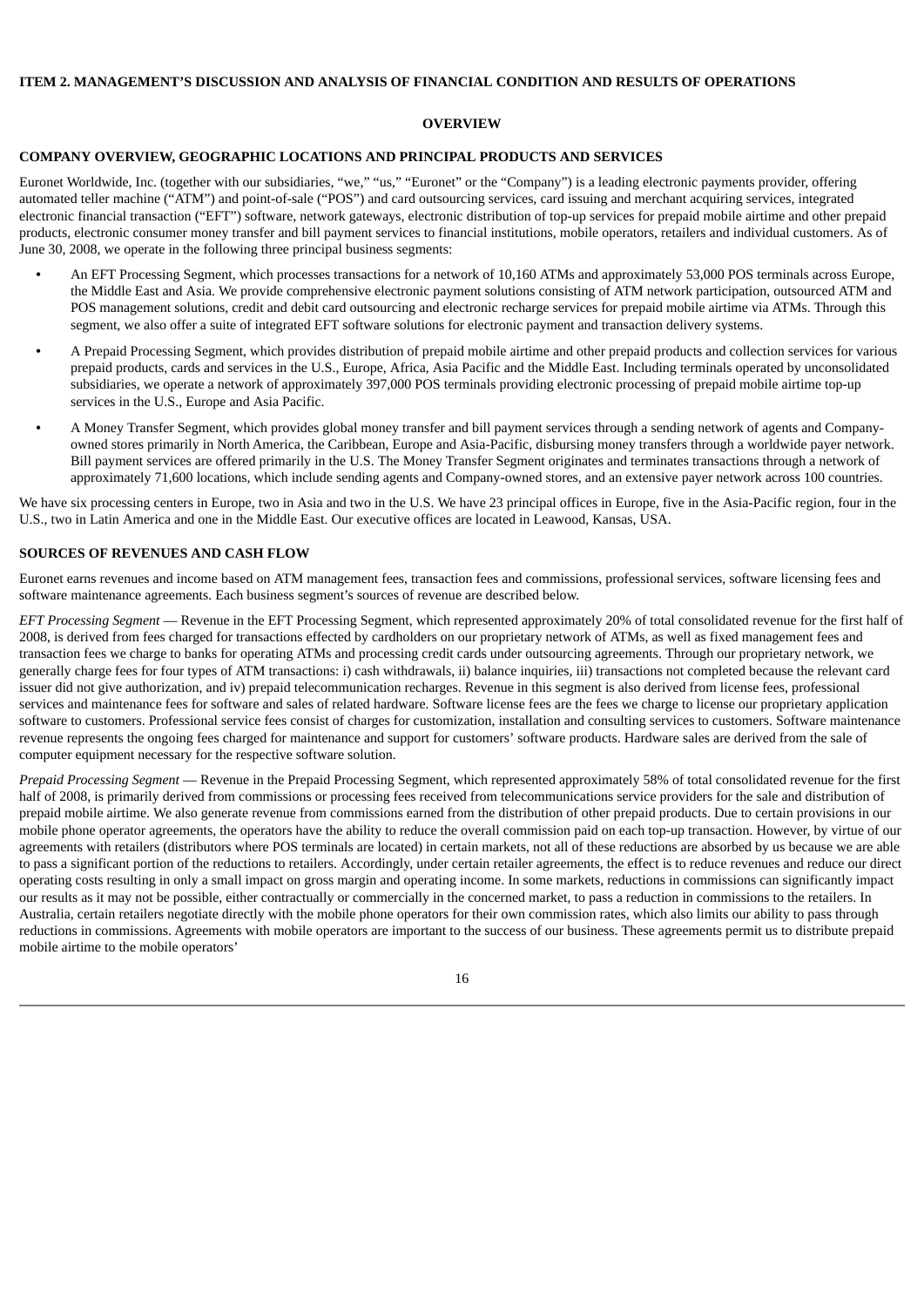customers. Other products offered by this segment include prepaid long distance calling card plans, prepaid internet plans, prepaid debit cards, prepaid gift cards and prepaid mobile content such as ring tones and games.

*Money Transfer Segment* — Revenue in the Money Transfer Segment, which represents approximately 22% of total consolidated revenue for the first half of 2008, is primarily derived through the charging of a transaction fee, as well as the difference between purchasing foreign currency at wholesale exchange rates and selling the foreign currency to consumers at retail exchange rates. We have an origination network in place comprised of agents and Companyowned stores primarily in North America, the Caribbean, Europe and Asia-Pacific and a worldwide network of distribution agents, consisting primarily of financial institutions in the transfer destination countries. Origination and distribution agents each earn fees for cash collection and distribution services. These fees are recognized as direct operating costs at the time of sale.

## **OPPORTUNITIES AND CHALLENGES**

*EFT Processing Segment* — The continued expansion and development of our EFT Processing Segment business will depend on various factors including, but not necessarily limited to, the following:

- **•** the impact of competition by banks and other ATM operators and service providers in our current target markets;
- **•** the demand for our ATM outsourcing services in our current target markets;
- **•** the ability to develop products or services to drive increases in transactions;
- **•** the expansion of our various business lines in markets where we operate and in new markets;
- **•** the entrance into additional card acceptance and ATM management agreements with banks;
- **•** the ability to obtain required licenses in markets we intend to enter or expand services;
- **•** the availability of financing for expansion;
- **•** the ability to efficiently install ATMs contracted under newly awarded outsourcing agreements;
- **•** the development and success of the cross-border merchant processing and acquiring business;
- **•** the successful entry into the card issuing and outsourcing business; and
- **•** the continued development and implementation of our software products and their ability to interact with other leading products.

*Prepaid Processing Segment* — The continued expansion and development of the Prepaid Processing Segment business will depend on various factors, including, but not necessarily limited to, the following:

- **•** the ability to negotiate new agreements in additional markets with mobile phone operators, agent financial institutions and retailers;
- **•** the ability to use existing expertise and relationships with mobile operators and retailers to our advantage;
- **•** the continuation of the trend towards conversion from scratch card solutions to electronic processing solutions for prepaid mobile airtime among mobile phone users and the continued use of third party providers such as ourselves to supply this service;
- **•** the development of mobile phone networks in these markets and the increase in the number of mobile phone users;
- **•** the overall pace of growth in the prepaid mobile phone market;
- **•** our market share of the retail distribution capacity;
- **•** the level of commission that is paid to the various intermediaries in the prepaid mobile airtime distribution chain;
- **•** our ability to add new and differentiated prepaid products in addition to those offered by mobile operators;
- **•** the ability to take advantage of cross-selling opportunities with our Money Transfer Segment, including providing money transfer services through our prepaid locations;
- **•** the availability of financing for further expansion; and
- **•** our ability to successfully integrate newly acquired operations with our existing operations.

*Money Transfer Seament* — The expansion and development of our money transfer business will depend on various factors, including, but not necessarily limited to, the following:

- **•** the continued growth in worker migration and employment opportunities;
- **•** the mitigation of economic and political factors that have had an adverse impact on money transfer volumes, such as the immigration developments in the U.S. that started in 2006 and changes in the economic sectors in which immigrants work;
- **•** the continuation of the trend of increased use of electronic money transfer and bill payment services among immigrant workers and the unbanked population in our markets;
- **•** the ability to maintain our agent and correspondent networks;
- **•** the ability to offer our products and services or develop new products and services at competitive prices to drive increases in transactions;
- **•** the expansion of our services in markets where we operate and in new markets;
- **•** the ability to strengthen our brands;
- **•** our ability to fund working capital requirements;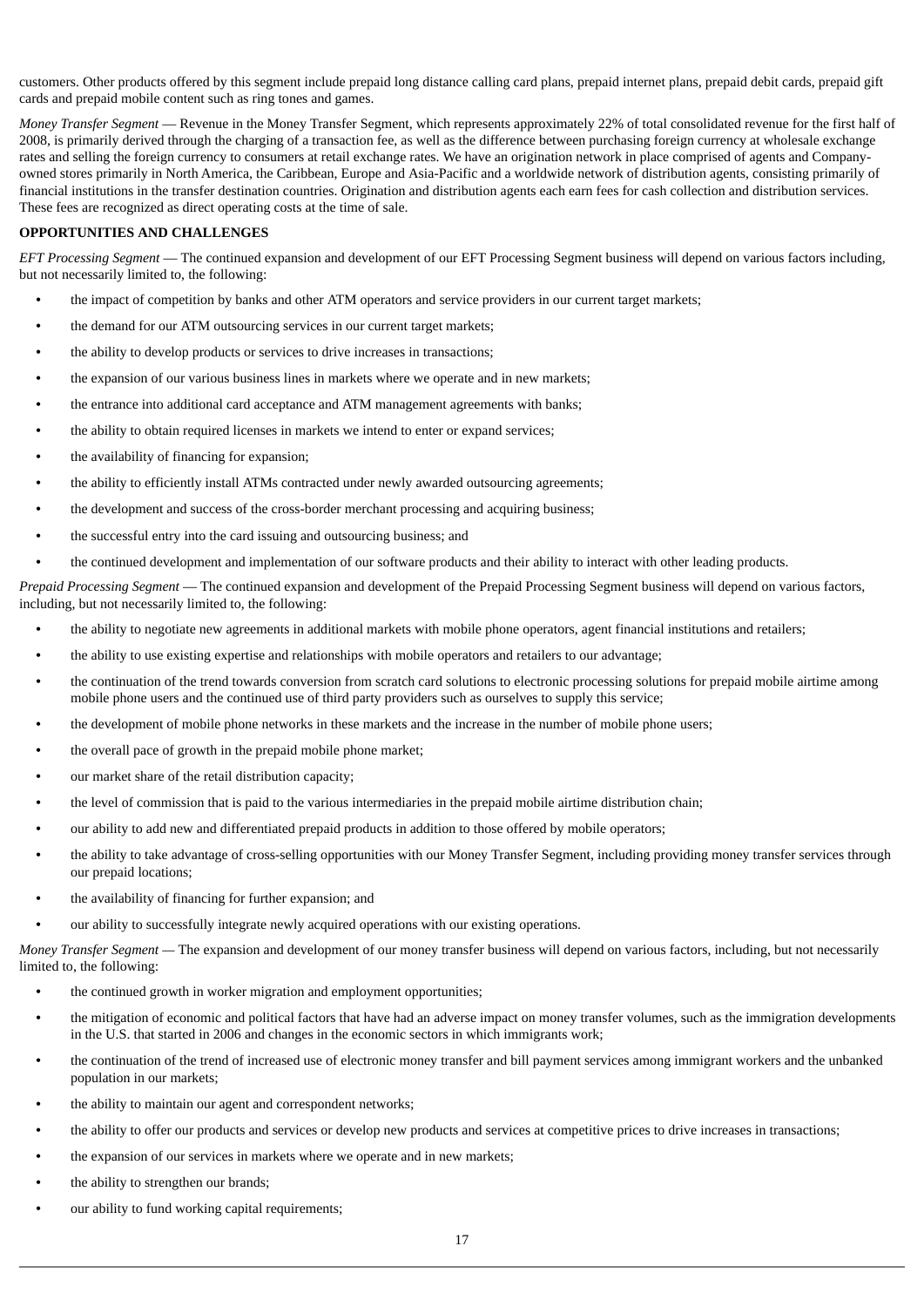- our ability to maintain compliance with the regulatory requirements of the jurisdictions in which we operate or plan to operate;
- **•** the ability to take advantage of cross-selling opportunities with our Prepaid Processing Segment, including providing prepaid services through RIA's stores and agents worldwide;
- **•** the ability to leverage our banking and merchant/retailer relationships to expand money transfer corridors to Europe and Asia, including high growth corridors to Central and Eastern European countries; and
- **•** our ability to continue to successfully integrate RIA with our existing operations.

*Corporate Services, Eliminations and Other* - In addition to operating in our principal business segments described above, our "Corporate Services, Elimination and Other" division includes non-operating activity, certain inter-segment eliminations and the cost of providing corporate and other administrative services to the business segments, including share-based compensation expense related to most stock option and restricted stock grants. These services are not directly identifiable with our business segments. The impact of share-based compensation is recorded as an expense of the Corporate Services division.

## **SEGMENT SUMMARY RESULTS OF OPERATIONS**

Revenue and operating income by segment for the three- and six-month periods June 30, 2008 and 2007 are summarized in the tables below:

|                               |                                                                       | <b>Revenues for the Three</b> |                                  |                     | <b>Revenues for the Six</b>  |                                        |                           |                            |
|-------------------------------|-----------------------------------------------------------------------|-------------------------------|----------------------------------|---------------------|------------------------------|----------------------------------------|---------------------------|----------------------------|
|                               |                                                                       | <b>Months Ended June 30,</b>  | Year-over-Year Change            |                     | <b>Months Ended June 30,</b> |                                        | Year-over-Year Change     |                            |
| (dollar amounts in thousands) | 2008                                                                  | 2007                          | Increase<br>Amount               | Increase<br>Percent | 2008                         | 2007                                   | <b>Increase</b><br>Amount | <b>Increase</b><br>Percent |
| <b>EFT</b> Processing         | 52,361                                                                | \$42,016                      | \$10,345                         | 25%                 | \$100,597                    | \$80,689                               | \$.<br>19,908             | 25%                        |
| Prepaid Processing            | 152,633                                                               | 142,230                       | 10,403                           | 7%                  | 296,858                      | 269,811                                | 27,047                    | 10%                        |
| <b>Money Transfer</b>         | 59,456                                                                | 49,219                        | 10,237                           | 21%                 | 111,788                      | 50,008                                 | 61,780                    | 124%                       |
| Total                         | \$264,450                                                             | \$233,465                     | \$ 30,985                        | 13%                 | \$509,243                    | \$400,508                              | \$108,735                 | 27%                        |
|                               | <b>Operating Income (Loss) for the</b><br>Three Months Ended June 30, |                               | Year-over-Year Change            |                     | Six Months Ended June 30,    | <b>Operating Income (Loss) for the</b> | Year-over-Year Change     |                            |
| (dollar amounts in thousands) | 2008                                                                  | 2007                          | <b>Increase</b><br><b>Amount</b> | Increase<br>Percent | 2008                         | 2007                                   | Increase<br>Amount        | Increase<br>Percent        |
| <b>EFT</b> Processing         | \$<br>9,039                                                           | $\mathbf{\$}$<br>8,793        | \$<br>246                        | 3%                  | \$<br>19,184                 | \$.<br>15,652                          | $\mathbf{s}$<br>3,532     | 23%                        |
| <b>Prepaid Processing</b>     | 11,420                                                                | 9,700                         | 1,720                            | 18%                 | 21,754                       | 19,216                                 | 2,538                     | 13%                        |
| <b>Money Transfer</b>         | 2,558                                                                 | 1,380                         | 1,178                            | n/m                 | 4,509                        | 513                                    | 3,996                     | n/m                        |
| Total                         | 23,017                                                                | 19,873                        | 3,144                            | 16%                 | 45,447                       | 35,381                                 | 10,066                    | 28%                        |
| Corporate services            | (5,719)                                                               | (4,557)                       | (1,162)                          | 25%                 | (14, 918)                    | (8,227)                                | (6, 691)                  | 81%                        |
| Total                         | 7,298                                                                 | 15,316<br>S.                  | 1,982<br>\$.                     | 13%                 | 30,529<br>\$                 | 27,154                                 | 3,375<br>\$               | 12%                        |

n/m - Not meaningful.

*Impact of changes in foreign currency exchange rates*

Throughout 2007 and into 2008, the U.S. dollar has weakened compared to most of the currencies of the countries in which we operate. Because our revenues and local expenses are recorded in the functional currencies of our operating entities, amounts we earned for the first half of 2008 are positively impacted by the weakening of the U.S. dollar. We estimate that, depending on the mix of countries and currencies, our operating income for the first half of 2008 benefited by approximately 10% to 15% when compared to 2007.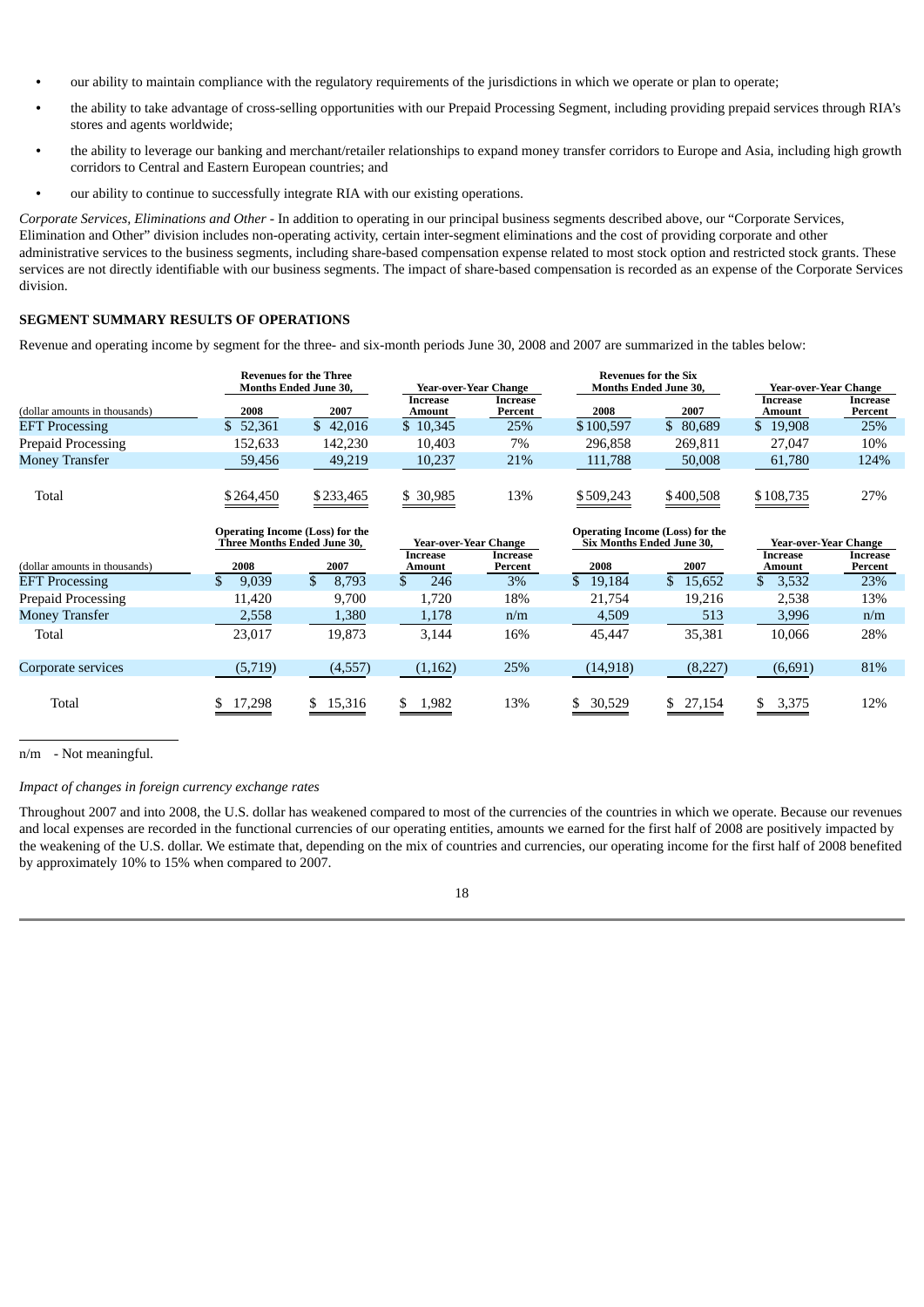#### **COMPARISON OF OPERATING RESULTS FOR THE THREE- AND SIX-MONTH PERIODS ENDED JUNE 30, 2008 AND 2007**

#### **EFT PROCESSING SEGMENT**

The following table presents the results of operations for the three- and six-month periods ended June 30, 2008 and 2007 for our EFT Processing Segment:

|                                               | <b>Three Months Ended</b> |              |                    |                              |                 |          |                           |                              |
|-----------------------------------------------|---------------------------|--------------|--------------------|------------------------------|-----------------|----------|---------------------------|------------------------------|
|                                               | <b>June 30,</b>           |              |                    | <b>Year-over-Year Change</b> | <b>June 30,</b> |          |                           | <b>Year-over-Year Change</b> |
| (dollar amounts in thousands)                 | 2008                      | 2007         | Increase<br>Amount | Increase<br>Percent          | 2008            | 2007     | <b>Increase</b><br>Amount | Increase<br>Percent          |
| Total revenues                                | \$<br>52,361              | \$<br>42,016 | \$10,345           | 25%                          | \$100,597       | \$80,689 | \$19,908                  | 25%                          |
| Operating expenses:<br>Direct operating costs | 24,625                    | 17,608       | 7,017              | 40%                          | 46,362          | 34,506   | 11,856                    | 34%                          |
| Salaries and benefits                         | 9,113                     | 8,208        | 905                | 11%                          | 17,021          | 15,247   | 1,774                     | 12%                          |
| Selling, general and<br>administrative        | 4,610                     | 3,417        | 1,193              | 35%                          | 8,388           | 7,576    | 812                       | 11%                          |
| Depreciation and<br>amortization              | 4,974                     | 3,990        | 984                | 25%                          | 9,642           | 7,708    | 1,934                     | 25%                          |
| Total operating expenses                      | 43,322                    | 33,223       | 10,099             | 30%                          | 81,413          | 65,037   | 16,376                    | 25%                          |
| Operating income                              | 9,039                     | 8,793<br>\$  | \$<br>246          | 3%                           | \$19,184        | \$15,652 | \$<br>3,532               | 23%                          |
| Transactions processed (in                    |                           |              |                    |                              |                 |          |                           |                              |
| millions)                                     | 168.6                     | 146.9        | 21.7               | 15%                          | 337.0           | 277.6    | 59.4                      | 21%                          |
| ATMs as of June 30                            | 10,160                    | 9,858        | 302                | 3%                           | 10,160          | 9,858    | 302                       | 3%                           |
| Average ATMs                                  | 9,962                     | 9,655        | 307                | 3%                           | 10,867          | 9,348    | 1,519                     | 16%                          |

#### *Discontinued operations*

During the second quarter 2008, we decided to sell Euronet Essentis Limited ("Essentis"), a U.K. software entity previously included in the EFT Processing Segment, in order to narrow the focus of our investments and resources on our transaction processing businesses. We are in the process of locating a buyer and expect to complete a sale within one year. Accordingly, the results of operations for Essentis are shown as discontinued operations in the Consolidated Statements of Income and Comprehensive Income for all periods presented and have been removed from the table above.

#### *Revenues*

Our revenues for the first half of 2008 increased when compared to the first half of 2007 primarily due to increases in the average number of ATMs operated and, for Company-owned ATMs, the number of transactions processed. These increases were attributable to many of our operations, but primarily our operations in Poland, India and Euronet Card Services Greece. Additionally, for the first half of 2008, the U.S. dollar has weakened compared to the first half of 2007 relative to the currencies of most of the countries in which we operate. Because our revenues are recorded in the functional currencies of our operating entities, foreign currency amounts reported in U.S. dollars are positively impacted by the weakening of the U.S. dollar. Partially offsetting these improvements were decreases in revenue associated with our operations in Romania due to a decrease in the per transaction fee structure with a customer that was granted in exchange for an extension of the contract term.

Average monthly revenue per ATM was \$1,752 for the second quarter and \$1,543 for the first half of 2008, compared to \$1,451 for the second quarter and \$1,439 for the first half of 2007. Revenue per transaction was \$0.31 for the second quarter and \$0.30 for the first half of 2008, compared to \$0.29 for both the second quarter and first half of 2007. These improvements are generally the result of the expiration of an ATM services contract in the U.K. at the end of the first quarter 2008 that involved processing services only with very little associated costs and, therefore, had lower-than-average revenue per ATM and revenues per transaction. As of June 30, 2007 and March 31, 2008, we were providing processing services for approximately 1,700 and 2,400 ATMs, respectively, under this contract. Partly offsetting this improvement is the addition of ATMs in India and China, where revenues per ATM have been historically lower than Central and Eastern Europe generally due to lower labor costs.

Our contracts in the EFT Processing Segment are generally five to seven years in length, and certain of them will be up for renewal during the next two to three years. As was the case for contract renewals in Romania and Greece in prior years, during renegotiation, we expect to be pressured by customers for rate concessions because of the greater availability of alternative processing solutions in many of our markets now as compared to when we entered into the contracts.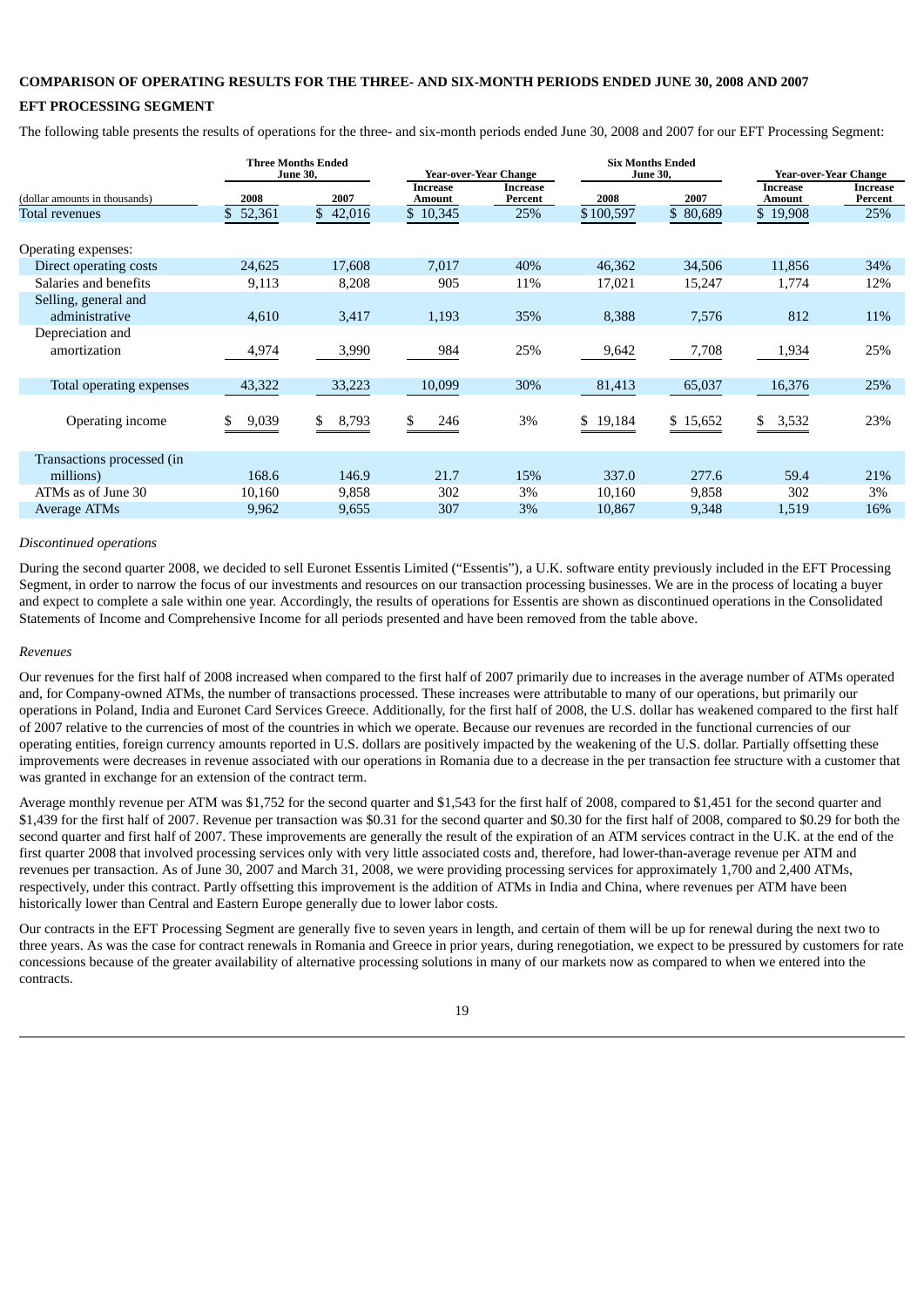#### *Direct operating costs*

Direct operating costs consist primarily of site rental fees, cash delivery costs, cash supply costs, maintenance, insurance, telecommunications and the cost of data center operations-related personnel, as well as the processing centers' facility related costs and other processing center related expenses. The increase in direct operating cost for the first half of 2008, compared to the first half of 2007, is attributed to the increase in the number of ATMs under operation, particularly the growing number of independently deployed ATMs in new markets, and the launch of our cross-border merchant acquiring business. Throughout 2007 and the first half of 2008, we have incurred substantial capital and operating expenditures in anticipation of entering the cross-border business after we entered into an agreement for these services with a large petrol retailer in Central Europe. The revenues recorded in launching this business were not significant during the second quarter 2008; however, the cost structure is largely in place and is contributing to the increase in direct operating costs and certain other expenses discussed below.

#### *Gross margin*

Gross margin, which is calculated as revenues less direct operating costs, increased to \$27.7 million for the second quarter and \$54.2 million for the first half of 2008 from \$24.4 million for the second quarter and \$46.2 million for the first half of 2007. This increase is attributable to the increase in revenues discussed above. Gross margin as a percentage of revenues was 53% for the second quarter and 54% for the first half of 2008 compared to 58% for the second quarter and 57% for the first half of 2007. The decrease in gross margin as a percentage of revenues is primarily due to the impact of the expiration of the ATM services contract and launching the cross-border merchant acquiring business discussed above.

#### *Salaries and benefits*

The increase in salaries and benefits for the first half of 2008 compared to the first half of 2007 was due to staffing costs to support growth in ATMs managed and transactions processed and for new products, such as POS, card processing and cross-border merchant processing and acquiring. Salaries and benefits also increased as a result of general merit increases awarded to employees. As a percentage of revenues, however, these costs decreased to 17% of revenues for the first half of 2008 compared to 19% for the first half of 2007.

#### *Selling, general and administrative*

Selling, general and administrative expenses for the first half of 2007 include a \$1.2 million arbitration loss awarded by a tribunal in Budapest, Hungary arising from a claim by a former cash supply contractor in Central Europe. After adjusting for this loss, the increase in selling, general and administrative expenses for the first half of 2008 compared to the first half of 2007 is due primarily to the launch of our cross-border merchant acquiring business that occurred during the second quarter 2008. As explained above, the revenues recorded in launching this business were not significant during the second quarter 2008; however, the cost structure is in place to support this new business. Excluding the impact of the arbitration loss, as a percentage of revenue, selling, general and administrative expenses were flat at 8% for the first half of 2008 compared to the first half of 2007.

#### *Depreciation and amortization*

The increase in depreciation and amortization expense for the first half of 2008 compared to the first half of 2007 is due primarily to additional ATMs in Poland, India and China and additional equipment and software for the expansion of our Hungarian processing center. As a percentage of revenue, these expenses were flat at 10% for both the first half of 2008 and the first half of 2007.

#### *Operating income*

For the first half of 2008 compared to the first half of 2007, the increase in operating income was due to increases in revenues, partially offset by the impact of the \$1.2 million arbitration loss described above. Additionally, for the second quarter and first half of 2008, operating income was negatively impacted by the expiration of the ATM services contract described above and the launching of the cross-border merchant acquiring business. As a result of these two items, operating income was reduced by \$1.9 million for the second quarter 2008 and \$2.4 million for the first half of 2008, when compared to the same periods in 2007. Excluding the arbitration loss and the impacts of the ATM services contract expiration and the cross-border merchant acquiring business launch, operating income increased by 26% for the second quarter 2008 and 30% for the first half of 2008, when compared to the same periods in 2007. Adjusting for the items described above, operating income as a percentage of revenue for the first half of 2008 would have been 21%, compared to 20% for the first half of 2007. For the full year 2008, we expect to incur losses of approximately \$5.5 million to \$6.0 million associated with the launch of the crossborder merchant acquiring business and the full year 2008 impact of the ATM contract expiration will be a reduction in operating income of approximately \$2.7 million.

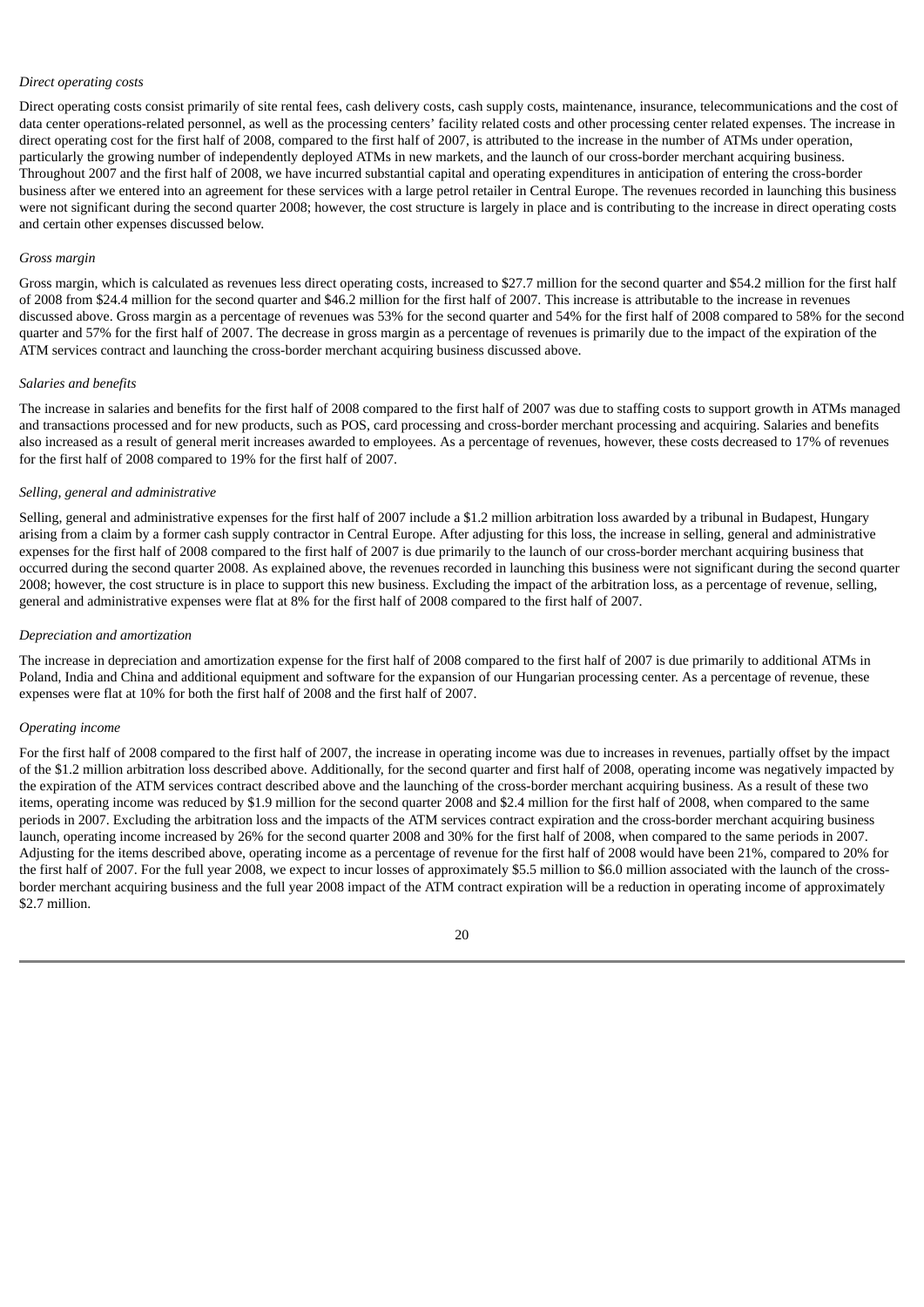## **PREPAID PROCESSING SEGMENT**

The following table presents the results of operations for the three- and six-month periods ended June 30, 2008 and 2007 for our Prepaid Processing Segment:

|                                         | <b>Three Months Ended</b><br><b>June 30,</b> |             |                                         | Year-over-Year Change                    | <b>Six Months Ended</b><br><b>June 30,</b> |           | Year-over-Year Change     |                            |
|-----------------------------------------|----------------------------------------------|-------------|-----------------------------------------|------------------------------------------|--------------------------------------------|-----------|---------------------------|----------------------------|
| (dollar amounts in thousands)           | 2008                                         | 2007        | <b>Increase</b><br>(Decrease)<br>Amount | <b>Increase</b><br>(Decrease)<br>Percent | 2008                                       | 2007      | <b>Increase</b><br>Amount | <b>Increase</b><br>Percent |
| Total revenues                          | \$152,633                                    | \$142,230   | \$10,403                                | 7%                                       | \$296,858                                  | \$269,811 | \$27,047                  | 10%                        |
| Operating expenses:                     |                                              |             |                                         |                                          |                                            |           |                           |                            |
| Direct operating costs                  | 124,604                                      | 116,248     | 8,356                                   | 7%                                       | 242,460                                    | 219,478   | 22,982                    | 10%                        |
| Salaries and benefits                   | 6,916                                        | 7,020       | (104)                                   | (1%)                                     | 13,484                                     | 13,405    | 79                        | $1\%$                      |
| Selling, general and<br>administrative  | 5,459                                        | 5,389       | 70                                      | 1%                                       | 10,734                                     | 9,966     | 768                       | 8%                         |
| Depreciation and<br>amortization        | 4,234                                        | 3,873       | 361                                     | 9%                                       | 8,426                                      | 7,746     | 680                       | 9%                         |
| Total operating expenses                | 141,213                                      | 132,530     | 8,683                                   | 7%                                       | 275,104                                    | 250,595   | 24,509                    | 10%                        |
| Operating income                        | \$11,420                                     | 9,700<br>S. | \$1,720                                 | 18%                                      | \$ 21,754                                  | \$19,216  | 2,538<br>\$               | 13%                        |
| Transactions processed (in<br>millions) | 169.5                                        | 160.2       | 9.3                                     | 6%                                       | 336.8                                      | 299.7     | 37.1                      | 12%                        |

#### *Revenues*

The increase in revenues for the first half of 2008 compared to the first half of 2007 was generally attributable to the increase in total transactions processed across all of our Prepaid Processing Segment operations, particularly Australia, Germany and Poland. Additionally, for the first half of 2008 the U.S. dollar has weakened compared to the first half of 2007 relative to the currencies of most of the countries in which we operate. Because our revenues are recorded in the functional currencies of our operating entities, foreign currency amounts reported in U.S. dollars are positively impacted by the weakening of the U.S. dollar.

In certain more mature markets, such as the U.K., New Zealand and Spain, our revenue growth has slowed substantially and, in some cases, revenues have decreased because conversion from scratch cards to electronic top-up is substantially complete and certain mobile operators and retailers are driving competitive reductions in pricing and margins. We expect most of our future revenue growth to be derived from: (i) developing markets or markets in which there is organic growth in the prepaid sector overall, (ii) continued conversion from scratch cards to electronic top-up in less mature markets, (iii) additional products sold over the base of prepaid processing terminals, and (iv) possibly acquisitions.

Revenues per transaction were \$0.90 for the second quarter and \$0.88 for the first half of 2008 compared to \$0.89 for the second quarter and \$0.90 for the first half of 2007.

#### *Direct operating costs*

Direct operating costs in the Prepaid Processing Segment include the commissions we pay to retail merchants for the distribution and sale of prepaid mobile airtime and other prepaid products, as well as expenses required to operate POS terminals. Because of their nature, these expenditures generally fluctuate directly with revenues and processed transactions. The increase in direct operating costs is generally attributable to the increase in total transactions processed and foreign currency translations to the U.S. dollar compared to the prior year.

#### *Gross margin*

Gross margin, which represents revenues less direct costs, was \$28.0 million for the second quarter and \$54.4 million for the first half of 2008 compared to \$26.0 million for the second quarter and \$50.3 million for the first half of 2007. Gross margin as a percentage of revenues remained flat at 18% for the second quarter 2008 compared to the same period in 2007 and decreased slightly to 18% in the first half of 2008 from 19% in the first half of 2007. Gross margin per transaction was \$0.17 for the second quarter and \$0.16 for the first half of 2008 compared to \$0.16 for the second quarter and \$0.17 for the first half of 2007. The primary cause of the reduction in gross margin as a percentage of revenues and gross margin per transaction for the first half of 2008 compared to the first half of 2007 is due to the general maturity of the prepaid mobile airtime business in many of our markets. However, gross margin per transaction strengthened in the second quarter 2008 compared to the second quarter 2007 primarily due to growth in revenue per transaction in Australia, Poland and Germany due to the continued addition of customers and increases in transactions in these markets.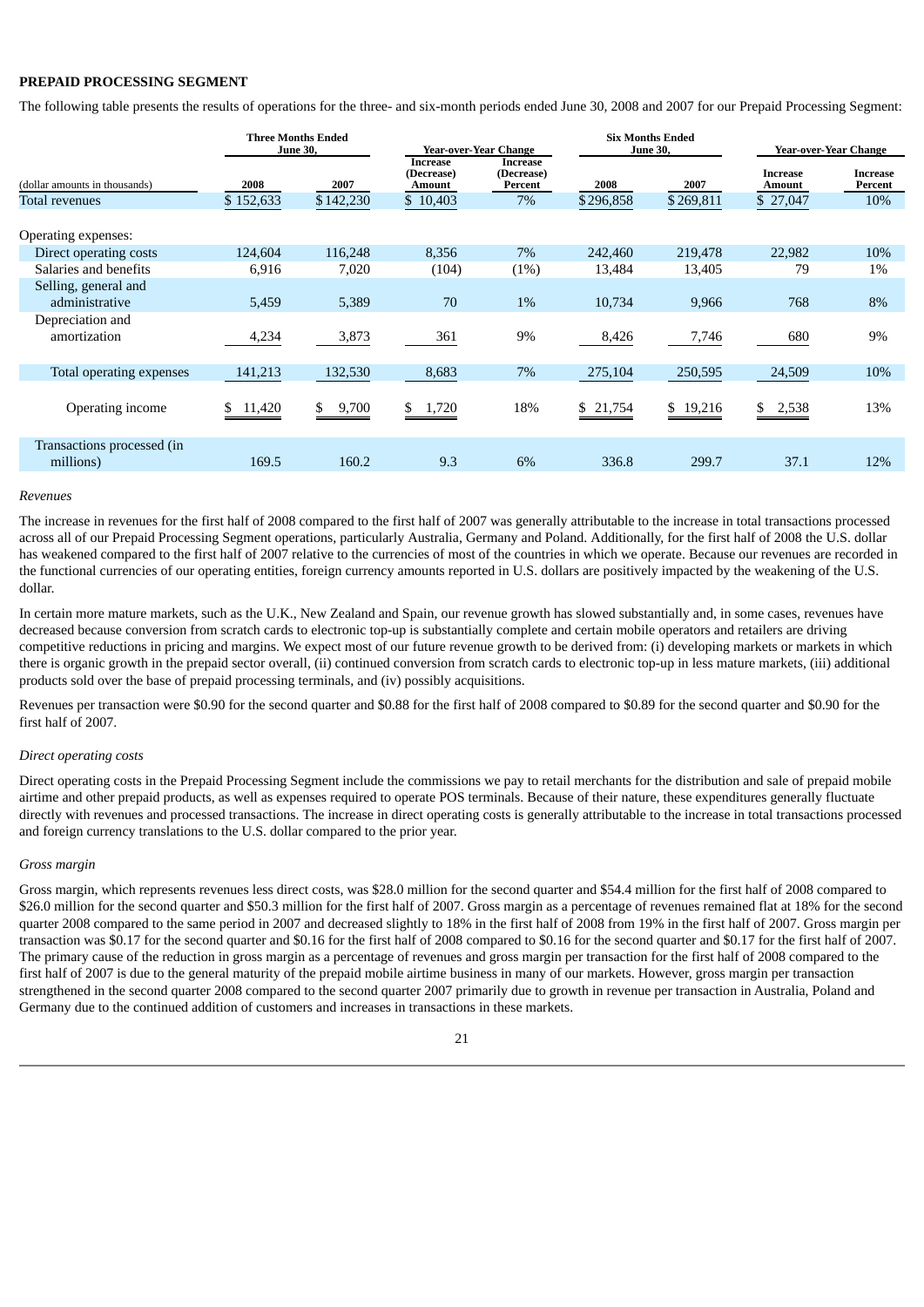#### *Salaries and benefits*

Salaries and benefits remained relatively flat for first half of 2008 compared to the first half of 2007. As a percentage of revenue, salaries and benefits decreased to 4.5% for first half of 2008 from 5.0% for first half of 2007. The decrease in salaries and benefits as a percentage of revenues reflects the impact of leverage and scalability as we increase revenues in certain markets such as Australia, Poland and Germany.

#### *Selling, general and administrative*

The increase in selling, general and administrative expenses for the first half of 2008 compared to the first half of 2007 is the result of additional overhead to support development in other new and growing markets. As a percentage of revenues, these expenses remained relatively flat at 3.6% for first half of 2008 compared to 3.7% for the first half of 2007. The modest increases in selling, general and administrative expenses during the second quarter and first half of 2008 when compared to the same periods in the prior year, also reflect the impact of leverage in certain markets, such as Australia, Poland and Germany, as revenues increase.

#### *Depreciation and amortization*

Depreciation and amortization expense primarily represents amortization of acquired intangibles and the depreciation of POS terminals we install in retail stores. The increase in depreciation and amortization expense reflects additional POS terminals installed as the business has grown. Depreciation and amortization expense, as a percentage of revenues, decreased slightly to 2.8% for the first half of 2008 from 2.9% for the first half of 2007.

#### *Goodwill and acquired intangible translation adjustment*

During the third quarter 2007, we corrected an immaterial error related to foreign currency translation adjustments for goodwill and acquired intangible assets recorded in connection with acquisitions completed during periods prior to 2007. The impact of this correction on the Prepaid Processing Segment was to increase depreciation and amortization expense and decrease operating income by \$0.2 million and \$0.3 million for the three- and six-month periods ended June 30, 2007, respectively.

#### *Operating income*

The improvement in operating income for 2008 compared to 2007 was due to the growth in revenues and transactions processed, the impact of leveraging fixed costs in salaries and benefits and selling, general and administrative expenses in certain growing markets and the benefit of foreign currency translations to the U.S. dollar. These improvements were partly offset by the flat gross margins in certain mature markets and the costs of development in Italy and other new and growing markets.

Operating income as a percentage of revenues was 7.5% for the second quarter and 7.3% for the first half of 2008 compared to 6.8% for the second quarter and 7.1% for the first half of 2007. Operating income per transaction was \$0.07 for the second quarter 2008 compared to \$0.06 for the second quarter 2007 and \$0.06 for both six-month periods ended June 30, 2008 and 2007. The increases are primarily due to the leverage in certain growing markets discussed above, while increasing revenues and gross margin.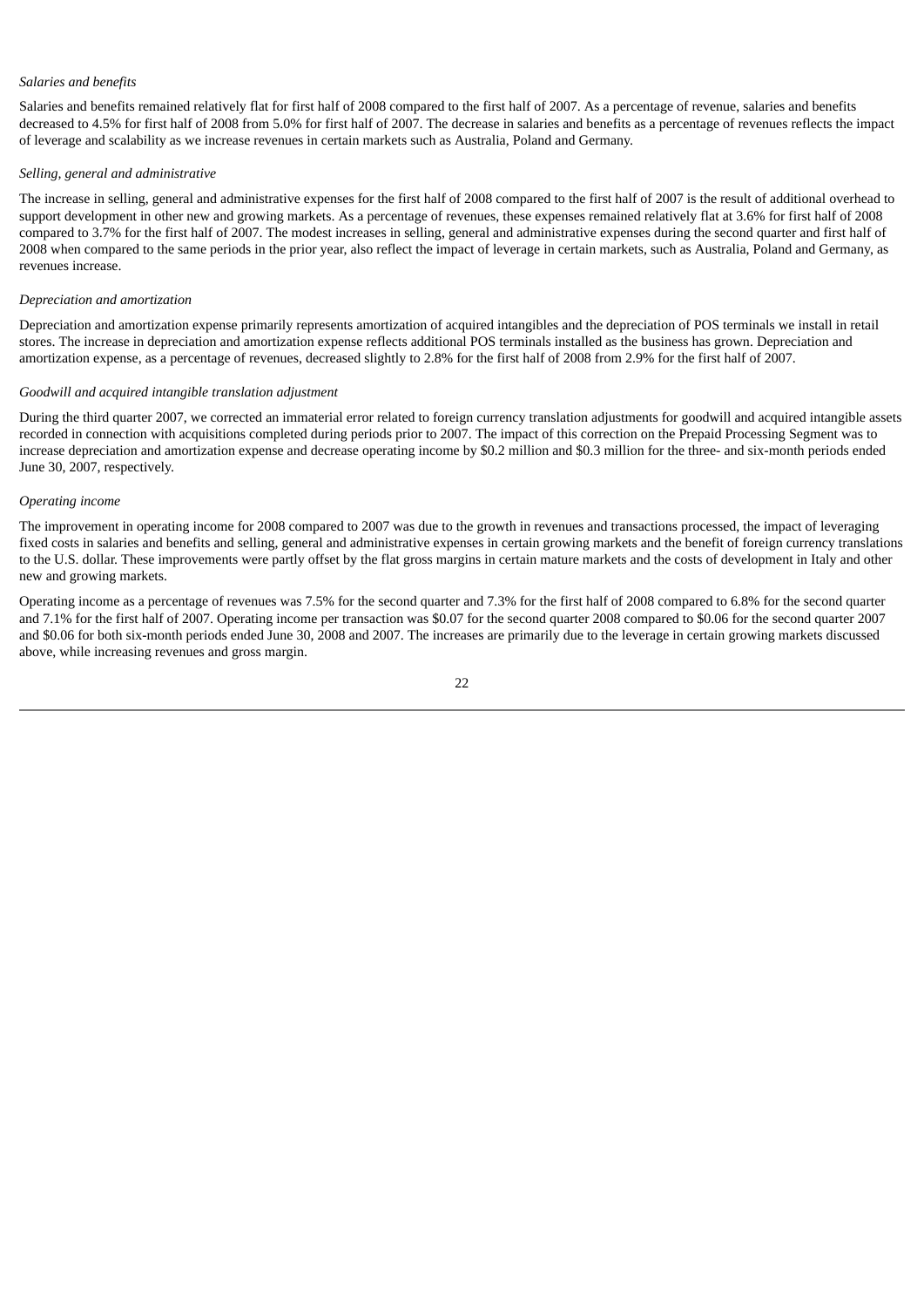#### **MONEY TRANSFER SEGMENT**

The Money Transfer Segment was established during April 2007 with the acquisition of RIA. To assist with understanding the results of the Money Transfer Segment, unaudited pro forma results have been provided as if RIA's results were included in our consolidated results of operations beginning January 1, 2007. The pro forma financial information is not intended to represent, or be indicative of, the consolidated results of operations or financial condition that would have been reported had the RIA acquisition been completed as of the beginning of the periods presented. Moreover, the pro forma financial information should not be considered as representative of our future consolidated results of operations or financial condition. The following tables present the actual and pro forma results of operations for the three- and six-month periods ended June 30, 2008 and 2007 for the Money Transfer Segment:

|                                      | <b>As Reported</b>                           |          |                              |                                            |          |                              |  |  |  |  |  |  |
|--------------------------------------|----------------------------------------------|----------|------------------------------|--------------------------------------------|----------|------------------------------|--|--|--|--|--|--|
|                                      | <b>Three Months Ended</b><br><b>June 30,</b> |          | Year-over-<br>Year<br>Change | <b>Six Months Ended</b><br><b>June 30,</b> |          | Year-over-<br>Year<br>Change |  |  |  |  |  |  |
| (dollar amounts in thousands)        | 2008                                         | 2007     | <b>Increase</b><br>Amount    | 2008                                       | 2007     | <b>Increase</b><br>Amount    |  |  |  |  |  |  |
| <b>Total revenues</b>                | 59,456<br>$\mathbb{S}^-$                     | \$49,219 | \$10,237                     | \$111,788                                  | \$50,008 | \$61,780                     |  |  |  |  |  |  |
| Operating expenses:                  |                                              |          |                              |                                            |          |                              |  |  |  |  |  |  |
| Direct operating costs               | 30,196                                       | 26,395   | 3,801                        | 56,541                                     | 26,906   | 29,635                       |  |  |  |  |  |  |
| Salaries and benefits                | 13,035                                       | 9,833    | 3,202                        | 24,792                                     | 10,423   | 14,369                       |  |  |  |  |  |  |
| Selling, general and administrative  | 8,577                                        | 6,819    | 1,758                        | 16,029                                     | 7,270    | 8,759                        |  |  |  |  |  |  |
| Depreciation and amortization        | 5,090                                        | 4,792    | 298                          | 9,917                                      | 4,896    | 5,021                        |  |  |  |  |  |  |
| Total operating expenses             | 56,898                                       | 47,839   | 9,059                        | 107,279                                    | 49,495   | 57,784                       |  |  |  |  |  |  |
| Operating income                     | 2,558                                        | 1,380    | 1,178<br>\$.                 | 4,509                                      | 513      | 3,996                        |  |  |  |  |  |  |
| Transactions processed (in millions) | 4.3                                          | 3.8      | 0.5                          | 8.1                                        | 3.9      | 4.2                          |  |  |  |  |  |  |

|                                         |            | <b>Three Months Ended</b><br><b>June 30,</b> | Increase                | <b>Year-over-Year Change</b><br><b>Increase</b> |            | <b>Six Months Ended</b><br><b>June 30,</b> | <b>Year-over-Year Change</b>     |                            |
|-----------------------------------------|------------|----------------------------------------------|-------------------------|-------------------------------------------------|------------|--------------------------------------------|----------------------------------|----------------------------|
| (dollar amounts in thousands)           | 2008       | 2007<br>(Pro Forma)                          | (Decrease)<br>Amount    | (Decrease)<br>Percent                           | 2008       | 2007<br>(Pro Forma)                        | <b>Increase</b><br><b>Amount</b> | <b>Increase</b><br>Percent |
| <b>Total revenues</b>                   | \$59,456   | 51,692<br>S.                                 | 7,764<br>$\mathbb{S}^-$ | 15%                                             | \$111,788  | 96,197<br>\$                               | \$15,591                         | 16%                        |
| Operating expenses:                     |            |                                              |                         |                                                 |            |                                            |                                  |                            |
| Direct operating costs                  | 30,196     | 27,633                                       | 2,563                   | $9\%$                                           | 56,541     | 51,700                                     | 4,841                            | 9%                         |
| Salaries and benefits                   | 13,035     | 10,173                                       | 2,862                   | 28%                                             | 24,792     | 20,101                                     | 4,691                            | 23%                        |
| Selling, general and<br>administrative  | 8,577      | 6,664                                        | 1,913                   | 29%                                             | 16,029     | 13,255                                     | 2,774                            | 21%                        |
| Depreciation and<br>amortization        | 5,090      | 4,620                                        | 470                     | 10%                                             | 9,917      | 8,926                                      | 991                              | 11%                        |
| Total operating expenses                | 56,898     | 49,090                                       | 7,808                   | 16%                                             | 107,279    | 93,982                                     | 13,297                           | 14%                        |
| Operating income                        | 2,558<br>S | 2,602<br>\$                                  | (44)<br>S.              | (2%)                                            | 4,509<br>S | 2,215<br>S.                                | 2,294<br>S.                      | 104%                       |
| Transactions processed (in<br>millions) | 4.3        | 4.0                                          | 0.3                     | 8%                                              | 8.1        | 7.4                                        | 0.7                              | 9%                         |

#### *Comparison of pro forma operating results*

During the second quarter 2007, we combined our previous money transfer business with RIA and incurred total exit costs of \$0.9 million. These costs represent the accelerated depreciation and amortization of property and equipment, software and leasehold improvements that were disposed of during the second quarter 2007; the write-off of marketing materials and trademarks that have been discontinued; the write-off of accounts receivable from agents that did not meet RIA's credit requirements; and severance and retention payments made to certain employees. These exit costs are not included in pro forma operating expenses in the above table.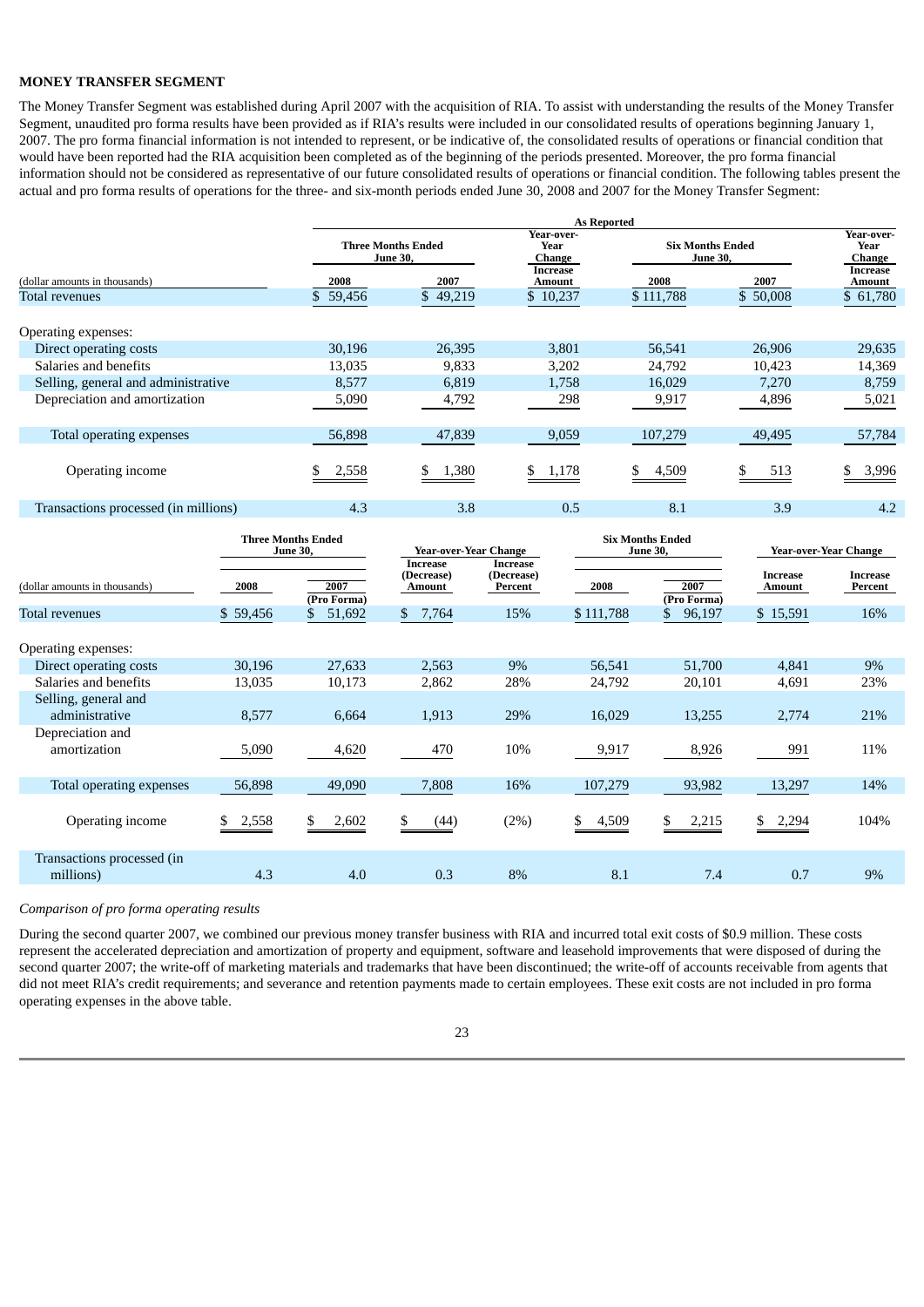#### *Revenues*

Revenues from the Money Transfer Segment include a transaction fee for each transaction as well as the difference between purchasing currency at wholesale exchange rates and selling the currency to customers at retail exchange rates. Revenues per transaction increased to \$13.83 for the second quarter and \$13.80 for the first half of 2008 from \$12.92 for the second quarter and \$13.00 for the first half of 2007. The growth rate of revenues exceeded the transaction growth rate largely as a result of the strong increase in transfers from non-U.S. locations which generally have higher-than-average revenue per transaction. For the six months ended June 30, 2008, 70% of our money transfers were initiated in the U.S., with the balance being initiated outside the U.S., primarily in Europe. This compares to 78% initiated in the U.S. and 22% in other countries for the six months ended June 30, 2007. We expect that the U.S. will continue to represent our highest volume market; however, significant future growth is expected to be derived from non-U.S. initiated sources.

The increase in revenues for the first half of 2008 compared to pro forma revenues for the first half of 2007 is primarily due to an increase in the number of transactions processed. For the first half of 2008, money transfers to Mexico, which represented 33% of total money transfers, decreased by 8% while transfers to all other countries increased 20% when compared to the first half of 2007. The increase in transfers to countries other than Mexico is due to the expansion of our operations and continued growth in immigrant worker populations in countries other than the U.S. The decline in transfers to Mexico was largely the result of immigration issues, downturns in certain labor markets and other economic factors impacting the U.S. market. These issues have also resulted in certain competitors lowering transaction fees and foreign currency exchange spreads in certain markets in an attempt to limit the impact on money transfer volumes. We have generally maintained our pricing structure in response to these developments and, as discussed further below, our gross margin for the second quarter 2008 in the U.S. is approximately the same as the prior year.

#### *Direct operating costs*

Direct operating costs in the Money Transfer Segment primarily represent commissions paid to agents that originate money transfers on our behalf and distribution agents that disburse funds to the customers' destination beneficiary. Other less significant direct costs include telecommunication and bank fees to collect money from originating agents. Direct operating costs generally increase or decrease by a similar percentage as transactions.

#### *Gross margin*

Gross margin, which represents revenues less direct costs, was \$29.3 million for the second quarter and \$55.2 million for the first half of 2008 compared to pro forma gross margin of \$24.1 million for the second quarter and \$44.5 million for the first half of 2007. The improvements are primarily due to the growth in money transfer transactions and revenues discussed above. In the U.S., despite the decrease in money transfer volume to Mexico, gross margin has remained about the same as it was in the prior year. We have not engaged in the competitive price wars in our industry that some of our competitors have initiated, choosing instead to defend our pricing structure and service levels and maintaining a more profitable customer base. We cannot predict how long these issues will continue to impact the U.S. market and we cannot predict whether we will change our strategy over the short or long term in order to protect or increase market share. Pro forma gross margin as a percentage of revenues was 49% for the second quarter and first half of 2008 compared to 47% for the second quarter and 46% for the first half of 2007. This improvement primarily reflects the strong growth in transaction volume in our more profitable non-U.S. locations.

#### *Salaries and benefits*

Salaries and benefits include salaries and commissions paid to employees, the cost of providing employee benefits, amounts paid to contract workers and accruals for incentive compensation. The increase in pro forma salaries and benefits for the first half of 2008 compared to pro forma salaries and benefits expense for the first half of 2007 is primarily due to merit increases and additional costs to support our global expansion efforts, primarily the opening of Company-owned stores in Germany, France, Spain and the U.S.

#### *Selling, general and administrative*

Selling, general and administrative expenses include operations support costs, such as rent, utilities, professional fees, indirect telecommunications, advertising and other miscellaneous overhead costs. The increase in selling, general and administrative expenses for the first half of 2008 compared to pro forma selling, general and administrative expenses for the first half of 2007 is primarily to support our global expansion efforts.

#### *Depreciation and amortization*

Depreciation and amortization primarily represents amortization of acquired intangibles and also includes depreciation of money transfer terminals, computers and software, leasehold improvements and office equipment. The increase in pro forma depreciation and amortization for the first half of 2008 compared to the first half of 2007 is primarily due to additional computer equipment in our

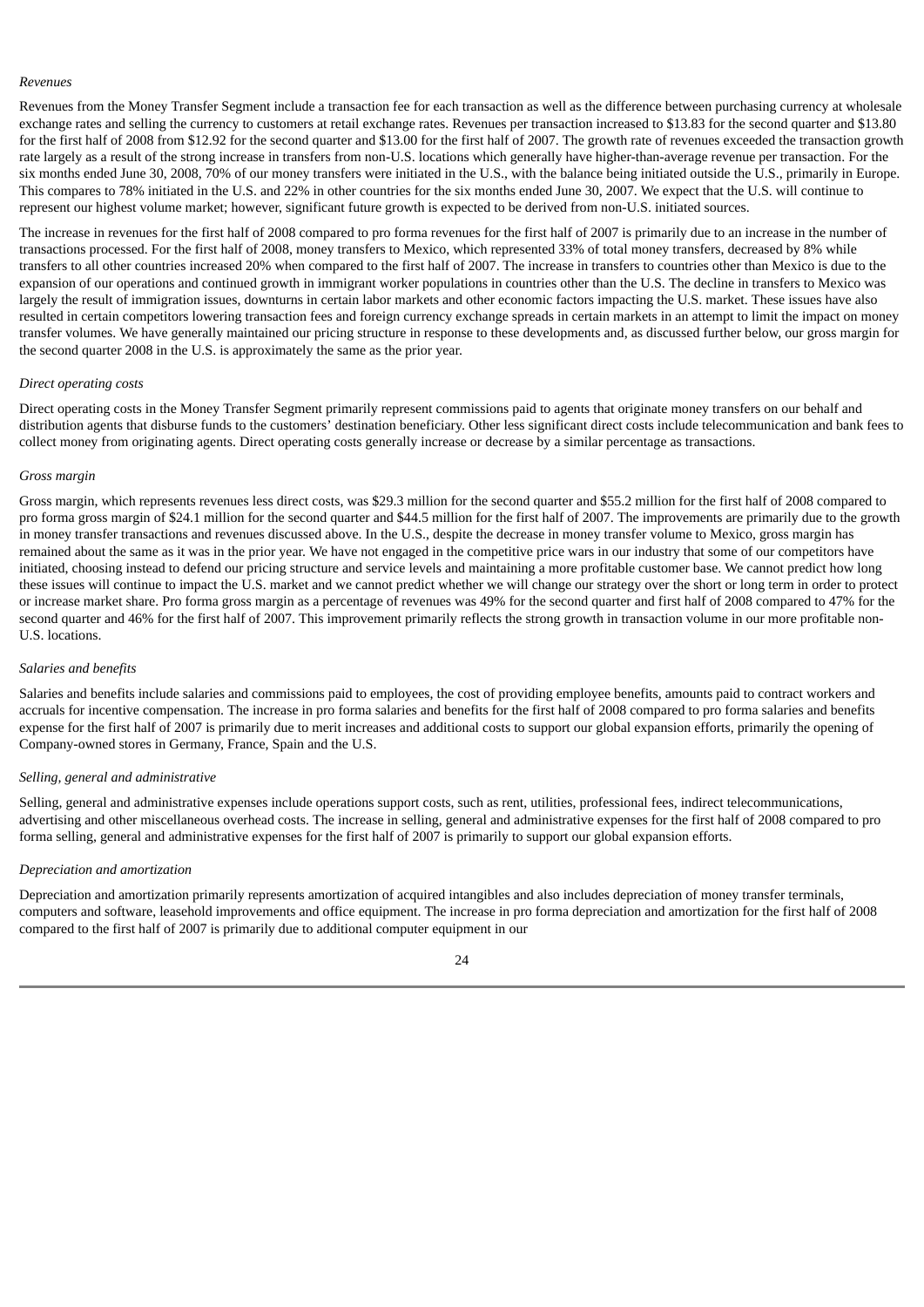customer service centers and increased leasehold improvements, office equipment and computer equipment for expansion of our company stores.

#### *Operating income*

The improvement in operating income for the second quarter 2008 compared to the second quarter 2007 is mainly due to the exit costs of \$0.9 million incurred in combining our previous money transfer business with RIA. The increase in operating income for the first half of 2008 compared to pro forma operating income for the first half of 2007 is the result of losses incurred by our previous money transfer company and the increased revenues as discussed in more detail above, partly offset by additional costs incurred to support our global expansion efforts.

## **CORPORATE SERVICES**

The following table presents the operating expenses for the three- and six-month periods ended June 30, 2008 and 2007 for Corporate Services:

|                               | <b>Three Months Ended</b><br><b>June 30.</b> |  |       | Year-over-Year Change |                     | <b>Six Months Ended</b><br><b>June 30.</b> |  |       |   | <b>Year-over-Year Change</b> |                     |
|-------------------------------|----------------------------------------------|--|-------|-----------------------|---------------------|--------------------------------------------|--|-------|---|------------------------------|---------------------|
| (dollar amounts in thousands) | 2008                                         |  | 2007  | Increase<br>Amount    | Increase<br>Percent | 2008                                       |  | 2007  |   | Increase<br>Amount           | Increase<br>Percent |
| Salaries and benefits         | 4,000                                        |  | 3,379 | 621                   | 18%                 | 8,461<br>S.                                |  | 6.079 | S | 2,382                        | 39%                 |
| Selling, general and          |                                              |  |       |                       |                     |                                            |  |       |   |                              |                     |
| administrative                | .404                                         |  | 1.117 | 287                   | 26%                 | 5.848                                      |  | 2.027 |   | 3,821                        | 189%                |
| Depreciation and amortization | 315                                          |  | 61    | 254                   | 416%                | 609                                        |  | 121   |   | 488                          | 403%                |
|                               |                                              |  |       |                       |                     |                                            |  |       |   |                              |                     |
| Total operating expenses      | 5,719                                        |  | 4,557 | 1,162                 | 25%                 | \$14,918                                   |  | 8,227 | S | 6,691                        | 81%                 |

#### *Corporate operating expenses*

Operating expenses for Corporate Services increased substantially for the first half of 2008 compared to the first half of 2007. The increase in salaries and benefits is primarily the result of severance costs related to certain senior level positions and increased share-based compensation related to awards made to new employees, including those in the Money Transfer Segment. The increase in selling, general and administrative expenses was due primarily to the writeoff of \$3.0 million in professional fees and settlement costs associated with our potential acquisition of MoneyGram. The increase in corporate depreciation and amortization is the result of amortization associated with the third quarter 2007 purchase of an enterprise-wide desk-top license.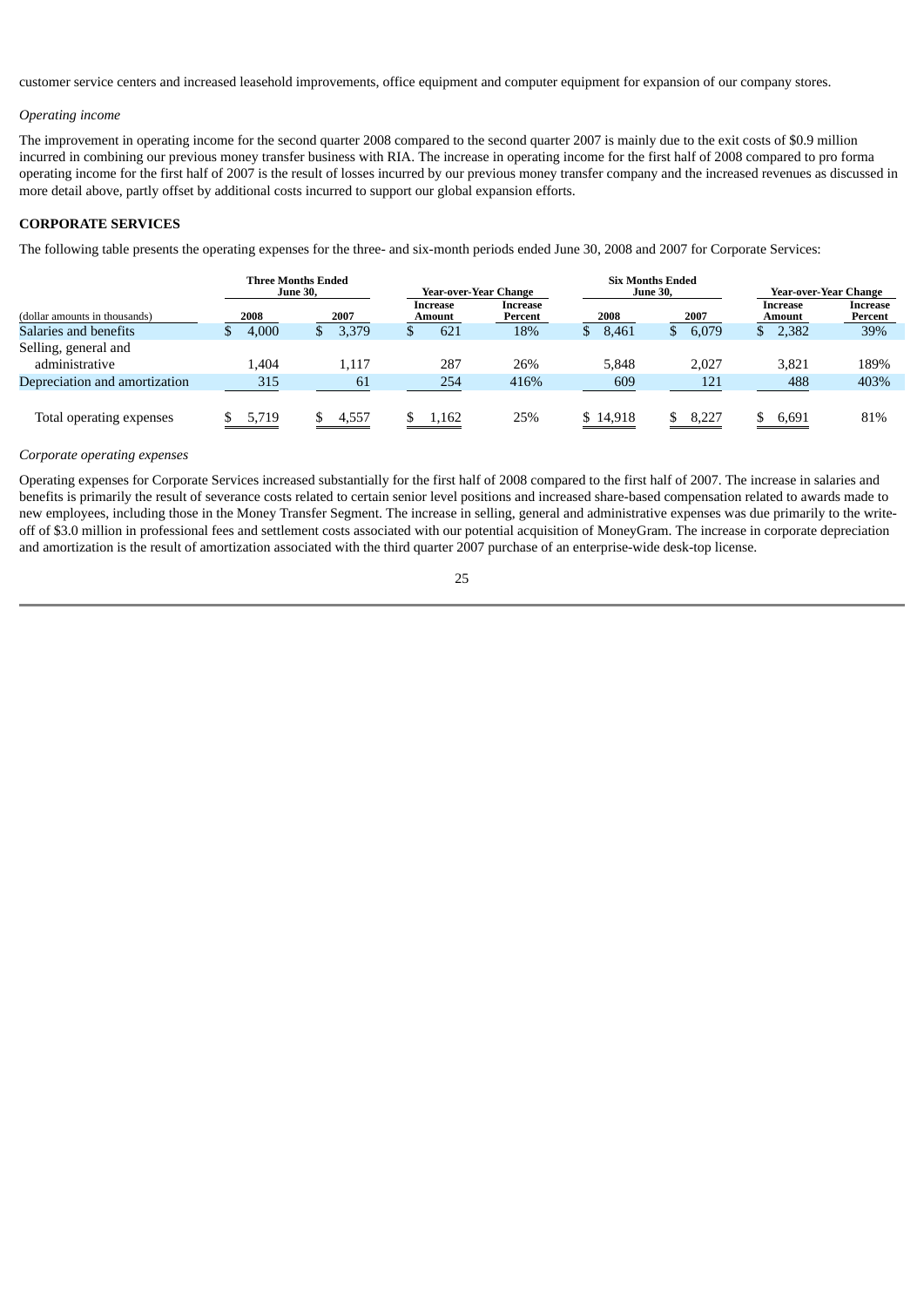## **OTHER INCOME (EXPENSE)**

|                               | <b>June 30,</b> | Three Months Ended |                                  | Year-over-Year Change             | <b>Six Months Ended</b><br><b>June 30,</b> |             | Year-over-Year Change                   |                                   |
|-------------------------------|-----------------|--------------------|----------------------------------|-----------------------------------|--------------------------------------------|-------------|-----------------------------------------|-----------------------------------|
| (dollar amounts in thousands) | 2008            | 2007               | Increase<br>(Decrease)<br>Amount | Increase<br>(Decrease)<br>Percent | 2008                                       | 2007        | <b>Increase</b><br>(Decrease)<br>Amount | Increase<br>(Decrease)<br>Percent |
| Interest income               | 2,092           | \$<br>4,089        | (1,997)                          | (49%)                             | $\mathbb{S}$<br>5,900                      | \$<br>8,417 | \$(2,517)                               | (30%)                             |
| Interest expense              | (6,037)         | (7,769)            | 1,732                            | (22%)                             | (12, 893)                                  | (11,301)    | (1,592)                                 | 14%                               |
| Income from unconsolidated    |                 |                    |                                  |                                   |                                            |             |                                         |                                   |
| affiliates                    | 238             | 636                | (398)                            | (63%)                             | 481                                        | 876         | (395)                                   | (45%)                             |
| Impairment loss on investment |                 |                    |                                  |                                   |                                            |             |                                         |                                   |
| securities                    | (1,258)         |                    | (1,258)                          | n/m                               | (18,760)                                   |             | (18,760)                                | n/m                               |
| Loss on early retirement of   |                 |                    |                                  |                                   |                                            |             |                                         |                                   |
| debt                          | (91)            |                    | (91)                             | n/m                               | (246)                                      |             | (246)                                   | n/m                               |
| Foreign currency exchange     |                 |                    |                                  |                                   |                                            |             |                                         |                                   |
| gain (loss), net              | (378)           | 1,341              | (1,719)                          | n/m                               | 12,699                                     | 1,779       | 10,920                                  | n/m                               |
| Other expense, net            | (5,434)<br>S.   | (1,703)<br>S.      | (3,731)                          | n/m                               | \$(12, 819)                                | (229)<br>\$ | \$(12,590)                              | n/m                               |

n/m - Not meaningful.

#### *Interest income*

The decrease in interest income for the second quarter and first half of 2008 from the second quarter and first half of 2007 was primarily due to a decline in short-term interest rates and a decrease in average cash balances on hand during the respective periods. Partly offsetting this decrease was the recognition of \$1.2 million in the first quarter 2008 for interest related to a federal excise tax refund.

#### *Interest expense*

The increase in interest expense for the first half of 2008 over the first half of 2007 was primarily related to the additional borrowings to finance the April 2007 acquisition of RIA. The decrease in interest expense for the second quarter 2008 over the second quarter 2007 was primarily related to the reductions in those borrowings from scheduled and early repayments. We also incurred additional borrowings under the revolving credit facility to finance the working capital requirements of the Money Transfer Segment. We generally borrow amounts under the revolving credit facility several times each month to fund the correspondent network in advance of collecting remittance amounts from the agency network. These borrowings are repaid over a very short period of time, generally within a few days.

#### *Income from unconsolidated affiliates*

Income from unconsolidated affiliates mainly represents the equity in income of our 40% equity investment in e-pay Malaysia which remained relatively flat for the first half of 2008 compared to the first half of 2007. The decrease in the second quarter 2008 compared to the second quarter 2007 is due to the \$0.4 million gain recognized from the sale of our 8% interest in CashNet Telecommunications Egypt SAE during the second quarter 2007.

#### *Impairment loss on investment securities*

During the first half of 2008, the value of our investment in MoneyGram declined and the decline was determined to be other than temporary. Accordingly, we recognized an \$18.8 million impairment loss, of which \$17.5 million was recognized in the first quarter and another \$1.3 million in the second quarter.

#### *Loss on early retirement of debt*

Loss on early retirement of debt of \$0.1 million and \$0.2 million for the second quarter and first half of 2008, respectively, represents the pro-rata write-off of deferred financing costs associated with the portions of the \$190 million term loan that were prepaid during the first half of 2008. We expect to continue to prepay amounts outstanding under the term loan through available cash flows and, accordingly, recognize losses on early retirement of debt for the pro-rata portion of unamortized deferred financing costs.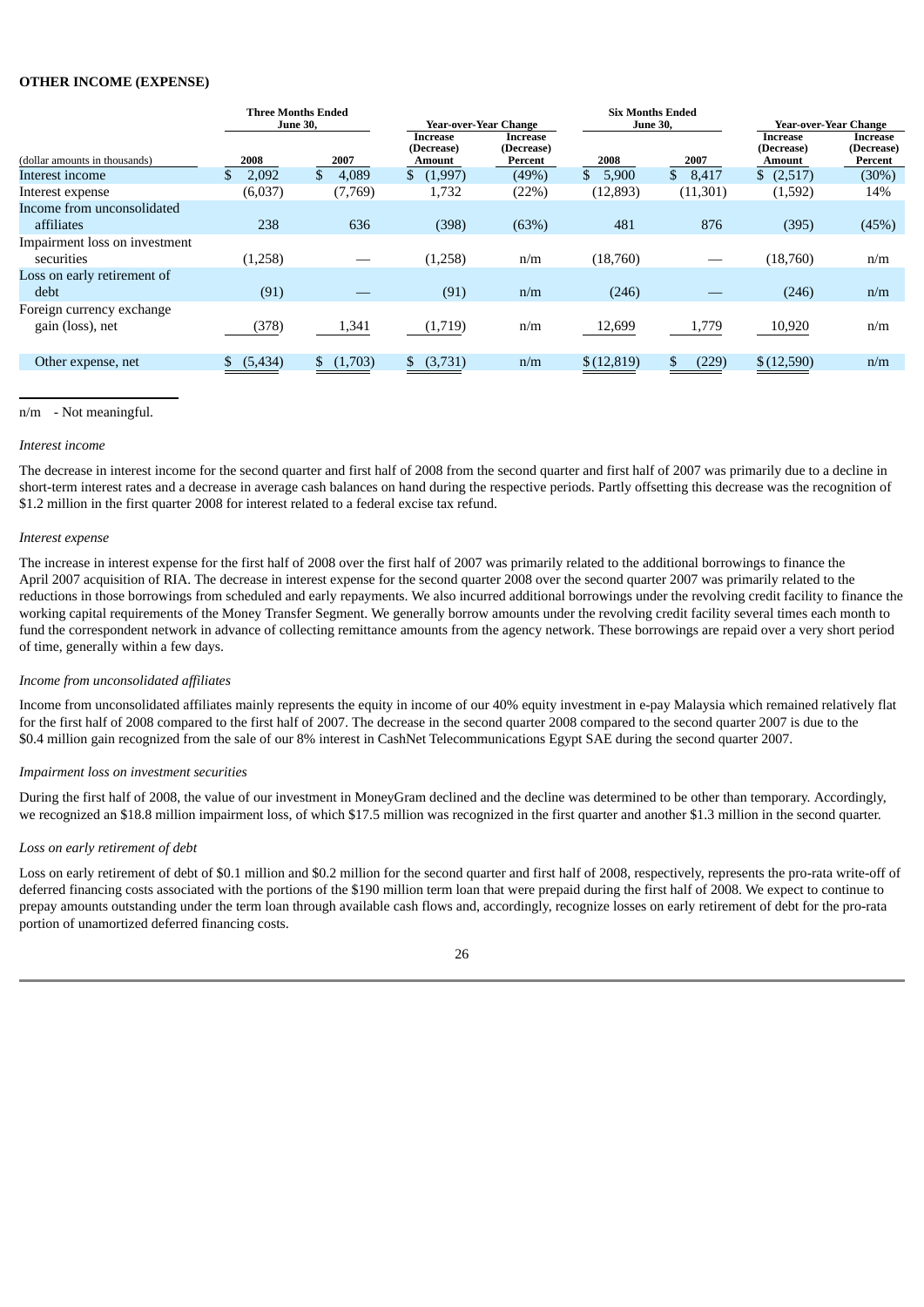#### *Net foreign currency exchange gain (loss)*

Assets and liabilities denominated in currencies other than the local currency of each of our subsidiaries give rise to foreign currency exchange gains and losses. Exchange gains and losses that result from re-measurement of these assets and liabilities are recorded in determining net income. We recorded a net foreign currency exchange loss of \$0.4 million in the second quarter 2008 and a gain of \$12.7 million in the first half of 2008 compared to gains of \$1.3 million and \$1.8 million in the second quarter and first half of 2007, respectively. The foreign currency exchange gains and losses recorded are a result of the impact of fluctuations in foreign currency exchange rates on the recorded value of these assets and liabilities. Throughout 2007 and into the first half of 2008, the U.S. dollar weakened against most European-based currencies, primarily the euro and British pound, creating realized and unrealized foreign currency exchange gains.

#### **INCOME TAX EXPENSE**

Our effective tax rate for continuing operations, after consideration of minority interest, was 26.0% and 36.4% for the three-month periods ended June 30, 2008 and 2007, respectively, and was 86.3% and 33.2% for the six-month periods ended June 30, 2008 and 2007, respectively.

Net income for the three- and six-month periods ended June 30, 2008 reflects unrealized capital losses of \$1.3 million and \$18.8 million, respectively, recorded in connection with our investment in MoneyGram. Associated tax benefits were not recorded for the losses because of the uncertainty surrounding our future ability to have offsetting capital gains. Excluding the impact of these unrealized capital losses, our effective tax rate was 23.4% for the three-month period ended June 30, 2008 and 40.3% for the six-month period ended June 30, 2008.

In addition to the tax treatment of the capital losses, the year-over-year fluctuations in the tax rates for the three- and six-month periods primarily relate to differences in accounting for income taxes at our U.S. operations. During the three- and six-month periods ended June 30, 2007, we had a valuation allowance against our net deferred tax assets and, therefore, the tax effect of operating income or expense, interest income on loans to our foreign subsidiaries and foreign currency gains recognized by our U.S. group were recorded as an adjustment to the valuation allowance rather than tax expense. Due to the recognition of significant foreign currency gains, and a \$12.2 million federal excise tax refund recorded during the fourth quarter 2007, the valuation allowance against our U.S. net deferred tax assets was fully utilized. Consequently, for the three- and six-month periods ended June 30, 2008, we fully provided for the tax effect of income and expense generated by our U.S. operations.

The significant increase in the effective tax rate for the six months ended June 30, 2008 when compared to the six months ended June 30, 2007, is largely attributable to the recognition of deferred tax expense on foreign currency gains recognized by our U.S. operations during 2008. Additionally, certain foreign currency losses recognized for financial reporting purposes have been treated as permanent differences and, therefore, a tax benefit has not been recorded.

The decrease in the effective tax rate for the three months ended June 30, 2008 when compared to the three months ended June 30, 2007 is attributable to the recognition of tax benefits resulting from the successful resolution of tax audits and tax impact of the reduced foreign currency gains for the six months ended June 30, 2008.

#### **DISCONTINUED OPERATIONS**

During the second quarter 2008, we decided to sell Essentis in order to narrow the focus of our investments and resources on our transaction processing businesses. We are in the process of locating a buyer and expect to complete a sale within one year. Accordingly, Essentis's results of operations are shown as discontinued operations in the Consolidated Statements of Income and Comprehensive Income for all periods presented.

In July 2002, we sold substantially all of the non-current assets and related capital lease obligations of our ATM processing business in France to Atos S.A. During the first quarter 2007, we received a binding French Supreme Court decision relating to a lawsuit in France that resulted in a cash recovery and gain of \$0.3 million, net of legal costs. There were no related assets or liabilities held for sale at June 30, 2008 or December 31, 2007.

#### **NET INCOME**

We recorded net income of \$7.8 million for the second quarter and \$1.0 million for the first half of 2008 compared to net income of \$8.5 million for the second quarter and \$18.0 million for the first half of 2007. As more fully discussed above, the decrease of \$17.0 million for the first half of 2008 as compared to the same period in 2007 was primarily the result of the \$18.8 million first half 2008 unrealized loss on investment securities. Additionally, income tax expense increased \$5.6 million, net interest expense increased \$4.1 million, net income from discontinued operations decreased \$1.9 million and other items decreased net income by \$0.9 million. These decreases to net income were partially offset by an increase in foreign currency gains of \$10.9 million and an increase in operating income of \$3.4 million.

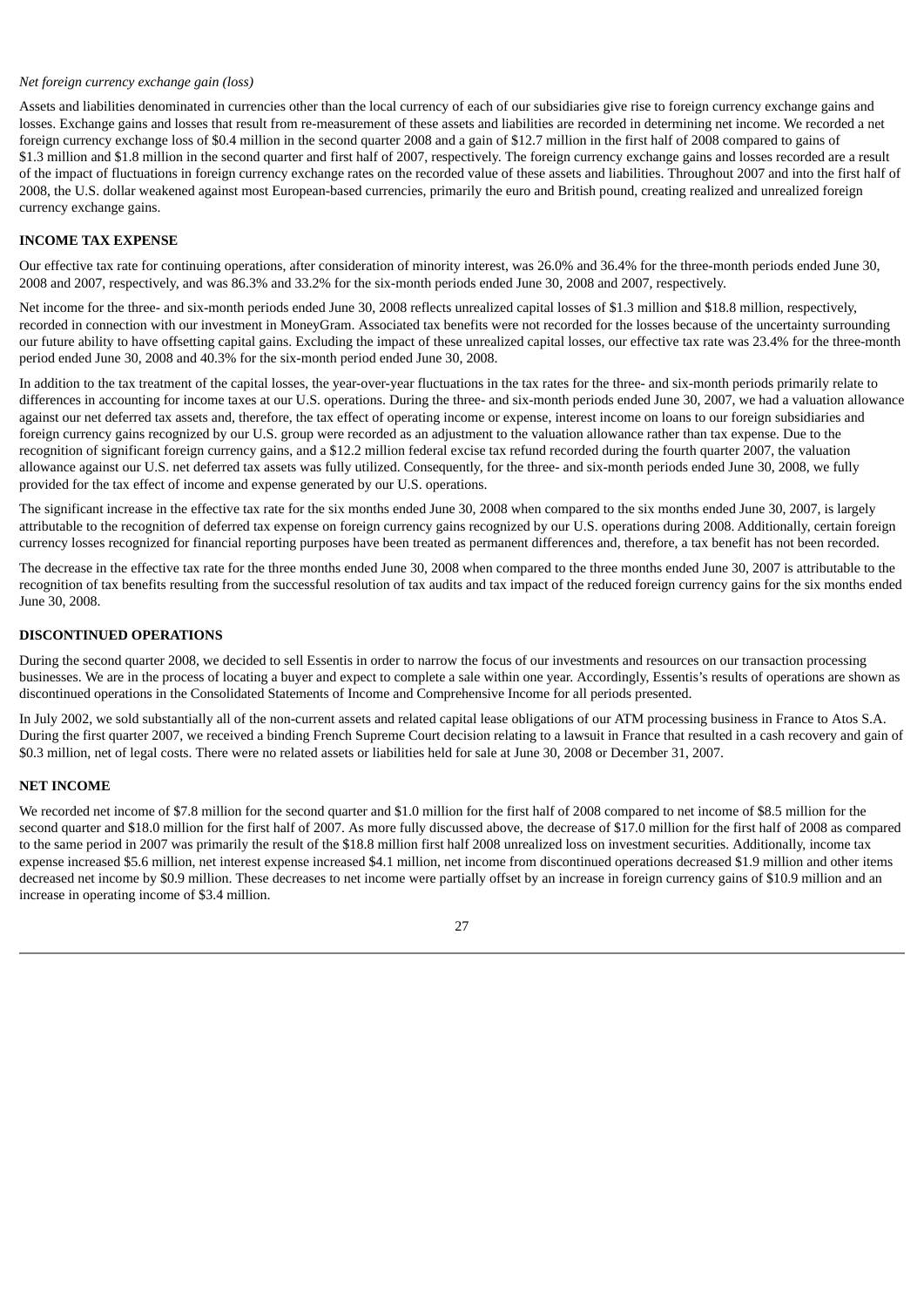#### **LIQUIDITY AND CAPITAL RESOURCES**

#### *Working capital*

As of June 30, 2008, we had working capital, which is calculated as the difference between total current assets and total current liabilities, of \$237.4 million, compared to working capital of \$279.3 million as of December 31, 2007. Our ratio of current assets to current liabilities was 1.47 at June 30, 2008, compared to 1.53 as of December 31, 2007. The decrease in working capital was due primarily to the use of cash to reduce debt outstanding.

We require substantial working capital to finance operations. The Money Transfer Segment funds the correspondent distribution network before receiving the benefit of amounts collected from customers by agents. Working capital needs increase due to weekends and international banking holidays. As a result, we may report more or less working capital for the Money Transfer Segment based solely upon the fiscal period ending on a particular day. As of June 30, 2008, working capital in the Money Transfer Segment was \$54.2 million. We expect that working capital needs will increase as we expand this business.

#### *Operating cash flow*

Cash flows provided by operating activities were \$57.7 million for the first half of 2008 compared to \$1.0 million for the first half of 2007. The increase was primarily due to fluctuations in working capital associated with the timing of the settlement process with mobile operators in the Prepaid Processing Segment. While net income for the first half of 2008 was \$17.0 million less than net income for the first half of 2007, when non-cash adjustments are added back there is a \$6.1 million increase in cash flows in the first half of 2008 compared to the first half of 2007, reflecting the growth in our operations.

#### *Investing activity cash flow*

Cash flows provided by investing activities were \$0.3 million for the first half of 2008, compared to cash flows used of \$353.8 million for the first half of 2007. Our investing activities for the first half of 2008 consisted of the return of \$26 million we placed in escrow in first quarter 2007 in connection with the agreement to acquire Envios de Valores La Nacional Corp. ("La Nacional"). On January 10, 2008, we entered into a settlement agreement with La Nacional and its stockholder evidencing the parties' mutual agreement not to consummate the acquisition, in exchange for payment by Euronet of a portion of the legal fees incurred by La Nacional. Our investing activities also include \$21.2 million and \$12.2 million for purchases of property and equipment in the first half of 2008 and 2007, respectively. While our acquisitions in the first half of 2008 used \$3.5 million, we used \$313.5 million in the first half of 2007, primarily for the acquisition of RIA. Finally, cash used for software development and other investing activities totaled \$1.0 million and \$2.2 million in the first half of 2008 and 2007, respectively.

#### *Financing activity cash flow*

Cash flows used by financing activities were \$74.3 million during the first half of 2008 compared to cash provided of \$313.0 million during the first half of 2007. Our financing activities for the first half of 2008 consisted primarily of net repayments of debt obligations of \$74.8 million. To support the short-term cash needs of our Money Transfer Segment, we generally borrow amounts under the revolving credit facility several times each month to fund the correspondent network in advance of collecting remittance amounts from the agency network. These borrowings are repaid over a very short period of time, generally within a few days. Primarily as a result of this, during the first half of 2008 we had a total of \$29.3 million in borrowings and \$84.9 million in repayments under our revolving credit facility. Additionally, we paid \$1.0 million of scheduled payments and \$14.0 million of early payments on our term loan in the first half of 2008 as well as \$4.2 million of capital lease obligations. Our financing activities for the first half of 2007 consisted primarily of \$190.0 million in proceeds from borrowings under our term loan agreement that were used to finance a portion of the acquisition of RIA and proceeds from the equity private placement and stock option exercises totaling \$163.5 million. Partly offsetting these increases were net repayments on debt obligations of \$35.4 million, dividends paid to minority interest stockholders of \$1.6 million and debt issuance costs associate with our syndicated credit facility of \$3.8 million.

Expected future financing and investing cash requirements primarily depend on our acquisition activity and the related financing needs.

#### *Other sources of capital*

Credit Facility – To finance the acquisition of RIA in the second quarter 2007, we entered into a \$290 million secured credit facility consisting of a \$190 million seven-year term loan, which was fully drawn at closing, and a \$100 million five-year revolving credit facility (together, the "Credit Facility"). The \$190 million seven-year term loan bears interest at LIBOR plus 200 basis points or prime plus 100 basis points and requires that we repay 1% of the original balance each year, with the remaining balance payable after seven years. We estimate that we will be able to repay the \$190 million term loan prior to its maturity date through cash flows available from operations, provided our operating cash flows are not required for future business developments. Financing costs of \$4.8 million have been deferred and are being amortized over the terms of the respective loans.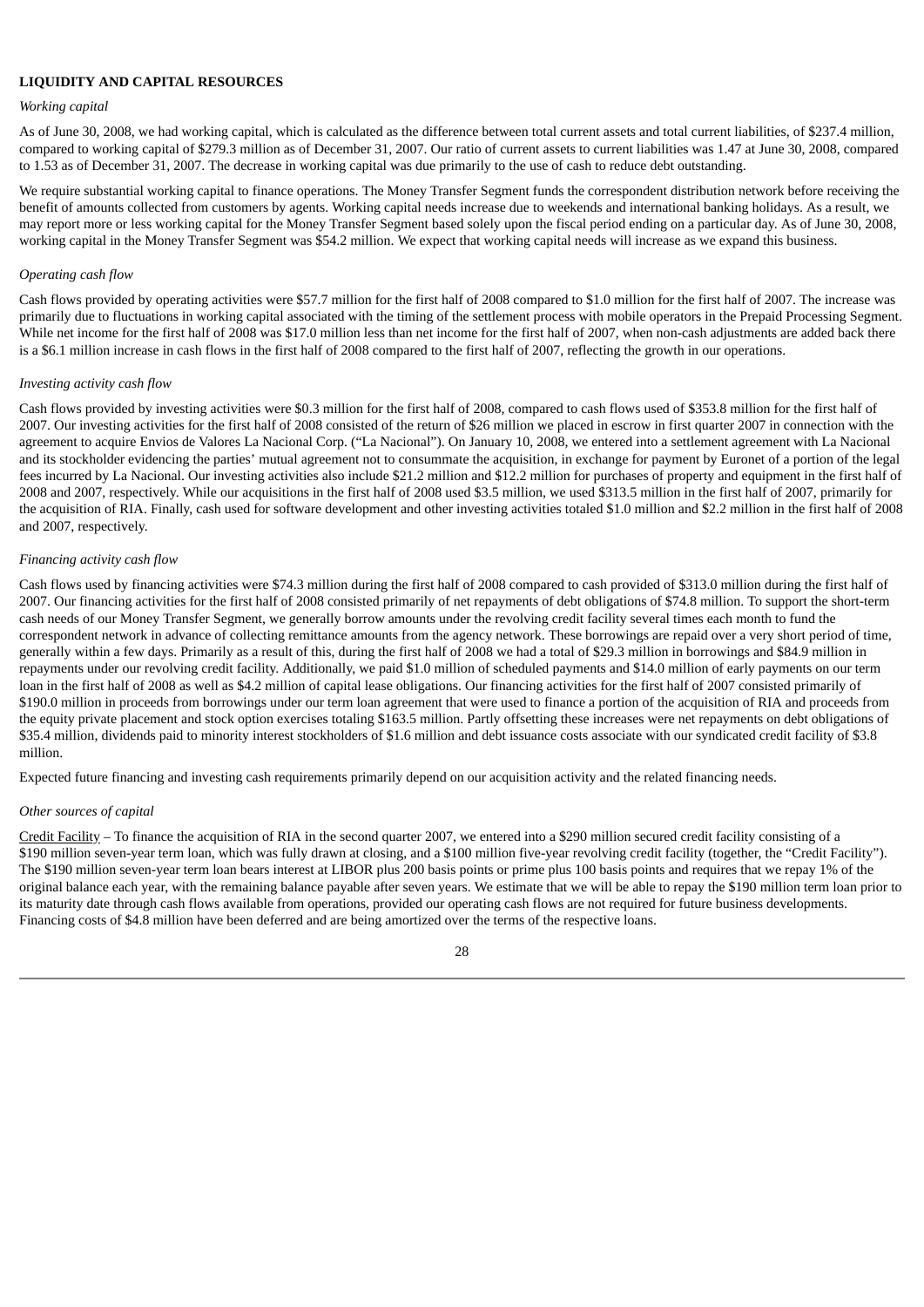During April 2008, we entered into an amendment to the Credit Facility to, among other items, (i) change the definition of one of the financial covenants in the original agreement to exclude the effect of certain one-time expenses and (ii) allow for the repurchase of up to \$70 million of the \$140 million in Convertible Senior Debentures Due 2024 that are currently outstanding. In July 2008, our Board of Directors authorized the repurchase of up to \$40 million of these debentures, from time to time, in open market or privately negotiated purchases. None of the debentures have been repurchased to date. The decision on when and the extent to which, if any, this authorization will be utilized will depend on market conditions and other financial considerations to be determined in management's discretion. Additionally, we incurred costs of \$0.6 million in connection with the amendment, which will be recognized as additional interest expense over the remaining 48 month term of the Credit Facility.

The \$100 million five-year revolving credit facility bears interest at LIBOR or prime plus a margin that adjusts each quarter based upon our consolidated total debt to earnings before interest, taxes, depreciation and amortization ("EBITDA") ratio. We intend to use the revolving credit facility primarily to fund working capital requirements, which are expected to increase as we expand the Money Transfer business. Based on our current projected working capital requirements, we anticipate that our revolving credit facility will be sufficient to fund our working capital needs.

We may be required to repay our obligations under the Credit Facility six months before any potential repurchase date under our \$140 million 1.625% Convertible Senior Debentures Due 2024 or our \$175 million 3.5% Convertible Debentures Due 2025, unless we are able to demonstrate that either: (i) we could borrow unsubordinated funded debt equal to the principal amount of the applicable convertible debentures while remaining in compliance with the financial covenants in the Credit Facility or (ii) we will have sufficient liquidity (as determined by the administrative agent and the lenders). The Credit Facility contains three financial covenants that become more restrictive through September 30, 2008: (1) total debt to EBITDA ratio, (2) senior secured debt to EBITDA ratio and (3) EBITDA to fixed charge coverage ratio. Because of the change to these covenants over time, in order to remain in compliance with our debt covenants we will be required to increase our EBITDA, repay debt, or both. These and other material terms and conditions applicable to the Credit Facility are described in the agreement governing the Credit Facility.

The term loan may be expanded by up to an additional \$150 million and the revolving credit facility can be expanded by up to an additional \$25 million, subject to satisfaction of certain conditions including pro-forma debt covenant compliance.

As of June 30, 2008, after making required repayments on the term loan of \$2.4 million and voluntary prepayments of \$38.6 million, we had borrowings of \$149.0 million outstanding against the term loan. We had borrowings of \$7.4 million and stand-by letters of credit of \$19.8 million outstanding against the revolving credit facility. The remaining \$72.8 million under the revolving credit facility (\$97.8 million if the facility were increased to \$125 million) was available for borrowing. Borrowings under the revolving credit facility are being used to fund short-term working capital requirements in the U.S. and India. Our weighted average interest rate under the revolving credit facility as of June 30, 2008 was 9.8%.

Short-term debt obligations – Short-term debt obligations at June 30, 2008 consist only of the \$1.9 million annual repayment requirement under the term loan. Certain of our subsidiaries also have available credit lines and overdraft facilities to supplement short-term working capital requirements, when necessary. As of June 30, 2008, there were no borrowings outstanding against any of these facilities.

We believe that the short-term debt obligations can be refinanced on terms acceptable to us. However, if acceptable refinancing options are not available, we believe that amounts due under these obligations can be funded through cash generated from operations, together with cash on hand or borrowings under our revolving credit facility.

Convertible debt – We have \$175 million in principal amount of 3.50% Convertible Debentures Due 2025 that are convertible into 4.3 million shares of Euronet Common Stock at a conversion price of \$40.48 per share upon the occurrence of certain events (relating to the closing prices of Euronet Common Stock exceeding certain thresholds for specified periods). The debentures may not be redeemed by us until October 20, 2012 but are redeemable at par at any time thereafter. Holders of the debentures have the option to require us to purchase their debentures at par on October 15, 2012, 2015 and 2020, or upon a change in control of the Company.

We also have \$140 million in principal amount of 1.625% Convertible Senior Debentures Due 2024 that are convertible into 4.2 million shares of Euronet Common Stock at a conversion price of \$33.63 per share upon the occurrence of certain events (relating to the closing prices of Euronet Common Stock exceeding certain thresholds for specified periods). The debentures may not be redeemed by us until December 20, 2009 but are redeemable at any time thereafter at par. Holders of the debentures have the option to require us to purchase their debentures at par on December 15, 2009, 2014 and 2019, and upon a change in control of the Company.

These terms and other material terms and conditions applicable to the convertible debentures are set forth in the indenture agreements governing these debentures.

#### *Other uses of capital*

Payment obligations related to acquisitions – As partial consideration for the acquisition of RIA, we granted the sellers of RIA 3,685,098 contingent value rights ("CVRs") and 3,685,098 stock appreciation rights ("SARs"). The 3,685,098 CVRs mature on October 1, 2008 and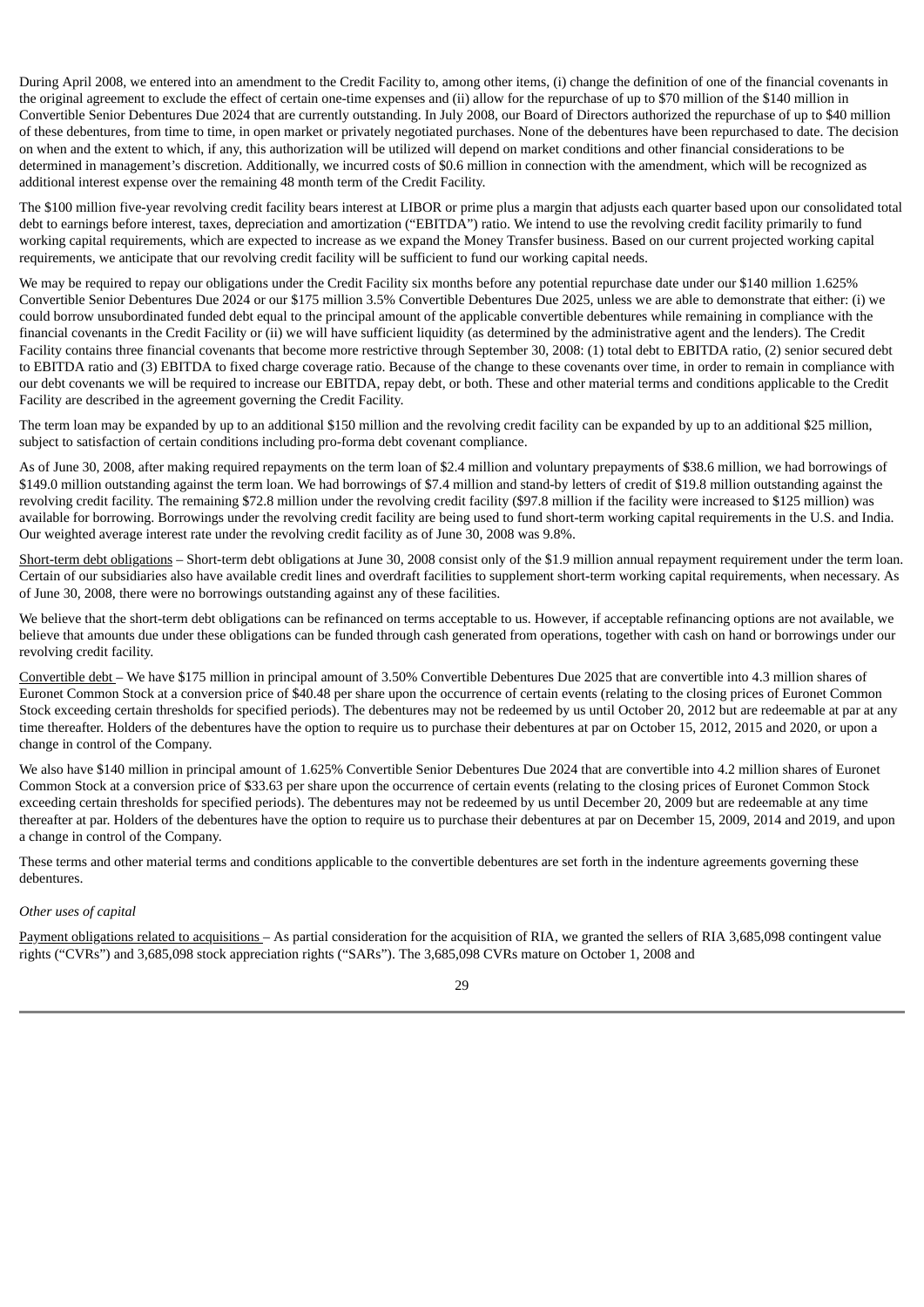will result in the issuance of up to \$20 million of additional shares of Euronet Common Stock or payment of additional cash, at our option, if the price of Euronet Common Stock is less than \$32.56 on the maturity date. The 3,685,098 SARs entitle the sellers to acquire additional shares of Euronet Common Stock at an exercise price of \$27.14 at any time through October 1, 2008. Combined, the CVRs and SARs, the sellers are entitled to additional consideration of at least \$20 million in Euronet Common Stock or cash. The SARS also provide potential additional value to the sellers for situations in which Euronet Common Stock appreciates beyond \$32.56 per share prior to October 1, 2008, which is to be settled through the issuance of additional shares of Euronet Common Stock. On July 31, 2008, the closing price of Euronet Common Stock was \$16.00. These and other terms and conditions applicable to the CVRs and SARs are set forth in the agreements governing these instruments.

We have potential contingent obligations to the former owner of the net assets of Movilcarga. Based upon presently available information, we do not believe any additional payments will be required. The seller has disputed this conclusion and has initiated arbitration as provided for in the purchase agreement. A global public accounting firm has been engaged as an independent expert to review the results of the computation. Any additional payments, if ultimately determined to be owed the seller, will be recorded as additional goodwill and could be made in either cash of a combination of cash and Euronet Common Stock at our option.

In connection with the acquisition of Brodos Romania, we agreed to contingent consideration arrangements based on the achievement of certain performance criteria. If the criteria are achieved, during 2009 and 2010, we would have to pay a total of \$2.5 million in cash or 75,489 shares of Euronet Common Stock, at the option of the seller.

Capital expenditures and needs – Total capital expenditures for the first half of 2008 were \$24.0 million. These capital expenditures were primarily for the purchase of ATMs to meet contractual requirements in Poland, India and China, the purchase and installation of ATMs in key under-penetrated markets, the purchase of POS terminals for the Prepaid Processing and Money Transfer Segments, and office, data center and company store computer equipment and software, including capital expenditures for the purchase and development of the necessary processing systems and capabilities to enter the cross-border merchant processing and acquiring business. Total capital expenditures for 2008 are estimated to be approximately \$45 million to \$55 million.

In the Prepaid Processing Segment, approximately 96,000 of the approximately 397,000 POS devices that we operate are Company-owned, with the remaining terminals being operated as integrated cash register devices of our major retail customers or owned by the retailers. As our Prepaid Processing Segment expands, we will continue to add terminals in certain independent retail locations at a price of approximately \$300 per terminal. We expect the proportion of owned terminals to total terminals operated to remain relatively constant.

At current and projected cash flow levels, we anticipate that cash generated from operations, together with cash on hand and amounts available under our revolving credit facility and other existing and potential future financing will be sufficient to meet our debt, leasing, contingent acquisition and capital expenditure obligations. If our capital resources are insufficient to meet these obligations, we will seek to refinance our debt under terms acceptable to us. However, we can offer no assurances that we will be able to obtain favorable terms for the refinancing of any of our debt or other obligations.

#### *Other trends and uncertainties*

Cross border merchant processing and acquiring – In our EFT Processing Segment, we have entered the cross-border merchant processing and acquiring business, through the execution of an agreement with a large petrol retailer in Central Europe. Since the beginning of 2007, we have devoted significant resources, including capital expenditures of approximately \$8.1 million, to the ongoing investment in development of the necessary processing systems and capabilities to enter this business, which involves the purchase and design of hardware and software. The cross-border merchant processing and acquiring business involves processing credit and debit card transactions that are made on POS terminals, including authorization, settlement, and processing of settlement files. It involves the assumption of credit risk, as the principal amount of transactions will be settled to merchants before settlements are received from card associations. We expect to incur approximately \$5.5 million to \$6.0 million in operating losses related to this product for the full year 2008.

#### *Inflation and functional currencies*

Generally, the countries in which we operate have experienced low and stable inflation in recent years. Therefore, the local currency in each of these markets is the functional currency. Currently, we do not believe that inflation will have a significant effect on our results of operations or financial position. We continually review inflation and the functional currency in each of the countries where we operate.

## **OFF BALANCE SHEET ARRANGEMENTS**

We regularly grant guarantees of the obligations of our wholly-owned subsidiaries and we sometimes enter into agreements with unaffiliated third parties that contain indemnification provisions, the terms of which may vary depending on the negotiated terms of each respective agreement. Our liability under such indemnification provisions may be subject to time and materiality limitations, monetary caps and other conditions and defenses. As of June 30, 2008, there were no material changes from the disclosure in our Annual Report on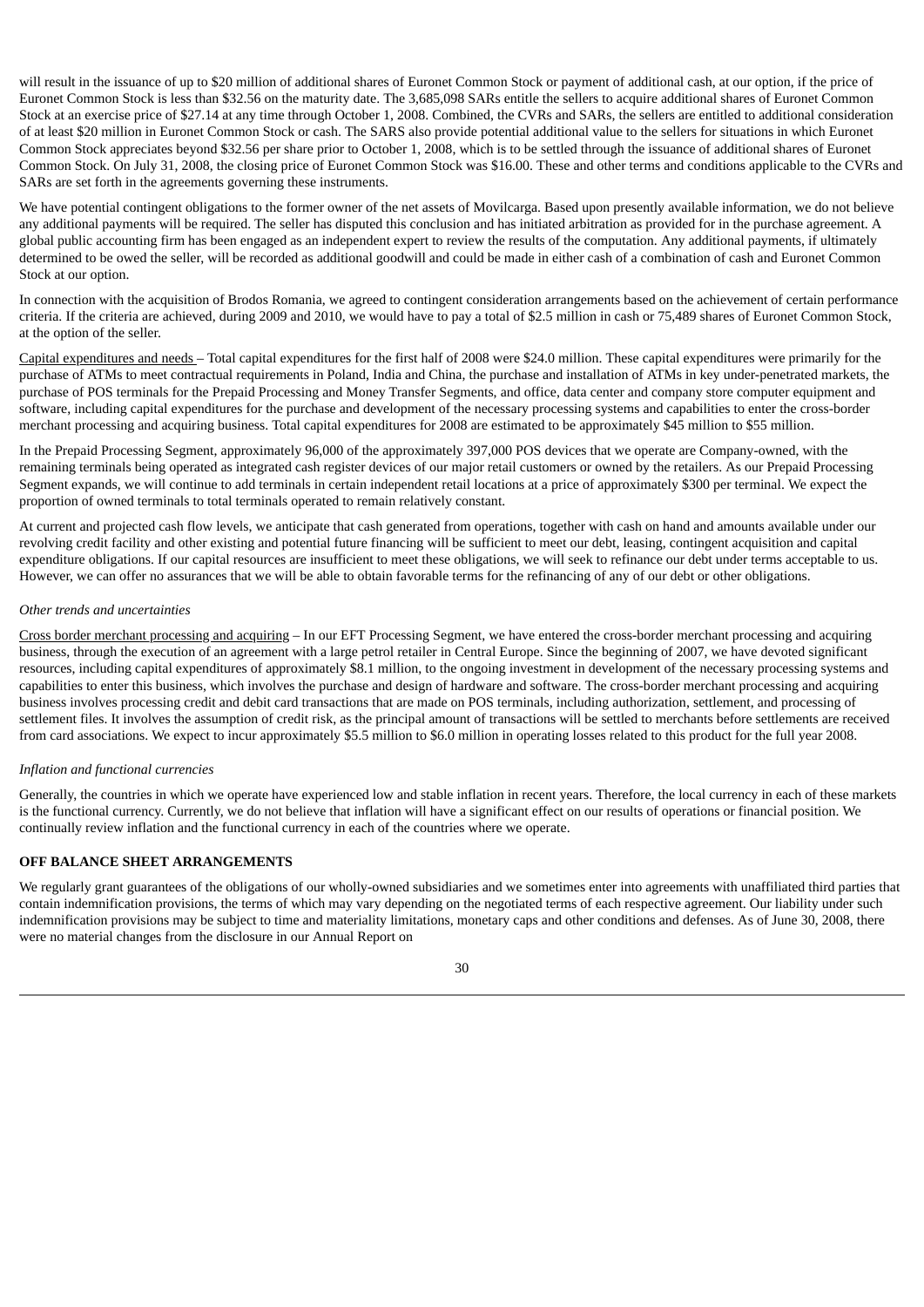Form 10-K for the year ended December 31, 2007. To date, we are not aware of any significant claims made by the indemnified parties or parties to whom we have provided guarantees on behalf of our subsidiaries and, accordingly, no liabilities have been recorded as of June 30, 2008.

#### **CONTRACTUAL OBLIGATIONS**

As of June 30, 2008, the only material change from the disclosure relating to contractual obligations contained in our Annual Report on Form 10-K for the year ended December 31, 2007, is the net repayment of \$70.6 million of principal on long-term debt obligations.

#### **RECENTLY ISSUED ACCOUNTING PRONOUNCEMENTS**

In May 2008, the Financial Accounting Standards Board ("FASB") issued FASB Staff Position ("FSP") APB 14-1, "Accounting for Convertible Instruments That May Be Settled in Cash upon Conversion (Including Partial Cash Settlement)." FSP APB 14-1 requires the proceeds from the issuance of such convertible debt instruments to be allocated between debt and equity components so that debt is discounted to reflect the Company's nonconvertible debt borrowing rate. The debt discount is amortized over the period the convertible debt is expected to be outstanding as additional non-cash interest expense. The change in accounting treatment is effective for fiscal years beginning after December 15, 2008 and applies retrospectively to prior periods. FSP APB 14-1 will impact the accounting associated with the Company's \$140 million convertible senior debentures and its \$175 million convertible debentures. The new accounting treatment will require Euronet to retrospectively record a significant amount of non-cash interest as the discount on the debt is amortized. The Company is in the process of quantifying the effect the adoption of FSP APB 14-1 will have on its consolidated financial statements.

In March 2008, the FASB issued Statement of Financial Accounting Standards ("SFAS") No. 161, "Disclosures about Derivative Instruments and Hedging Activities," which requires enhanced disclosures about an entity's derivative and hedging activities, including: (a) how and why an entity uses derivative instruments, (b) how derivative instruments and related hedged items are accounted for under SFAS No. 133 and its related interpretations, and (c) how derivative instruments and related hedged items affect an entity's financial position, financial performance, and cash flows. This Statement is effective for financial statements issued for fiscal years and interim periods beginning after November 15, 2008, with early application encouraged. This Statement encourages, but does not require, comparative disclosures for earlier periods at initial adoption. We are still evaluating the impact of the adoption of SFAS No. 161; however, the impact is not expected to be material.

In April 2008, the FASB issued FSP FAS 142-3, "Determination of the Useful Life of Intangible Assets." FSP FAS 142-3 amends the factors that should be considered in developing renewal or extension assumptions used to determine the useful life of a recognized intangible asset under SFAS No. 142, "Goodwill and Other Intangible Assets." This FSP is effective for financial statements issued for fiscal years beginning after December 15, 2008, and the guidance for determining the useful life of a recognized intangible asset must be applied prospectively to intangible assets acquired after the effective date. We are evaluating the impact the adoption of FSP FAS 142-3 will have on our consolidated financial statements; however, the impact is not expected to be material.

## **FORWARD-LOOKING STATEMENTS**

This document contains statements that constitute forward-looking statements within the meaning of section 27A of the Securities Act of 1933 and section 21E of the Securities Exchange Act of 1934. All statements other than statements of historical facts included in this document are forward-looking statements, including statements regarding the following:

- **•** trends affecting our business plans, financing plans and requirements;
- **•** trends affecting our business;
- **•** the adequacy of capital to meet our capital requirements and expansion plans;
- **•** the assumptions underlying our business plans;
- **•** business strategy;
- **•** government regulatory action;
- **•** technological advances; and
- **•** projected costs and revenues.

Although we believe that the expectations reflected in these forward-looking statements are reasonable, we can give no assurance that these expectations will prove to be correct. Forward-looking statements are typically identified by the words believe, expect, anticipate, intend, estimate and similar expressions.

Investors are cautioned that any forward-looking statements are not guarantees of future performance and involve risks and uncertainties. Actual results may materially differ from those in the forward-looking statements as a result of various factors, including, but not limited

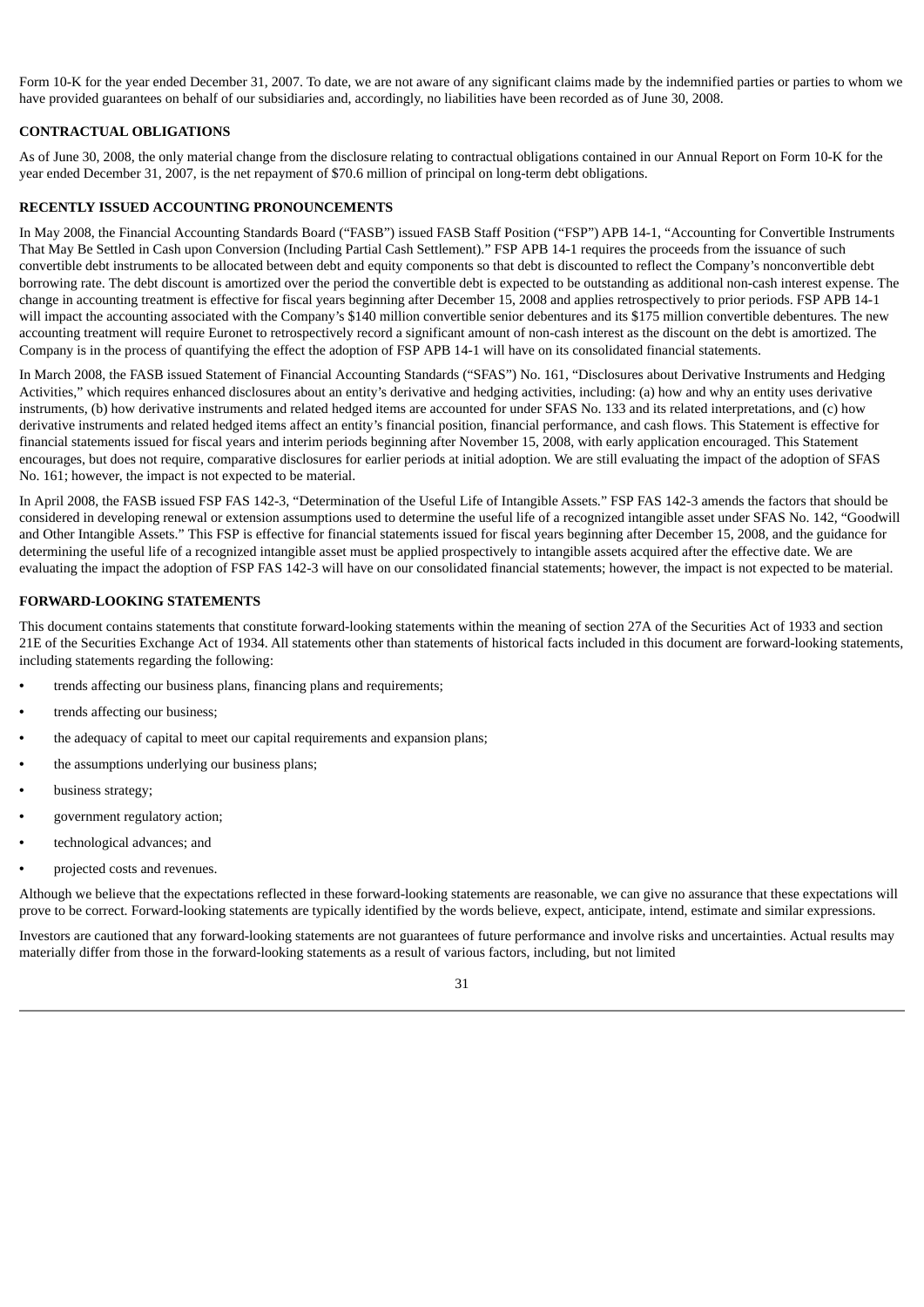to, those referred to above and as set forth and more fully described in Part I, Item 1A – Risk Factors of our Annual Report on Form 10-K for the year ended December 31, 2007.

## <span id="page-31-0"></span>**ITEM 3. QUANTITATIVE AND QUALITATIVE DISCLOSURES ABOUT MARKET RISK**

#### *Interest rate risk*

As of June 30, 2008, our total debt outstanding was \$487.1 million. Of this amount, \$315 million, or 65% of our total debt obligations, relates to contingent convertible debentures having fixed coupon rates. Our \$175 million contingent convertible debentures, issued in October 2005, accrue interest at a rate of 3.50% per annum. The \$140 million contingent convertible debentures, issued in December 2004 accrue interest at a rate of 1.625% per annum. Based on quoted market prices, as of June 30, 2008, the fair value of our fixed rate convertible debentures was \$275 million, compared to a carrying value of \$315 million.

Through the use of interest rate swap agreements covering the period from June 1, 2007 to May 29, 2009, \$50.0 million of our variable rate term debt has been effectively converted to a fixed rate of 7.3%. As of June 30, 2008, the unrealized loss on the interest rate swap agreements was \$1.0 million. Interest expense, including amortization of deferred debt issuance costs, for our total \$365 million in fixed rate debt totals approximately \$13.8 million per year, or a weighted average interest rate of 3.8% annually. Additionally, approximately \$15.6 million, or 3% of our total debt obligations, relate to capitalized leases with fixed payment and interest terms that expire between 2008 and 2013.

The remaining \$106.5 million, or 22% of our total debt obligations, relates to debt that accrues interest at variable rates. If we were to maintain these borrowings for one year, and maximize the potential borrowings available under the revolving credit facility for one year, including the \$25.0 million in potential additional expanded borrowings, a 1% increase in the applicable interest rate would result in additional annual interest expense to the Company of approximately \$2.0 million. This computation excludes the \$50.0 million relating to the interest rate swap discussed above and the potential \$150.0 million in potential expanded term loan because of the limited circumstances under which the additional amounts would be available to us for borrowing.

Our excess cash is invested in instruments with original maturities of three months or less; therefore, as investments mature and are reinvested, the amount we earn will increase or decrease with changes in the underlying short term interest rates.

#### *Foreign currency exchange rate risk*

For the first half of 2008, 75% of our revenues were generated in non-U.S. dollar countries compared to 76% for the first half of 2007. The slight decrease in the percentage of revenues from non-U.S. dollar countries, compared to the prior year is due primarily to the second quarter 2007 acquisition of RIA, as well as increased revenues of our U.S.-based Prepaid Processing Segment operations. We expect to continue generating a significant portion of our revenues in countries with currencies other than the U.S. dollar.

We are particularly vulnerable to fluctuations in exchange rates of the U.S. dollar to the currencies of countries in which we have significant operations. As of June 30, 2008, we estimate that a 10% fluctuation in these foreign currency exchange rates would have the combined annualized effect on reported net income and working capital of approximately \$30 million to \$35 million. This effect is estimated by applying a 10% adjustment factor to our non-U.S. dollar results from operations, intercompany loans that generate foreign currency gains or losses and working capital balances that require translation from the respective functional currency to the U.S. dollar reporting currency. Additionally, we have other non-current, non-U.S. dollar assets and liabilities on our balance sheet that are translated to the U.S. dollar during consolidation. These items primarily represent goodwill and intangible assets recorded in connection with acquisitions in countries other than the U.S. We estimate that a 10% fluctuation in foreign currency exchange rates would have a non-cash impact on total comprehensive income of approximately \$70 million to \$80 million as a result of the change in value of these items during translation to the U.S. dollar. For the fluctuations described above, a strengthening U.S. dollar produces a financial lo ss, while a weakening U.S. dollar produces a financial gain. We believe this quantitative measure has inherent limitations and does not take into account any governmental actions or changes in either customer purchasing patterns or our financing or operating strategies. Because a majority of our revenues and expenses are incurred in the functional currencies of our international operating entities, the profits we earn in foreign currencies have been positively impacted by the weakening of the U.S. dollar. Additionally, our debt obligations are primarily in U.S. dollars, therefore, as foreign currency exchange rates fluctuate, the amount available for repayment of debt will also increase or decrease.

We are also exposed to foreign currency exchange rate risk in our Money Transfer Segment. A majority of the money transfer business involves receiving and disbursing different currencies, in which we earn a foreign currency spread based on the difference between buying currency at wholesale exchange rates and selling the currency to consumers at retail exchange rates. This spread provides some protection against currency fluctuations that occur while we are holding the foreign currency. Our exposure to changes in foreign currency exchange rates is limited by the fact that disbursement occurs for the majority of transactions shortly after they are initiated. Additionally, we enter into foreign currency forward contracts to help offset foreign currency exposure related to the notional value of money transfer transactions collected in currencies other than the U.S. dollar. As of June 30, 2008, we had foreign currency forward contracts outstanding with a notional value of \$48.9 million, primarily in euros that were not designated as hedges and mature in a weighted average of five days. The fair value of these forward contracts as of June 30, 2008 was an unrealized loss of approximately \$0.1 million, which was partially offset by the unrealized gain on the related foreign currency receivables.

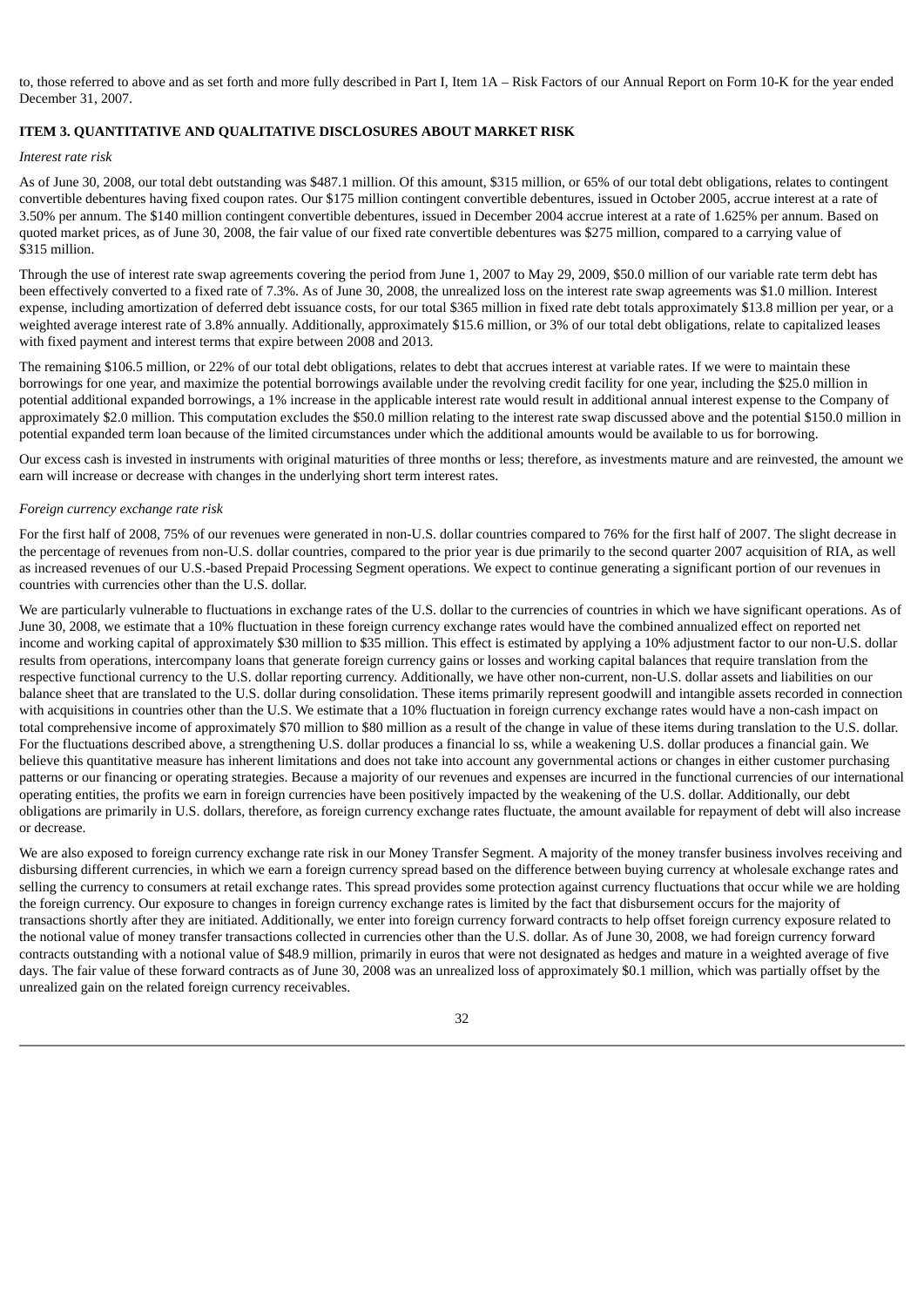## <span id="page-32-0"></span>**ITEM 4. CONTROLS AND PROCEDURES**

Our executive management, including our Chief Executive Officer and Chief Financial Officer, evaluated the effectiveness of the design and operation of our disclosure controls and procedures pursuant to Rule 13a-15(b) under the Exchange Act as of June 30, 2008. Based on this evaluation, our Chief Executive Officer and Chief Financial Officer have concluded that the design and operation of these disclosure controls and procedures were effective as of such date to provide reasonable assurance that information required to be disclosed in our reports under the Exchange Act is recorded, processed, summarized and reported within the time periods specified in the rules and forms of the SEC, and that such information is accumulated and communicated to our management, including our Chief Executive Officer and Chief Financial Officer, as appropriate, to allow timely decisions regarding required disclosures.

## **CHANGE IN INTERNAL CONTROLS**

<span id="page-32-1"></span>There has been no change in our internal control over financial reporting during the first half of 2008 that has materially affected, or is reasonably likely to materially affect, our internal control over financial reporting.

#### **PART II—OTHER INFORMATION**

#### <span id="page-32-2"></span>**ITEM 1. LEGAL PROCEEDINGS**

The Company is from time to time a party to litigation arising in the ordinary course of its business.

Currently, there are no legal proceedings that management believes, either individually or in the aggregate, would have a material adverse effect upon the consolidated results of operations or financial condition of the Company.

## <span id="page-32-3"></span>**ITEM 1A. RISK FACTORS**

You should carefully consider the risks described in Part I, Item 1A. Risk Factors in our Annual Report on Form 10-K for the fiscal year ended December 31, 2007, as updated in our subsequent filings with the SEC before making an investment decision. The risks and uncertainties described in our Annual Report on Form 10-K, as updated by any subsequent Quarterly Reports on Form 10-Q, are not the only ones facing our company. Additional risks and uncertainties not *presently known to us or that we currently deem immaterial may also impair our business operations.*

If any of the risks identified in our Annual Report on Form 10-K, as updated by any subsequent Quarterly Reports on Form 10-Q, actually occurs, our business, financial condition or results of operations could be materially adversely affected. In that case, the trading price of our Common Stock could *decline substantially.*

This Quarterly Report also contains forward-looking statements that involve risks and uncertainties. Our actual results could differ materially from those anticipated in the forward-looking statements as a result of a number of factors, including the risks described below and elsewhere in this Quarterly Report.

Other than as set forth below, there have been no material changes from the risk factors previously disclosed in the Company's Annual Report on Form 10-K *for the year ended December 31, 2007, as filed with the SEC.*

#### **Risks Related to Our Business**

#### Competition in our EFT Segment has increased over the last several vears, increasing the risk that certain of our long-term bank outsourcing **contracts may be terminated or not renewed upon expiration.**

The developing markets in which we have done business have matured over the years, resulting in increasing competition. In addition, as consolidation of financial institutions in Central and Eastern Europe continues, certain of our customers have established or are establishing internal ATM management and processing capabilities. As a result of these developments, negotiations regarding renewal of contracts have become increasingly challenging and, as previously reported, in certain cases we have reduced fees to extend contracts beyond their original terms. Although we have historically considered the risk of non-renewal of major contracts to be relatively low because of complex interfaces and operational procedures established for those contracts, the risk of non-renewal or early termination is increasing.

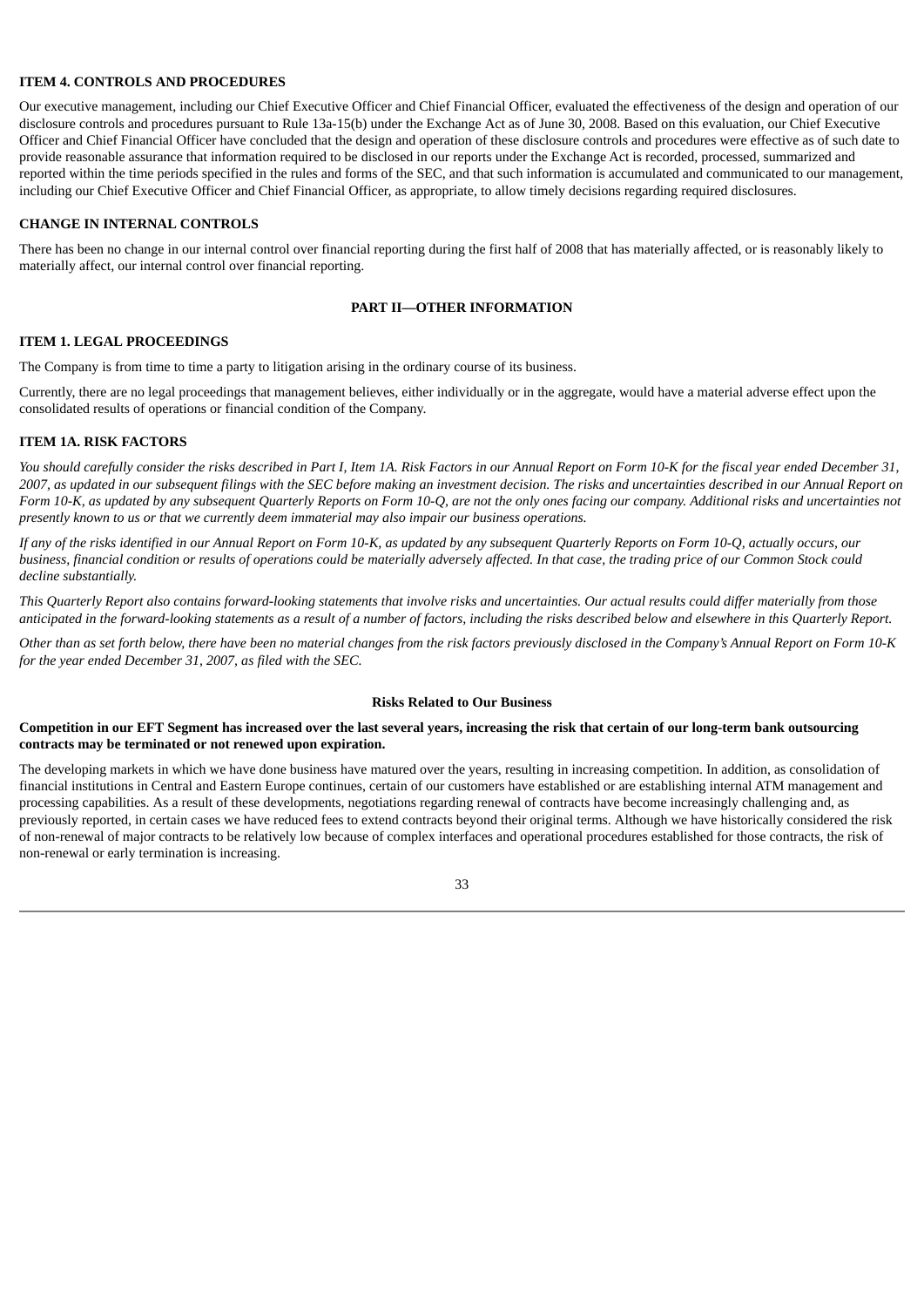## <span id="page-33-0"></span>**ITEM 2. UNREGISTERED SALES OF EQUITY SECURITIES AND USE OF PROCEEDS**

#### *Stock repurchases*

For the three months ended June 30, 2008, the Company purchased, in accordance with the 2006 Stock Incentive Plan (Amended and Restated), 1,752 shares of its Common Stock for participant income tax withholding in conjunction with the lapse of restrictions on stock awards, as requested by the participants. The following table sets forth information with respect to those shares (all purchases occurred during May 2008):

| Period<br>May 1 - May 31 | <b>Total</b><br>Number of<br><b>Shares</b><br>Purchased<br>1,752 | Average<br><b>Price Paid</b><br><b>Per Share</b><br>(1)<br>17.50 | <b>Total Number</b><br>of Shares<br>Purchased as<br><b>Part of Publicly</b><br>Announced<br>Plans or<br>Programs | <b>Maximum Number</b><br>of Shares that May<br><b>Yet Be Purchased</b><br>Under the Plans or<br>Programs |
|--------------------------|------------------------------------------------------------------|------------------------------------------------------------------|------------------------------------------------------------------------------------------------------------------|----------------------------------------------------------------------------------------------------------|
| Total                    | 1,752                                                            | 17.50                                                            | $\hspace{0.05cm}$                                                                                                | __                                                                                                       |

<span id="page-33-1"></span>(1) The price paid per share is the closing price of the shares on the vesting date.

## **ITEM 4. SUBMISSION OF MATTERS TO A VOTE OF SECURITY HOLDERS**

The Company held its Annual Meeting of Stockholders on May 20, 2008. A total of 39,341,783, or 80% of the Company's shares of Common Stock were present or represented by proxy at the meeting. The two proposals presented below were approved as follows:

#### *Proposal 1. Election of Directors*

The two director nominees, information with respect to whom was set forth in the Proxy Statement, were elected. The vote with respect to the election of these directors was as follows:

| Director               | Voted in Favor | Withheld |
|------------------------|----------------|----------|
| Dr. Andrzej Olechowski | 38,908,393     | 433.390  |
| Eriberto R. Scocimara  | 38,408,856     | 932,927  |

Proposal 2. Ratification of the appointment of KPMG LLP as Euronet's auditors for the year ending December 31, 2008.

The appointment of KPMG LLP as Euronet's auditors for the year ending December 31, 2008 was ratified in accordance with the following vote:

| $\sim$<br>For | Against | Abstain | <b>Non-Vote</b>          |
|---------------|---------|---------|--------------------------|
| 38.855.265    | 453,468 | 33,050  | $\overline{\phantom{a}}$ |
|               | n.,     | 34      |                          |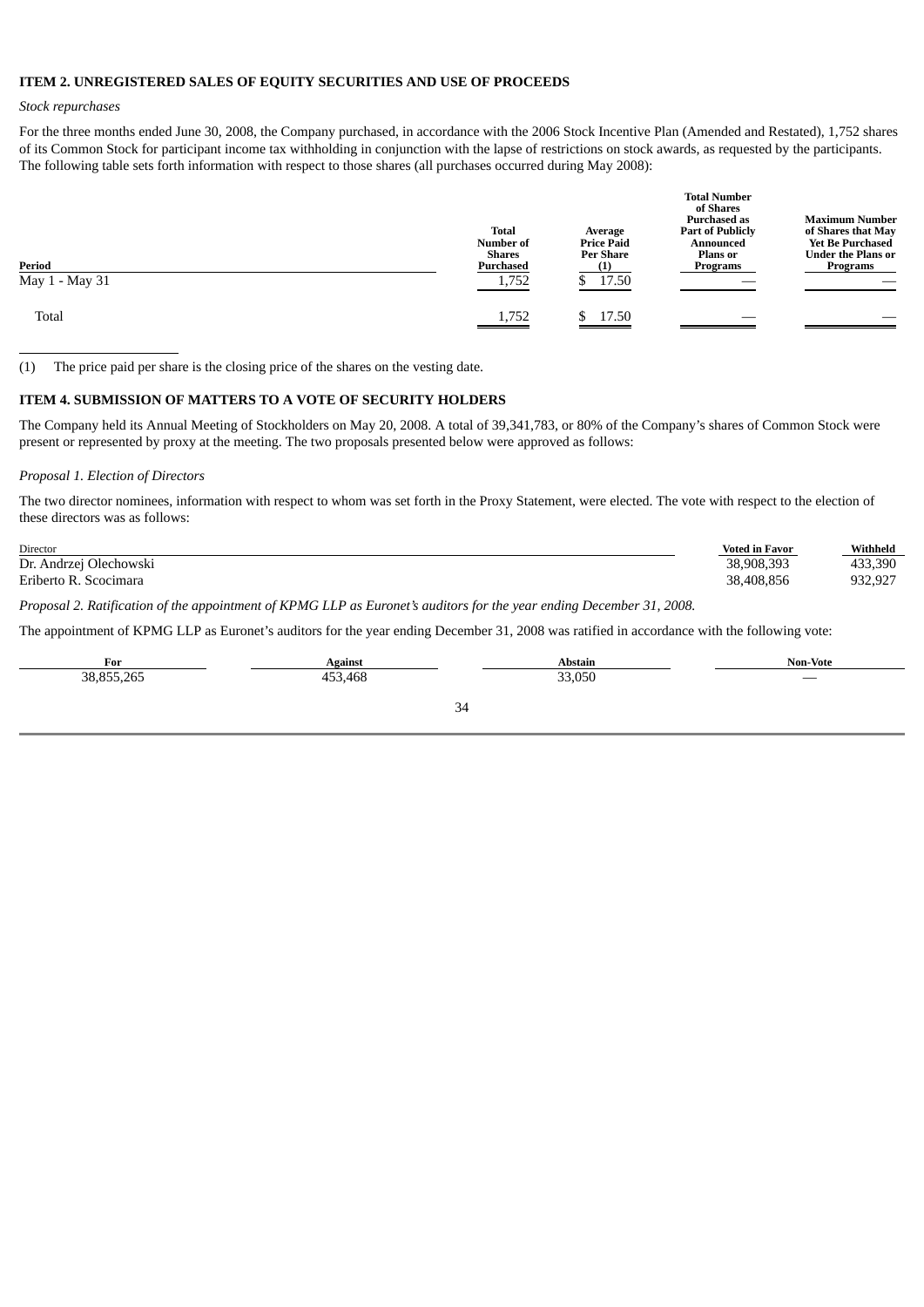## <span id="page-34-0"></span>**ITEM 6. EXHIBITS**

## a) Exhibits

The exhibits that are required to be filed or incorporated herein by reference are listed on the Exhibit Index below.

## **EXHIBITS**

## **Exhibit Index**

| Exhibit | <b>Description</b>                                                                                                                                                                                                                                                                                                                                                       |
|---------|--------------------------------------------------------------------------------------------------------------------------------------------------------------------------------------------------------------------------------------------------------------------------------------------------------------------------------------------------------------------------|
| 10.1    | Amendment No. 1 to the Credit Agreement dated April 23, 2008 (filed as Exhibit 10.1 to the Company's Quarterly Report on Form 10-Q filed on<br>May 9, 2008 and incorporated by reference herein)                                                                                                                                                                         |
| 10.2    | Amended and Restated Employment Agreement executed in March 2008 and effective April 25, 2008 between Euronet Worldwide, Inc. and<br>Miro Bergman, Executive Vice President and Chief Operations Officer, Prepaid Processing Segment (filed as Exhibit 10.2 to the Company's<br>Quarterly Report on Form 10-Q filed on May 9, 2008 and incorporated by reference herein) |
| 10.3    | Amended and Restated Employment Agreement dated April 10, 2008 between Euronet Worldwide, Inc. and Michael J. Brown, Chairman and<br>Chief Executive Officer (filed as Exhibit 10.3 to the Company's Quarterly Report on Form 10-Q filed on May 9, 2008 and incorporated by<br>reference herein)                                                                         |
| 10.4    | Amended and Restated Employment Agreement dated April 10, 2008 between Euronet Worldwide, Inc. and Rick L. Weller, Executive Vice<br>President and Chief Financial Officer (filed as Exhibit 10.4 to the Company's Quarterly Report on Form 10-Q filed on May 9, 2008 and<br>incorporated by reference herein)                                                           |
| 10.5    | Amended and Restated Employment Agreement dated April 10, 2008 between Euronet Worldwide, Inc. and Jeffrey B. Newman, Executive Vice<br>President and General Counsel (filed as Exhibit 10.5 to the Company's Quarterly Report on Form 10-Q filed on May 9, 2008 and incorporated by<br>reference herein)                                                                |
| 10.6    | Amended and Restated Employment Agreement dated April 10, 2008 between Euronet Worldwide, Inc. and Juan C. Bianchi, Executive Vice<br>President and Managing Director, Money Transfer Segment (filed as Exhibit 10.6 to the Company's Quarterly Report on Form 10-Q filed on<br>May 9, 2008 and incorporated by reference herein)                                        |
| 10.7    | Employment Agreement dated May 11, 2008 between Euronet Worldwide, Inc. and Gareth Gumbley, Managing Director, Prepaid Processing<br>Segment (1)                                                                                                                                                                                                                         |
| 12.1    | Computation of Ratio of Earnings to Fixed Charges (1)                                                                                                                                                                                                                                                                                                                    |
| 31.1    | Section 302 – Certification of Chief Executive Officer (1)                                                                                                                                                                                                                                                                                                               |
| 31.2    | Section 302 – Certification of Chief Financial Officer (1)                                                                                                                                                                                                                                                                                                               |
| 32.1    | Section 906 Certification of Chief Executive Officer and Chief Financial Officer (1)                                                                                                                                                                                                                                                                                     |
| (1)     | Filed herewith.                                                                                                                                                                                                                                                                                                                                                          |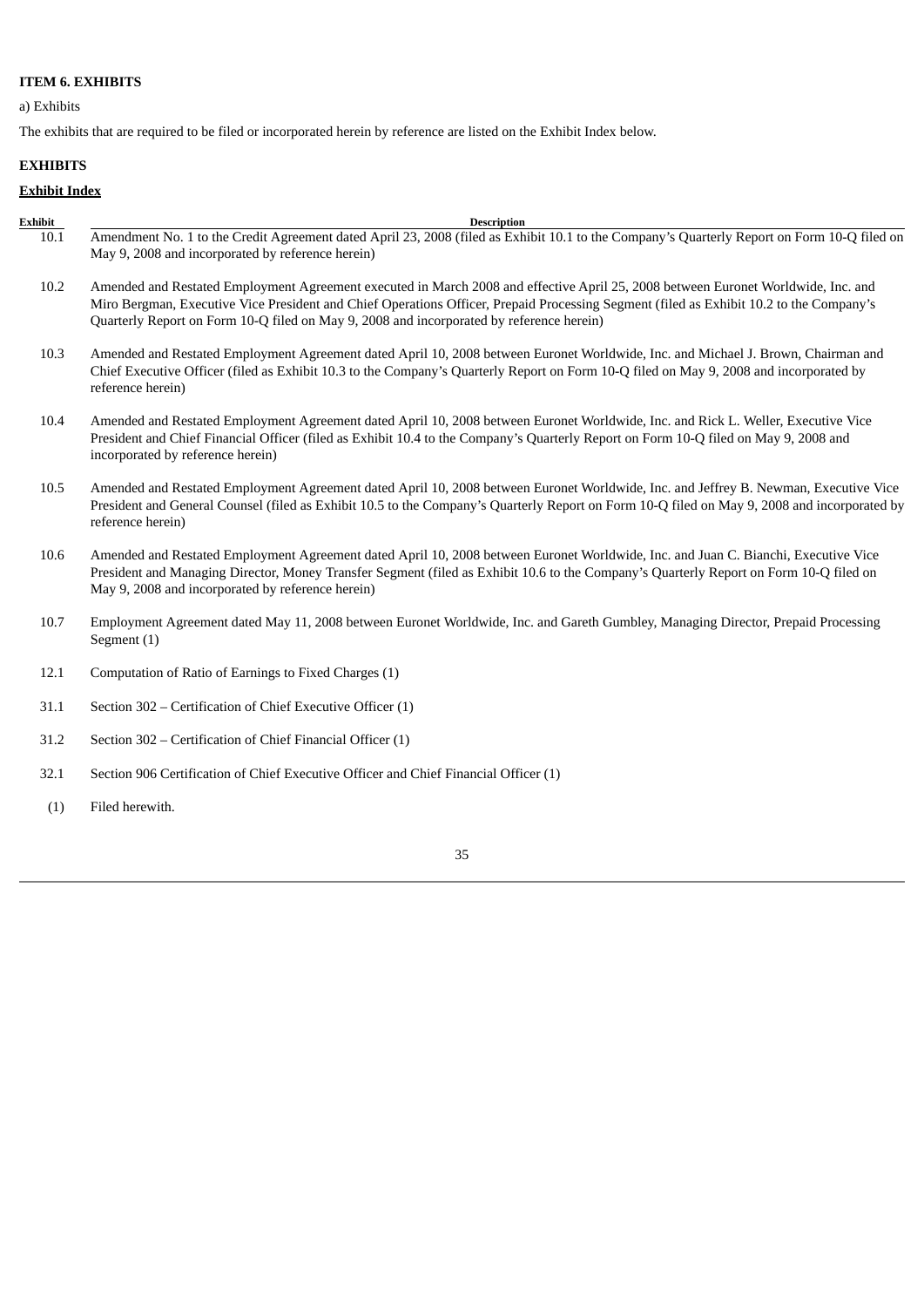## **SIGNATURES**

Pursuant to the requirements of the Securities Exchange Act of 1934, the registrant has duly caused this report to be signed on its behalf by the undersigned, thereunto duly authorized.

August 7, 2008

Euronet Worldwide, Inc.

By: /s/ MICHAEL J. BROWN Michael J. Brown Chief Executive Officer

By: /s/ RICK L. WELLER

Rick L. Weller Chief Financial Officer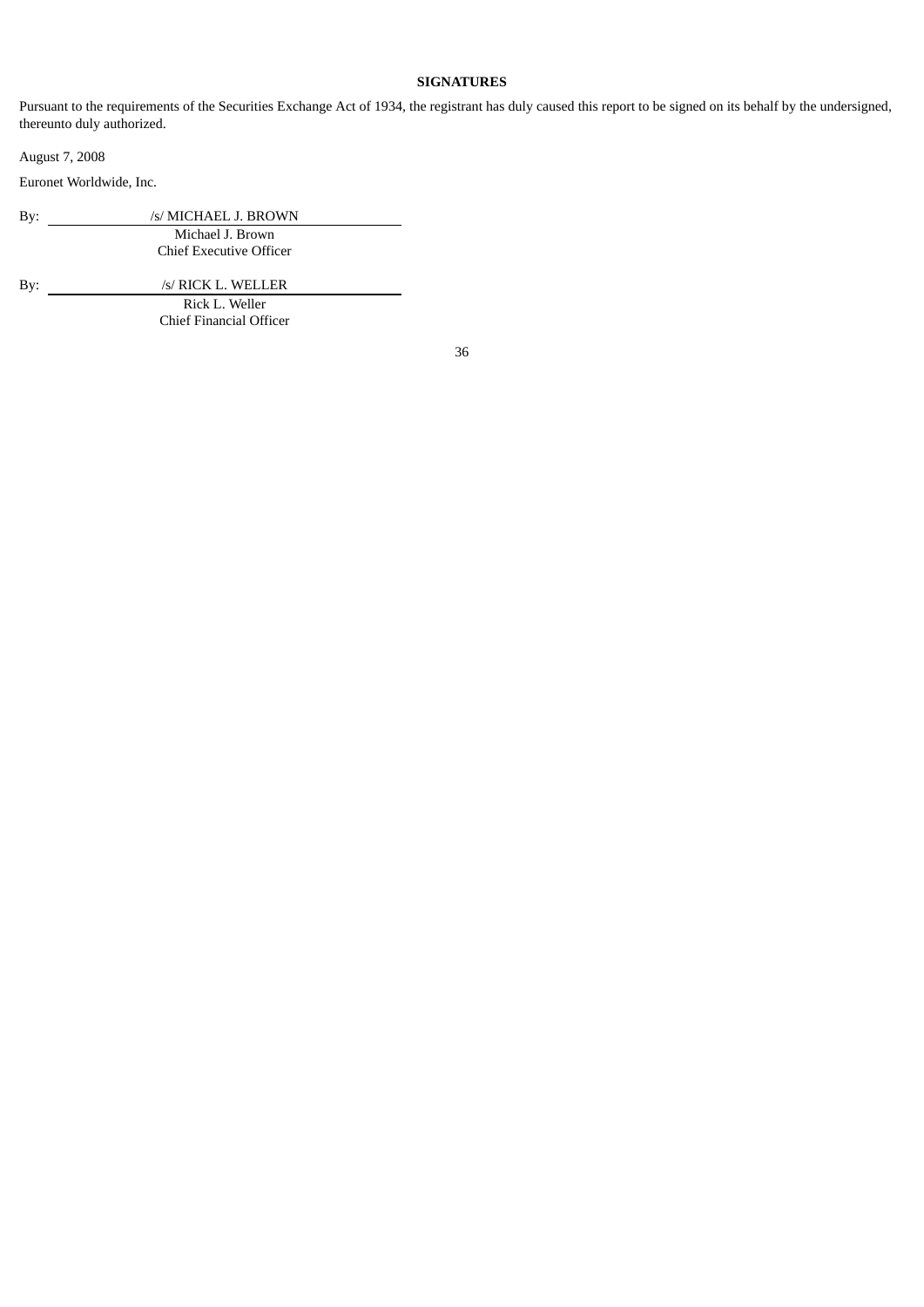

LETTER OF SECONDMENT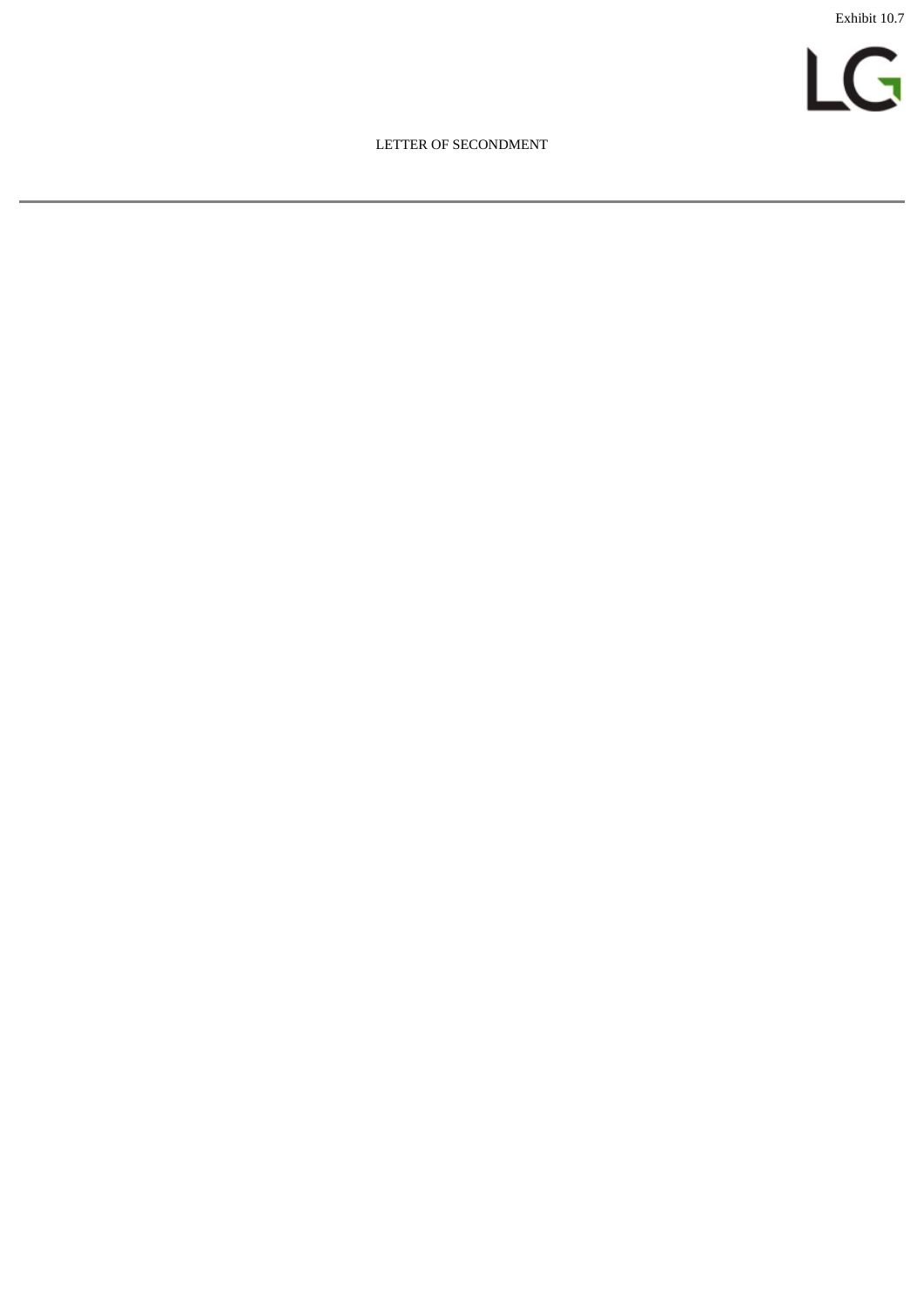Mr Gareth Gumbley Northbridge, Sydney NSW, 2063 Australia

11th May 2008

Dear Gareth

## Secondment to E-Pay Ltd

I am writing to confirm the arrangements that have been agreed between us in connection with your secondment (the "Secondment") to E-Pay Ltd ("E-Pay or the Company").

The terms agreed between the E-Pay Australia Ltd ("EPAL") and E-Pay in relation to the Secondment are set out in a separate secondment agreement (the "Secondment Agreement").

#### **1. EMPLOYMENT**

You are and shall remain employed by EPAL during the Secondment and your current terms of employment shall remain unchanged, save as set out in this letter. In particular, your period of continuous employment will remain unbroken. At the end of the Secondment, EPAL currently intends that you will return to your current position on the terms applying prior to the Secondment, or a suitable alternative if that role no longer exists.

#### **2. DURATION OF SECONDMENT**

- 2.1 Your assignment to the UK is expected to last two years from 19th May 2008 (the "Commencement date") to 19th May 2010". At the end of your secondment period you may be requested to remain in the UK/Europe for an additional year where business needs dictate that you remain performing your role. Any extension or early conclusion to your assignment will be made by mutual agreement and in light of any changing requirements of the business:
- 2.1.1 on 3 months' written notice from either EPAL or E-Pay; or
- 2.1.2 on the termination of your employment in accordance with the terms of your contract; or
- 2.1.3 on the termination of the Secondment Agreement between EPAL and E-Pay in accordance with its terms;
- 2.1.4 as a necessary consequence of any legal requirement including, but not restricted to, any requirements under immigration legislation; or

2.1.5 as otherwise agreed between E-Pay, EPAL and yourself.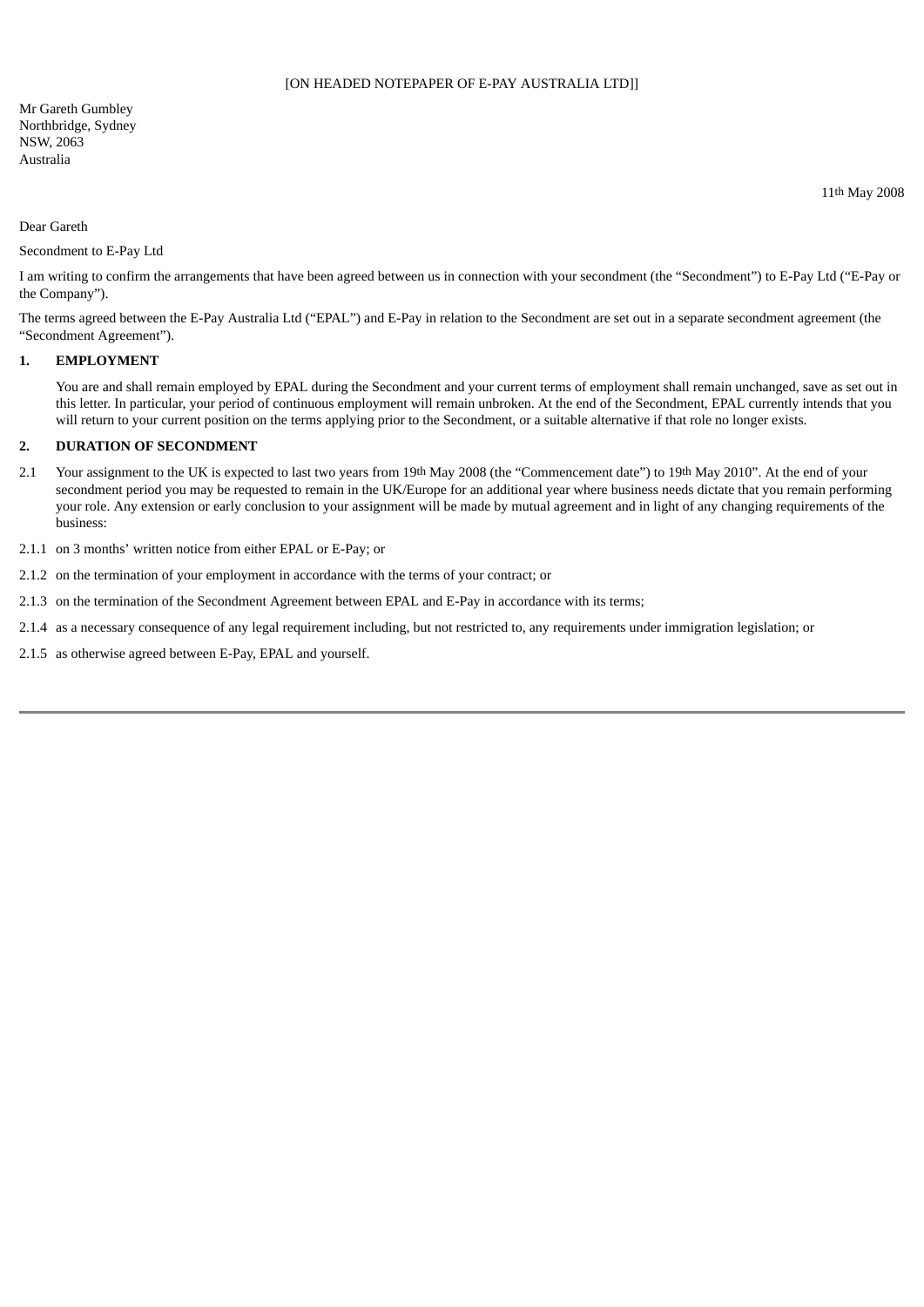#### **3. TERMS OF SECONDMENT**

- 3.1 During the Secondment you shall:
- 3.1.1 continue to abide by the terms of your contract of employment with EPAL;
- 3.1.2 act as Director of E-Pay and carry out any work that is reasonably required of you for both E-Pay and for any associated company, including without restriction Euronet Worldwide inc ("EWI"), for which you will be acting as Managing Director, Prepaid Division;
- 3.1.3 work standard office hours at E-Pay, those being 9:00am to 5:30pm, as well as such other work as may reasonably be required for you to discharge your duties as Chief Executive Officer from time to time;
- 3.1.4 comply with any statutory or regulatory requirements applicable to you (in the United Kingdom or in any other jurisdiction, including the United States of America), as may apply to you in the performance of your duties from time to time;
- 3.1.5 report to the Board of E-Pay, or to any party nominated by the Board of E-Pay, from time to time;
- 3.1.6 report on day-to-day matters to Kevin Caponecchi, President of EWI;
- 3.1.7 work at E-Pay premises, in the United Kingdom currently located at 1st Floor Devonshire House, Devonshire Street, London, W1W 5DS, and at such other location as E-Pay may require from time to time;
- 3.1.8 notify both E-Pay and EPAL of the proposed dates of your holiday at least 4 weeks in advance of any such proposed holiday, unless exceptional circumstances apply; and
- 3.1.9 notify both E-Pay and EPAL at the earliest opportunity of any absence you require due to illness or injury.

#### **4. CHANGES TO TERMS OF EMPLOYMENT**

- 4.1 Subject to the terms of this letter, the terms of your contract of employment will continue to apply. Where there is a conflict between the terms of this letter and your contract of employment, the terms of this letter will apply.
- 4.2 The terms of your contract of employment and this secondment agreement will be subject to the laws of Australia. However, EPAL recognises that you will be based in the United Kingdom during the Secondment, subject to any change of work location. EPAL confirms that the Secondment will be subject to employment legislation in the United Kingdom for the duration of the period that you are based in the United Kingdom.
- 4.3 In signing this Secondment letter, you confirm that in the performance of your duties pursuant to the terms of this letter, the limit on weekly working time specified in the Working Time Regulations 1998 (UK) shall not apply to your employment. You shall give the EPAL three months' prior notice in the event that you wish the limit on weekly working time to apply to your employment.
- 4.4 The Secondment Agreement contains provisions relating to the creation of intellectual property by you during the Secondment. You will indicate your acceptance of such terms by counter-signing the Secondment Agreement.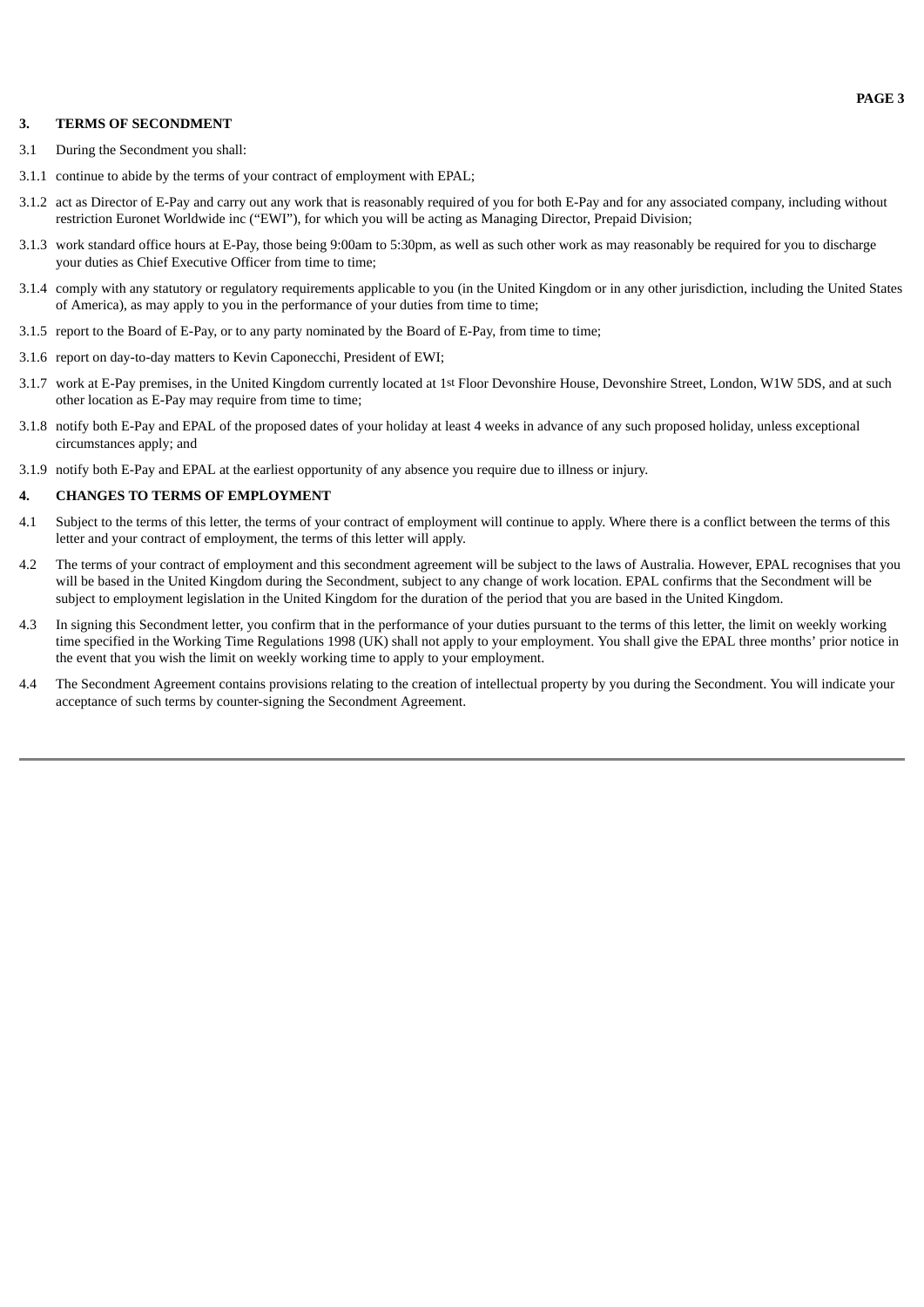- 4.5 In accordance with statutory requirements in the United Kingdom, your particulars of employment during your secondment will be as per Schedule 2. Where your contractual rights under your contract of employment conflict with the particulars of employment at Schedule 2, the particulars of employment will prevail.
- 4.6 In the event of a Change of Control, as defined in Schedule 3 occurs, the provisions of Schedule 3 will apply.

## **5. YOUR OBLIGATIONS TO EPAL**

- 5.1 During the Secondment:
- 5.1.1 You will remain an employee of EPAL at all times in the absence of any further agreement. You will therefore continue to be subject to your express and implied contractual obligations, and statutory obligations to EPAL in the course of your employment. You will also follow the lawful directions of EPAL as may be issued by EPAL from time to time, although:
- 5.1.2 EPAL has delegated authority to EWI and E-Pay, and specifically the Boards of EWI and E-Pay or any party nominated by the Boards of EWI or E-Pay to issue you with such lawful directions in relation to the performance of your duties on secondment from time to time; and
- 5.1.3 any directions by EPAL to you during your secondment will be issued subject to consultation with E-Pay.
- 5.1.4 EWI will conduct any appraisals and pay reviews and will deal with any grievances or any concerns about your conduct or performance. In all cases it will consult EPAL and E-Pay prior to taking any action.

#### **6. BENEFITS**

6.1 Your remuneration during the Secondment, will be as set out at Schedule 1. Your remuneration is payable by EPAL, although E-Pay will process such payments. Tax and statutory charges will be deducted in accordance with statutory requirements. Your remuneration may from time to time be subject to review by EPAL in consultation with E-Pay and in accordance with EPAL procedures.

## **7. EXPENSES**

EPAL will provide you with reimbursement for 1 economy class return flight to Australia each year from the Commencement Date for yourself and each of your family during the period of the Secondment. Such time in Australia should be during any period of annual leave unless otherwise agreed with the Company.

Any expenses claims arising during the Secondment must be submitted to the Finance Director of the Prepaid Division in accordance with E-Pay's normal procedures.

#### **8. RELOCATION EXPENSES**

- 8.1.1 EPAL will provide you with reimbursement for costs actually incurred by you in relocating you and your family to the United Kingdom for the period of your Secondment to a maximum of US\$50,000, at the exchange date that applies on the date you submit your consolidated claim for reimbursement to EPAL, which shall be no later than 2 months from the Commencement Date.;
- 8.2 EPAL will only provide reimbursement pursuant to clause 8.1 if: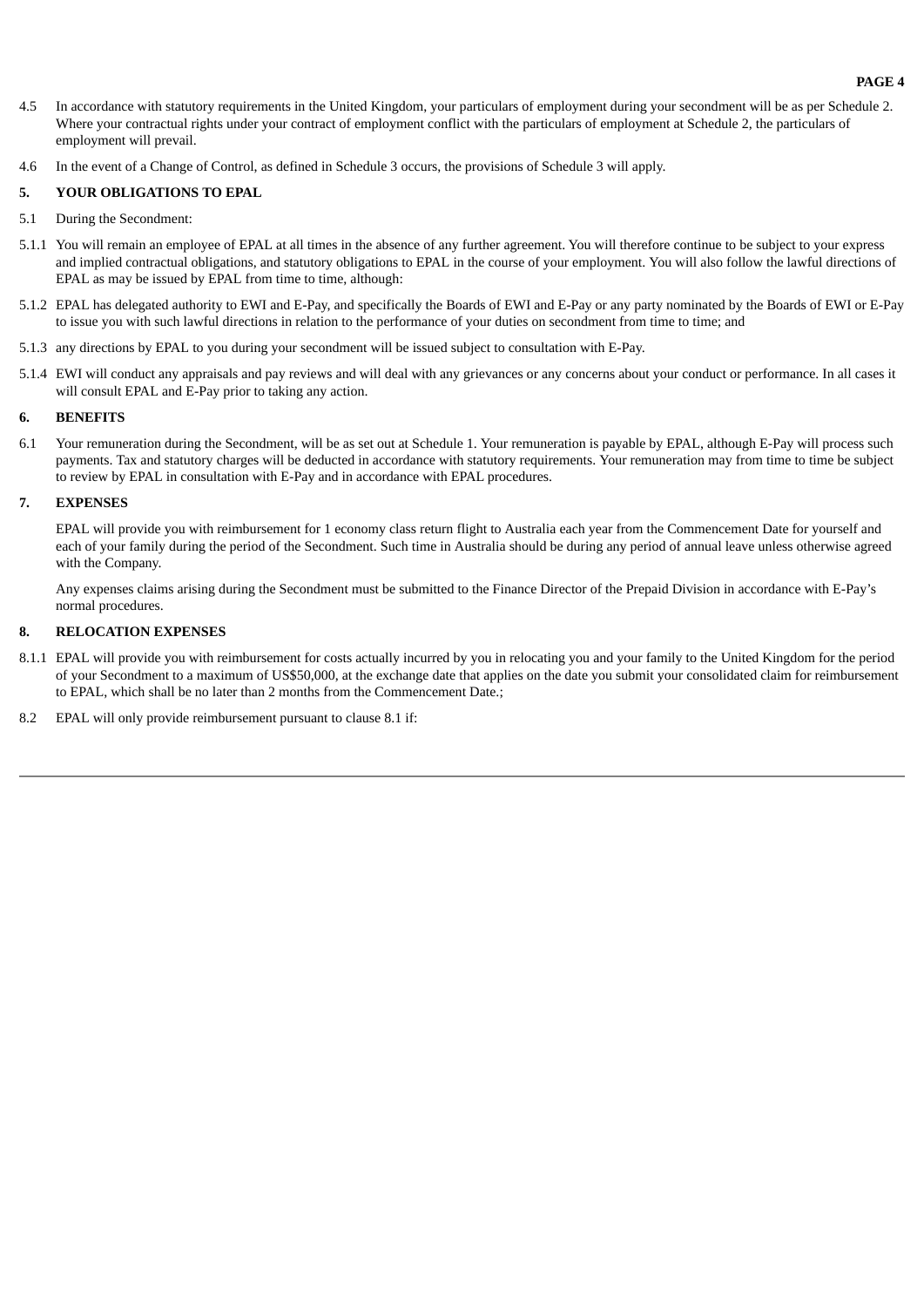**PAGE 5**

- 8.2.1 you take reasonable steps to ensure that relocation costs are not excessive;
- 8.2.2 you provide evidence of at least 2 quotes for the removal of personal possessions and furniture and, if the lowest quote or quotes is/are not used by you, a justifiable explanation for why;

and is entitled to require you to repay such relocation costs if you leave your employment in breach of the terms of this Secondment Agreement or your contract of employment, or if you are dismissed for gross misconduct in the performance of your duties within 6 months of the Commencement Date. Any such repayment is recoverable by EPAL as a debt.

- 8.3 If:
- 8.3.1 the Secondment is terminated by EPAL or E-Pay for any reason other than misconduct;
- 8.3.2 your employment is terminated by EPAL for any reason other than misconduct, failure of performance or any other reason that is recognized as forming a fair basis of dismissal under UK law; or
- 8.3.3 you otherwise agree with EPAL and E-Pay that you will return to Australia;

EPAL will provide you with reimbursement for removal costs incurred by you in moving back to Australia up to a maximum of US\$50,000. The costs may include costs incurred for matters listed at clause 8.1 herein, and will be subject to the conditions set out herein at clause 8.2. In order to be entitled to reimbursement pursuant to this clause 8.4, your claim for reimbursement must be submitted within 2 months of your relocation to Australia. If your employment is terminated for a reason other than as described in clause 8.3.2, or you resign from your employment within 6 months of the Commencement Date or if you act in breach of the restrictive covenants applicable under the terms of this letter, you will not be entitled to reimbursement for removal costs incurred by you in moving back to Australia or to any other location. If any breach of your restrictive covenants or misconduct that if, had it been discovered, would have been in repudiatory breach of your contract of employment, is discovered after the payment to you of your reimbursement pursuant to this clause 8.4, the Company will be entitled to recover the reimbursement from you as a debt.

#### **9. DATA PROTECTION**

You consent to the EPAL providing relevant information about you to E-Pay or any other company in the Group in connection with the Secondment and, in particular, to providing any sensitive personal data as defined in the Data Protection Act 1998 which may be made available to those organisations who provide products or services to E-Pay or to any other company in the Group (such as advisers and insurers), regulatory authorities, governmental or quasi governmental organisations, or be transferred to E-Pay's or any company in the Group's business contacts outside the European Economic Area in order to further the Group's business interests.

## **10. CONFIDENTIAL INFORMATION**

Your contract currently requires you to keep the EPAL's and the Group's confidential information and trade and business secrets confidential. You should also respect the confidentiality of any similar information relating to E-Pay to which you have access during the Secondment.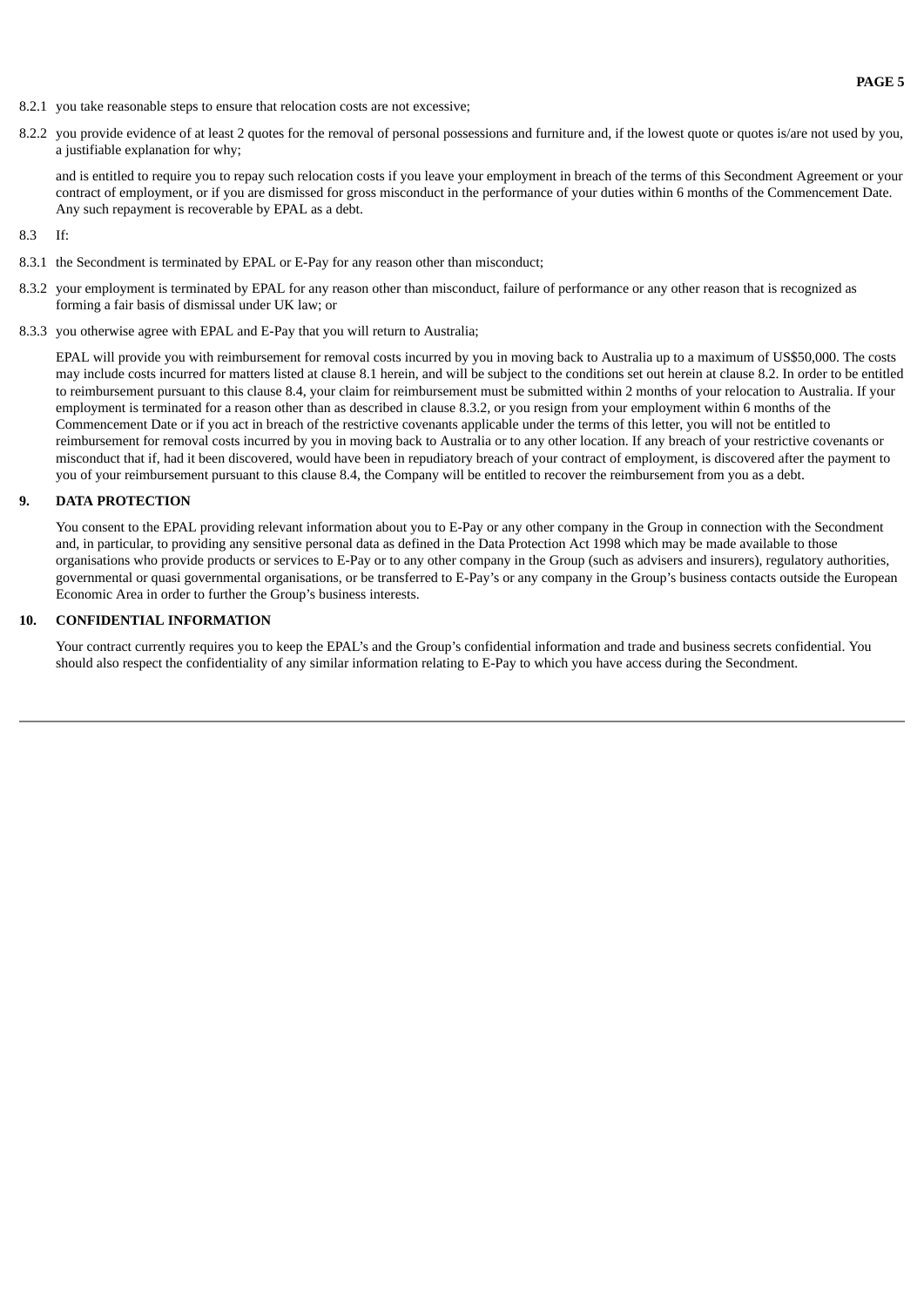#### **11. POST TERMINATION RESTRICTIONS**

- 11.1 During the term of your Secondment to E-Pay and for the period of 3 months following the termination of your Secondment, howsoever that termination arises, you covenant with EPAL and E-Pay that you will not, whether alone or jointly with any other person or whether as agent, director, shareholder, partner, manager, employee, consultant or independent contractor of any other person, firm, company or partnership:
- 11.1.1 carry on or be engaged, concerned or interested in carrying on or providing advice to any business which is the same as or similar to or competitive with any business carried on by E-Pay or any other company in the Group during your Secondment where you have had personal dealings in relation to that business in the 12 months prior to the termination of the Secondment; or
- 11.1.2 solicit or seek to entice any customer of E-Pay or employee of E-Pay or of any other company in the Group where you have had material personal dealings with that party or person during the Secondment in the course of the performance of your duties in the 12 months prior to the termination of the Secondment.

Please execute the enclosed copy of this letter and return it to Jeff Newman by 1 May 2008 to indicate your agreement to the terms in this letter.

Yours sincerely

#### /s/ ANTHONY WESTLAKE

For and on behalf of E-Pay Australia Pty Ltd

By signing this letter, I hereby agree to the above changes to the terms of my employment.

#### /s/ GARETH GUMBLEY

Gareth Gumbley

We hereby consent to the Secondment of Gareth Gumbley on the terms set out above and subject to the terms of the Secondment Agreement.

## /s/ ANTHONY WESTLAKE

For and on behalf of E-Pay Ltd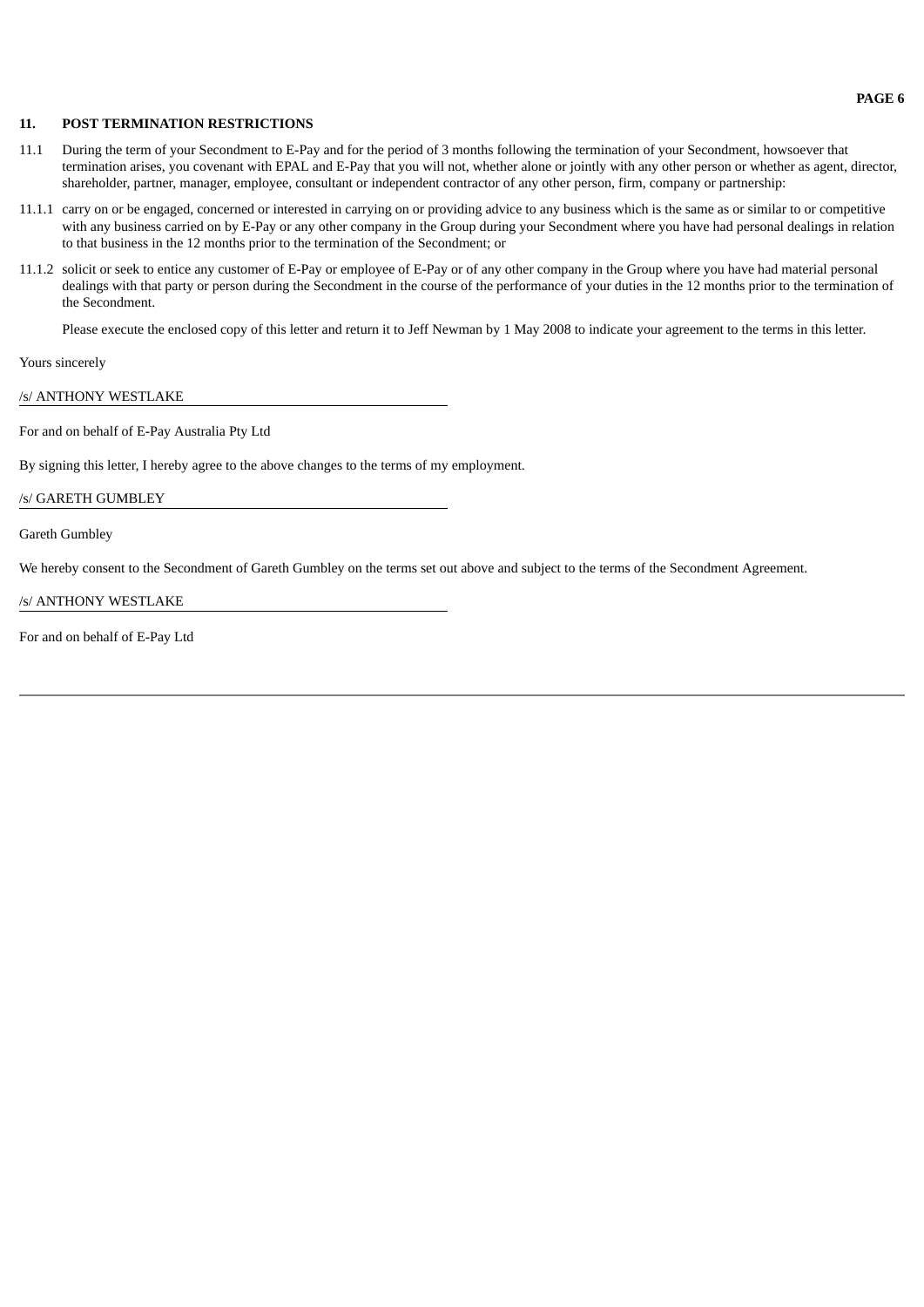#### **SCHEDULE 1 – REMUNERATION**

- 1. Unless otherwise stated, your remuneration for the period of the Secondment will be as per the terms of this Schedule 1, and will be in substitution for, and not in addition to, your rights as to remuneration as previously applicable in the course of your employment with EPAL under the terms of your contract of employment. These remuneration entitlements will apply for the duration of your secondment, after which your rights will revert to your rights as to remuneration under the terms applicable to you immediately prior to the Commencement Date (unless otherwise agreed with EPAL). You acknowledge that by virtue of your position as Managing Director of the Prepaid Division of EWI, you will become subject to EWI's governance provisions as they related to compensation of executives, and that EWI's Compensation Committee (the "Compensation Committee") will have authority in the determination of your compensation. In particular, the annual bonus and equity award elements of your compensation are subject to the approval of, and will be administered in accordance with procedures established by, the Compensation Committee.
- 2. EPAL remains responsible and liable for your remuneration, although where appropriate, the payment and disbursement of your remuneration may be administered by E-Pay or another Group Company.
- 3. Salary: £170,000 per annum payable monthly in arrears. You may choose to take this amount in cash or salary sacrifice a component for housing allowance
- 4. Car Allowance: £7,070.00 per annum, payable monthly in arrears
- 5. Relocation Expenses: As per clause 8 of this letter
- 6. Pension/Superannuation: Per Australian Superannuation laws an additional amount of 9% of your cash compensation paid to a Super fund of your choice.
- 7. Home Visits: As per clause 7 of this letter
- 8. Bonus and Equity:

#### Annual Cash Bonus:

Bonus potential as a percentage of Base Salary:

- **-** Threshold: 33%
- **-** Target: 66%
- **-** Maximum 100%

For 2008, bonus will be payable 50% based on the performance of our Australian and New Zealand subsidiaries, and 50% based on overall group Prepaid results.

For 2009, 2010 bonus will be paid entirely based on performance of the entire Prepaid Division

Bonus will be paid each year in March/April following a determination by the Compensation Committee that targets have been met, based upon the financial statements of EWI as filed with the SEC.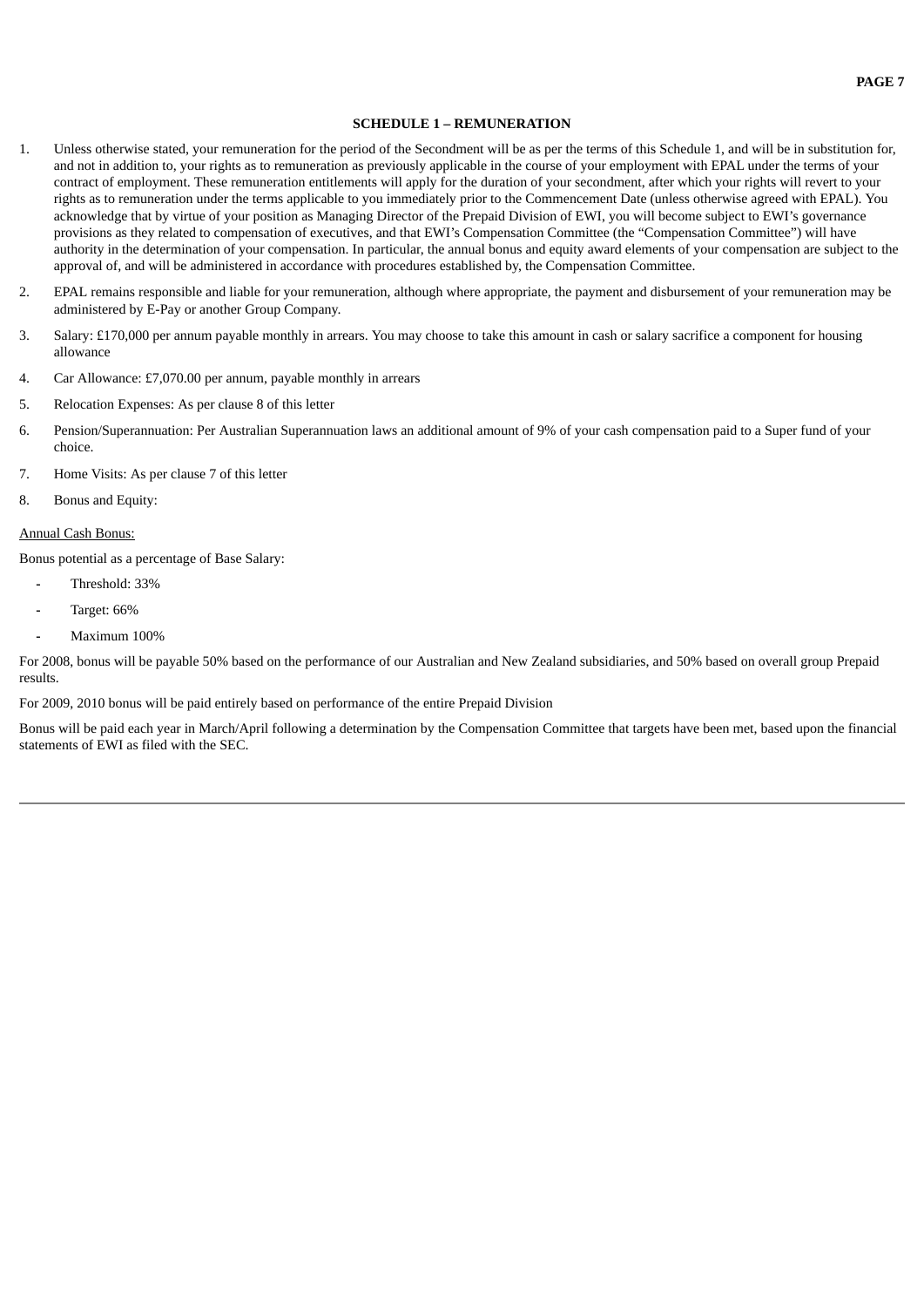#### Targets:-

The target for 2008 is based on Operating Income before interest Income. The targets for years 2009 and thereafter will include a factor for interest income.

| Prepaid | Australia/New Zealand |            |            |              | Overall      |              |  |
|---------|-----------------------|------------|------------|--------------|--------------|--------------|--|
|         | Threshold             | Target     | Maximum    | Threshold    | Target       | Maximum      |  |
|         | AUD                   | <b>AUD</b> | AUD        | USD          | USD          | <b>USD</b>   |  |
| 2008    | 14,237,617            | 14,883,832 | 15,569,288 | 45,475,000** | 46,287,000** | 47,099,000** |  |
| 2009    | N/A                   | N/A        | N/A        | $12\%***$    | 14%***       | $16\%***$    |  |

NZD for the purpose of consolidation is converted at  $1NZD = 0.9$  AUD

\*\* Up to \$1 million of pre-approved investments made in 2008 will be backed out of the determination of whether 2008 targets are met.

\*\*\* 2009 target is based on growth over 2008.

## Equity Award

At the first meeting of the Compensation Committee following the date of this letter, you will be awarded 44,000 shares of restricted stock of Euronet:

— 24,000 shares will be time- vest and will vest over three years.

— 20,000 will be performance vest and will vest only upon fulfillment of the performance targets set out in the following table. Once the applicable performance target is met, one half of the shares will vest immediately and the other half will vest on the anniversary of the first vesting date.

The Compensation Committee will determine whether performance targets have been met at its first meeting following the close of the fiscal year for which such target has been set. The date of vesting for any performance based shares will be the date of such meeting.

For each of 2009 and 2010 (upon the annual grant of equity awards to other executives by the Compensation Committee) you will be eligible for 20,000 shares of restricted stock, which will be entirely performance vest and will also vest upon fulfillment of the performance targets set forth on the above table. Once the applicable performance target is met, one half of the shares will vest immediately and the other half will vest 12 months after such date.

## Performance Targets

Based on Euronet Prepaid Division operating income, , subject to the following adjustments:

**§** the impact of foreign exchange fluctuations will be eliminated, with the rates of foreign exchange being determined by reference to the rate as of March 31, 2008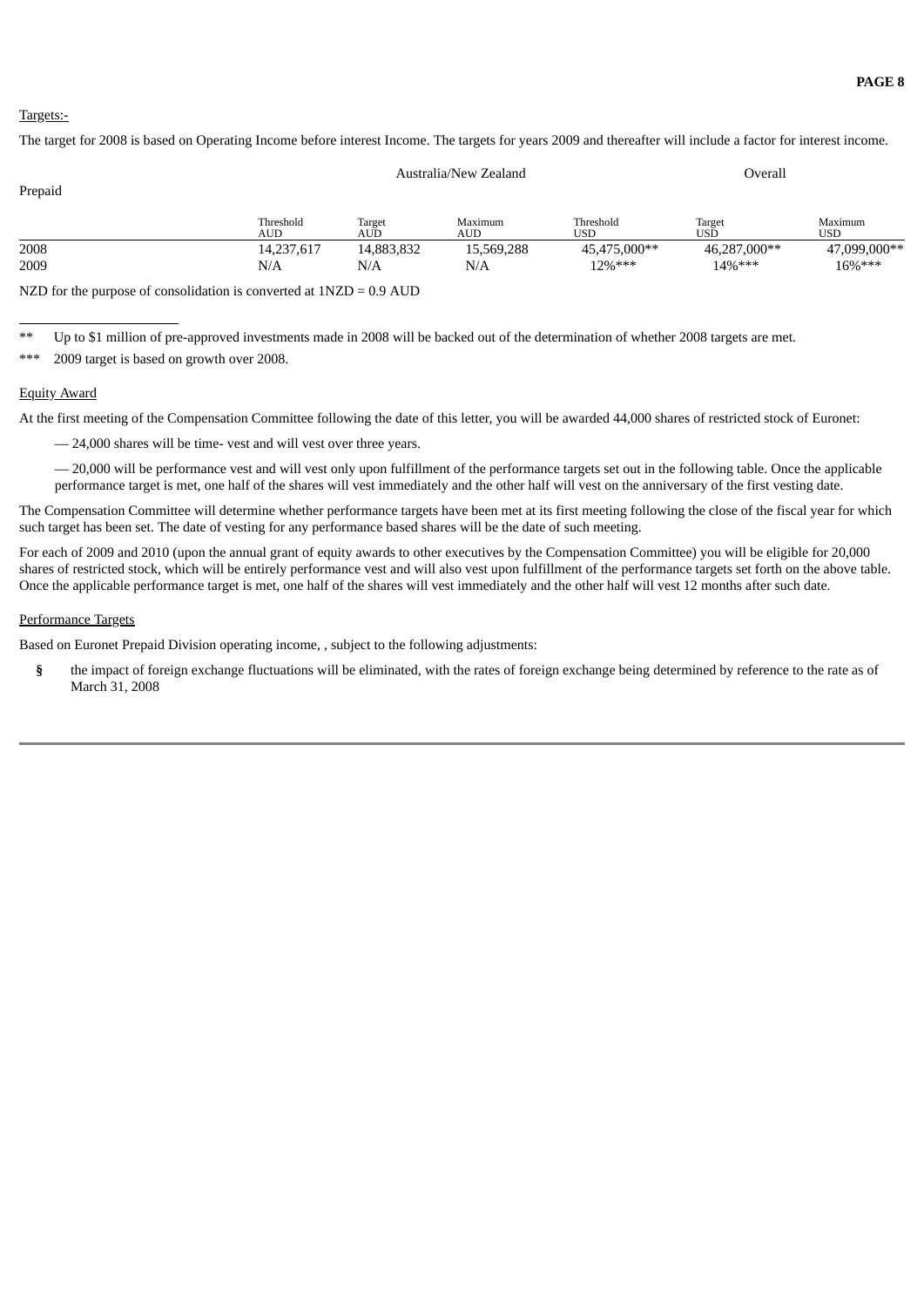- **§** if the cross border acquiring division is moved in to the prepaid division then targets will be amended to remove the impact of cross border in the first year.
- **§** If any acquisitions are made, performance targets will be increased in an amount determined by the Compensation Committee to be reasonable based upon the anticipated impact of the acquisition;
- **§** extraordinary items will be excluded
- **§** any impairment charge against goodwill for Movilcarga and Telerecarga that is made before March 31, 2009 will be excluded.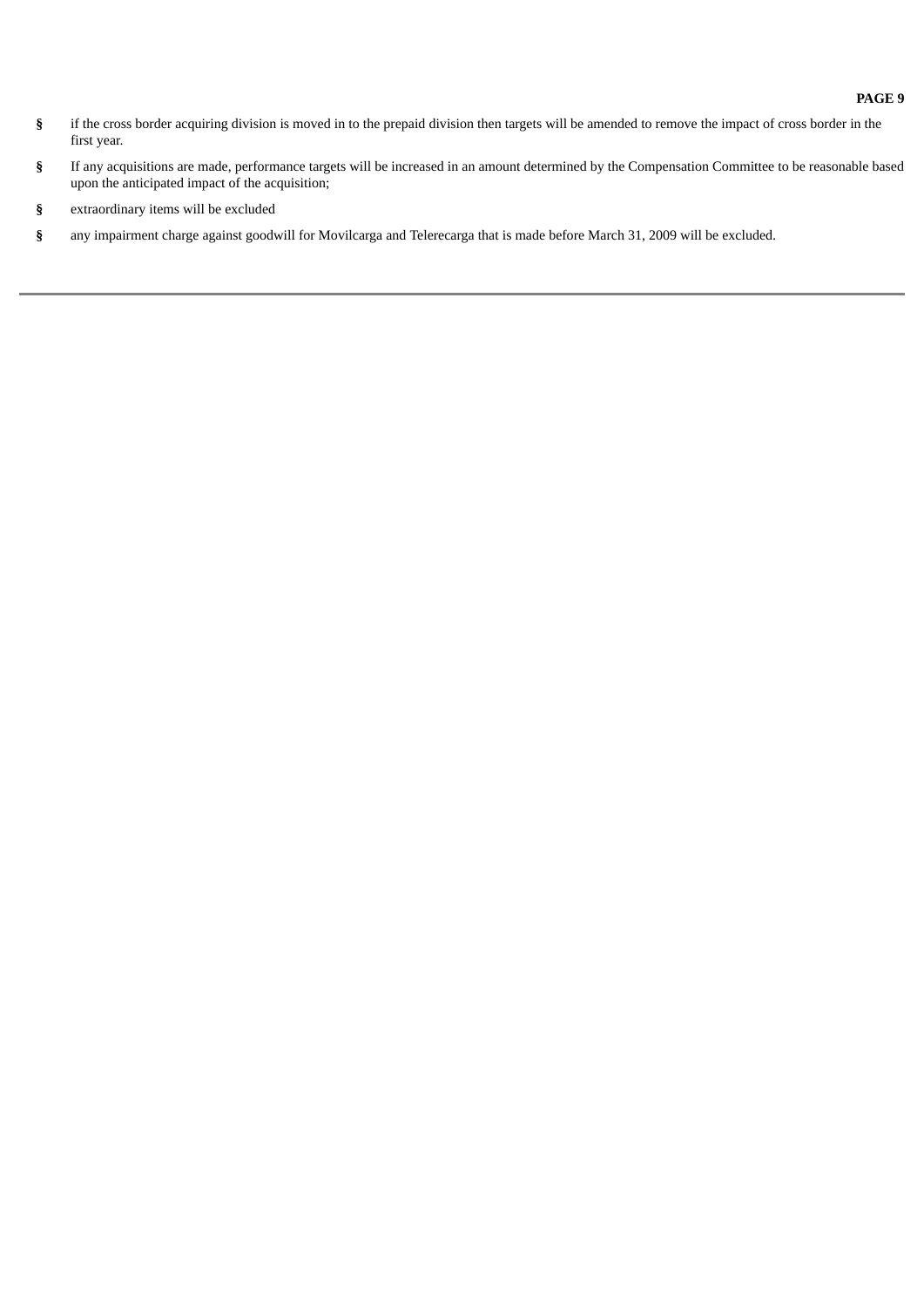## **PAGE 10**

|       |                               |        | Shares vesting per year if growth is: |        |        |        |
|-------|-------------------------------|--------|---------------------------------------|--------|--------|--------|
|       |                               |        | $< 12\%$                              | 12%    | 14%    | 16%    |
|       | 2008 performance              |        |                                       |        |        |        |
| Award | based award **                | 20,000 | 8,000                                 | 19,500 | 28,000 | 28,000 |
|       |                               |        |                                       |        |        |        |
|       | 2009 performance              |        |                                       |        |        |        |
| Award | based award                   | 20,000 | 8,000                                 | 13,000 | 19,500 | 28,000 |
|       |                               |        |                                       |        |        |        |
|       | 2010 performance              |        |                                       |        |        |        |
| Award | based award                   | 20,000 | 8,000                                 | 13,000 | 19,500 | 28,000 |
|       |                               |        |                                       |        |        |        |
|       |                               |        |                                       |        |        |        |
|       | Total performance opportunity |        | 24,000                                | 45,500 | 67,000 | 84,000 |
|       |                               |        |                                       |        |        |        |
|       |                               |        |                                       |        |        |        |
| Award | Three year time based         | 24,000 |                                       |        |        |        |

When a performance target is met, half of the shares concerned will vest, while the other half will vest 12 months after the target is met.

<sup>\*\*</sup> Up to \$1 million of pre-approved investments made in 2008 will be backed out of the determination of whether 2008 targets are met. The 2008 performance award will be based on the combined performance of Australia and NZ and the prepaid division operating results as defined in the bonus calculation above.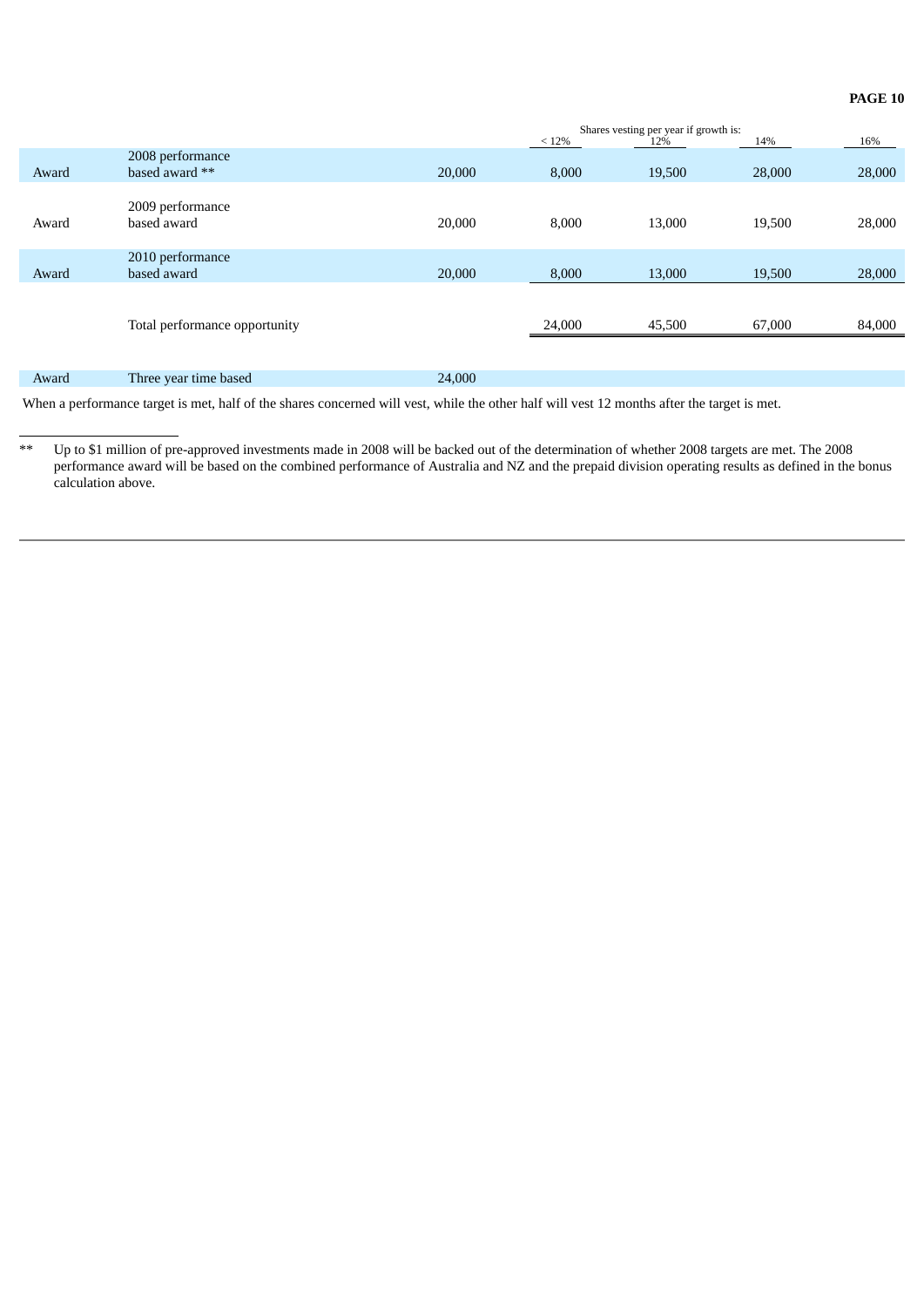#### SCHEDULE 2 – EMPLOYMENT PARTICULARS

## **Name of employer: E-Pay Australia Pty Ltd**

**Employer's address: Level 9, 131 York Street, Sydney NSW 2000**

#### **Telephone number: 02 8297 2800**

## **1. Basic Details**

- 1.1. Name of employee: Gareth Gumbley
- 1.2. Start Date:1 November 2004
- 1.3. Commencement date if different from 1.2 (if transferred under TUPE Regulations):......
- 1.4. Your job title: Managing Director, Prepaid Division (Seconded to E-Pay Ltd
- 1.5. Primary work location: 1st Floor Devonshire House, Devonshire Street, London, W1W 5DS.
- 1.6. Your rate of pay is £170,000 per annum, or £14,167.67 per month before tax and statutory deductions. You may choose to take this amount in cash or salary sacrifice a component for housing allowance.
- 1.7 You are employed on a permanent basis subject to your contractual terms, and current secondment arrangements are subject to the terms applicable to the secondment.

#### **2. Commencement of employment and continuous employment**

Your employment with E-Pay Australia Pty Ltd began is recorded at paragraph 1.2.

Your period of continuous employment began on this day.

## **3. Job description**

Undertake work consistent with your job title, as stated in paragraph 1.4 above, or any other task as reasonably directed by your manager.

#### **4. Job location(s)**

You will be required to work at the location identified in paragraph 1.5, and such other locations as may reasonably be required by the Company and E-Pay Ltd from time to time.

#### **5. Working overseas**

You are currently relocated on secondment to the United Kingdom.

You will be required to travel overseas from time to time while deployed in the United Kingdom. You will receive travel expenses in accordance with Group policies, but you will receive no additional remuneration with the exception of benefits set out in your Secondment Agreement.

#### **6. Pay**

Your rate of pay is specified in paragraph 1.6.

This will be paid monthly in arrears, and such payments will be subject to tax and statutory contributions.

Your benefits are otherwise as per the terms of your Secondment Agreement.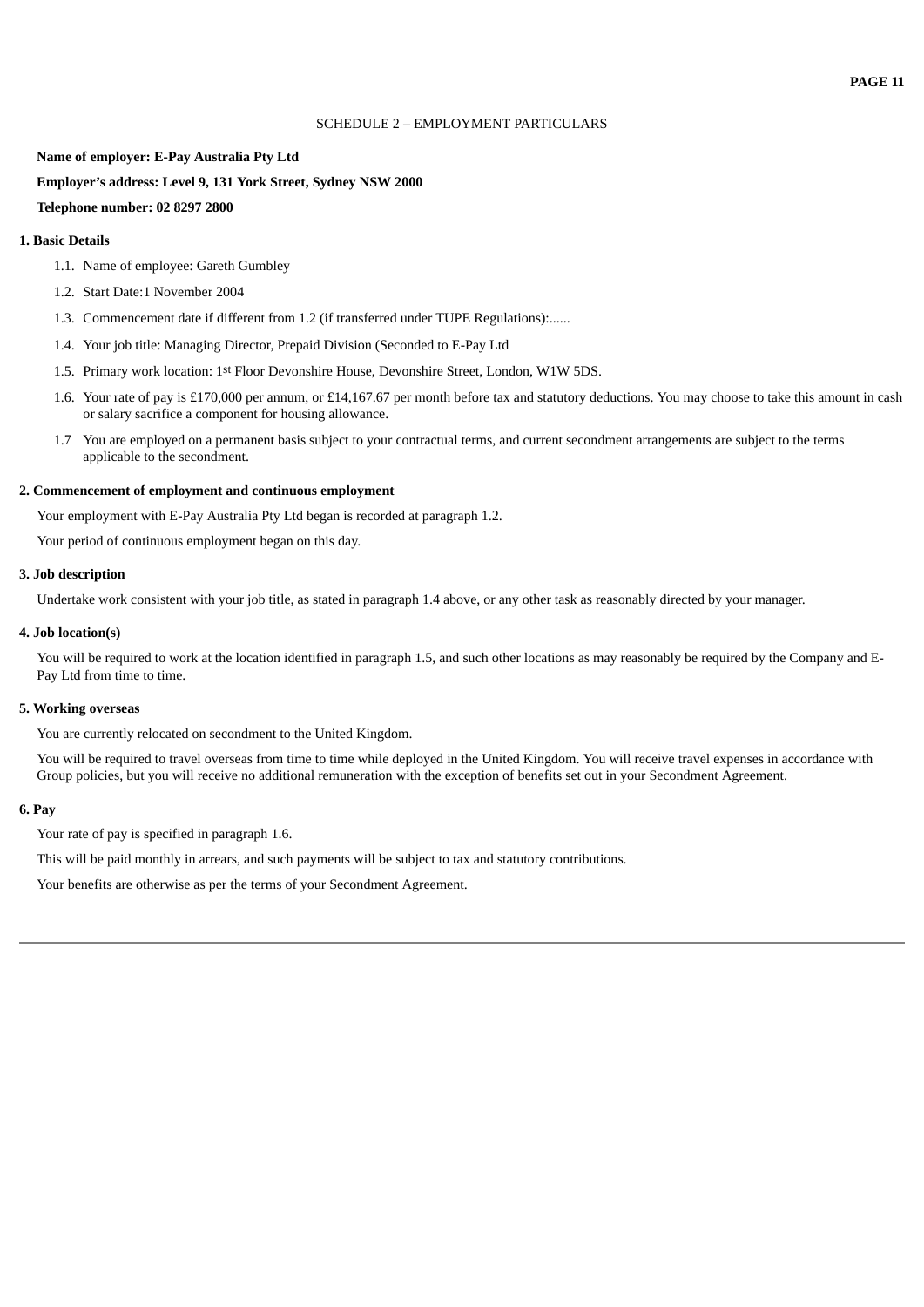You will not be paid for any period of unauthorised absence.

## **7. Hours of work**

You are employed to work on a full-time basis.

Your normal working hours will be 40 hours per week, Monday to Friday.

You will normally work between the hours of 9:00am and 5:30pm.

You will be required to work such hours as are required for the discharge of your duties.

#### **8. Holidays**

You are entitled to 20 days' holiday per year, plus public holidays.

You may occasionally be required to work public holidays.

The Company's holiday year runs from 1 January of each year. If your employment starts or finishes part way through the holiday year your holiday entitlement will be calculated on a pro-rata basis. Deductions from final wages due to you on termination of employment will be made in respect of holidays taken in excess of entitlement.

#### **9. Sickness absence**

You will be entitled to sick pay in accordance with the terms of your contract of employment and in accordance with minimum statutory requirements.

#### **10. Pension scheme**

9% of cash based compensation per Australian Super regulations paid in to an Australian Super fund of your choice.

#### **11. Collective agreements with trade unions**

There are no collective agreements with trade unions or other employee groups affecting this employment.

#### **12. Application of terms and ending the employment**

These terms will cease to apply upon amendment by agreement between the parties or upon the cessation of your secondment arrangements in the United Kingdom.

Your employment may otherwise be ended in accordance with the terms of your contract of employment.

## **13. Disciplinary and grievance procedure**

The Company operates a disciplinary policy which complies with the statutory dismissal and disciplinary procedure under Schedule 2 of the Employment Act 2002. A copy of this policy is in the Company Handbook and can otherwise be obtained on request. We reserve the right to suspend you with pay for the purpose of investigating any allegation of misconduct against you.

If you have a grievance relating to your employment you should raise it in writing with Jeffrey Newman. A copy of our grievance policy is in the Company Handbook and can otherwise be obtained on request from our Human Resources Department. Where applicable, the Company will deal with your grievance in accordance with the requirements of the statutory grievance procedures set out at Schedule 2 to the Employment Act 2002.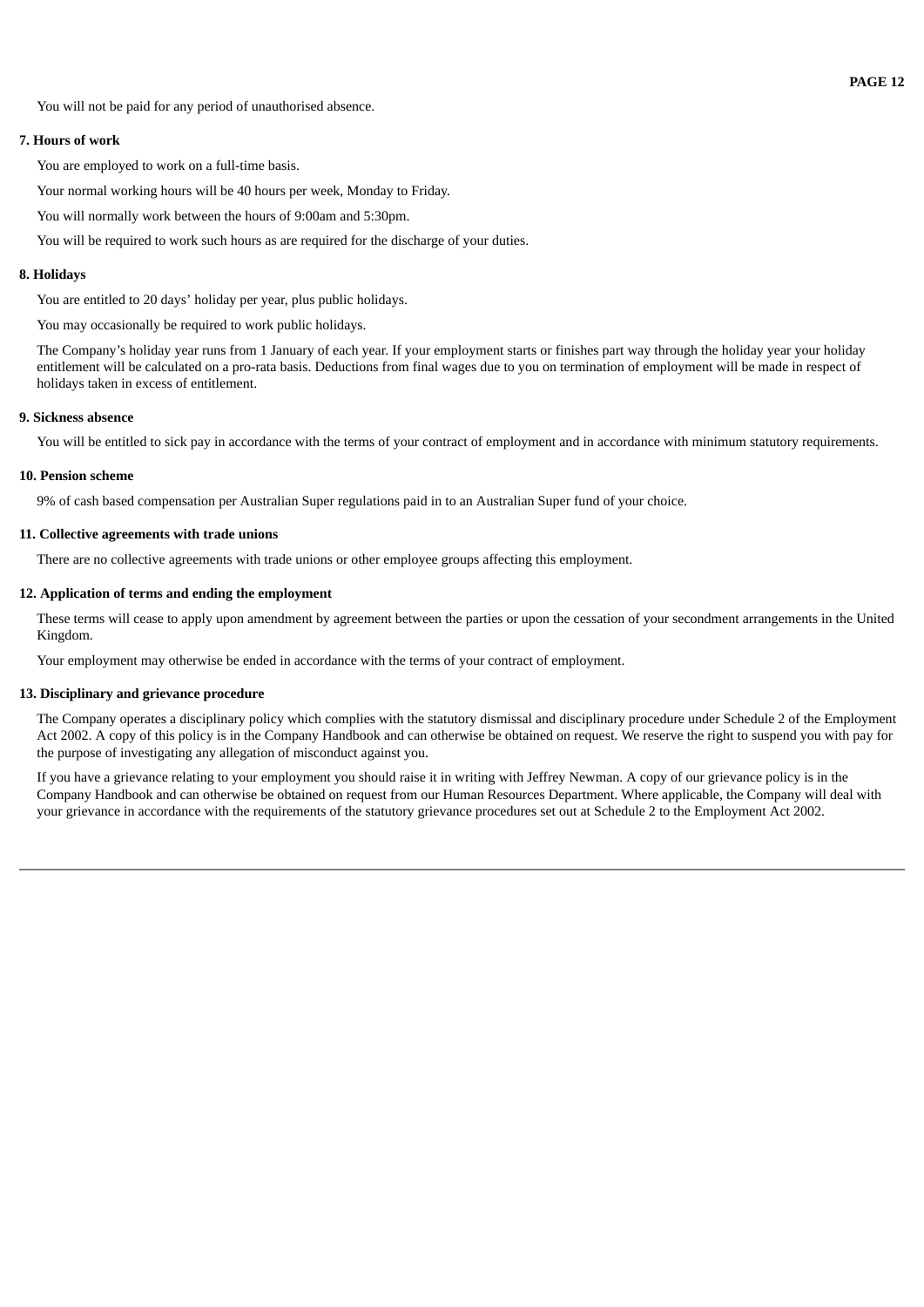14. I acknowledge receipt of my particulars of employment

Signed. /s/ GARETH GUMBLEY Date. May 17, 2008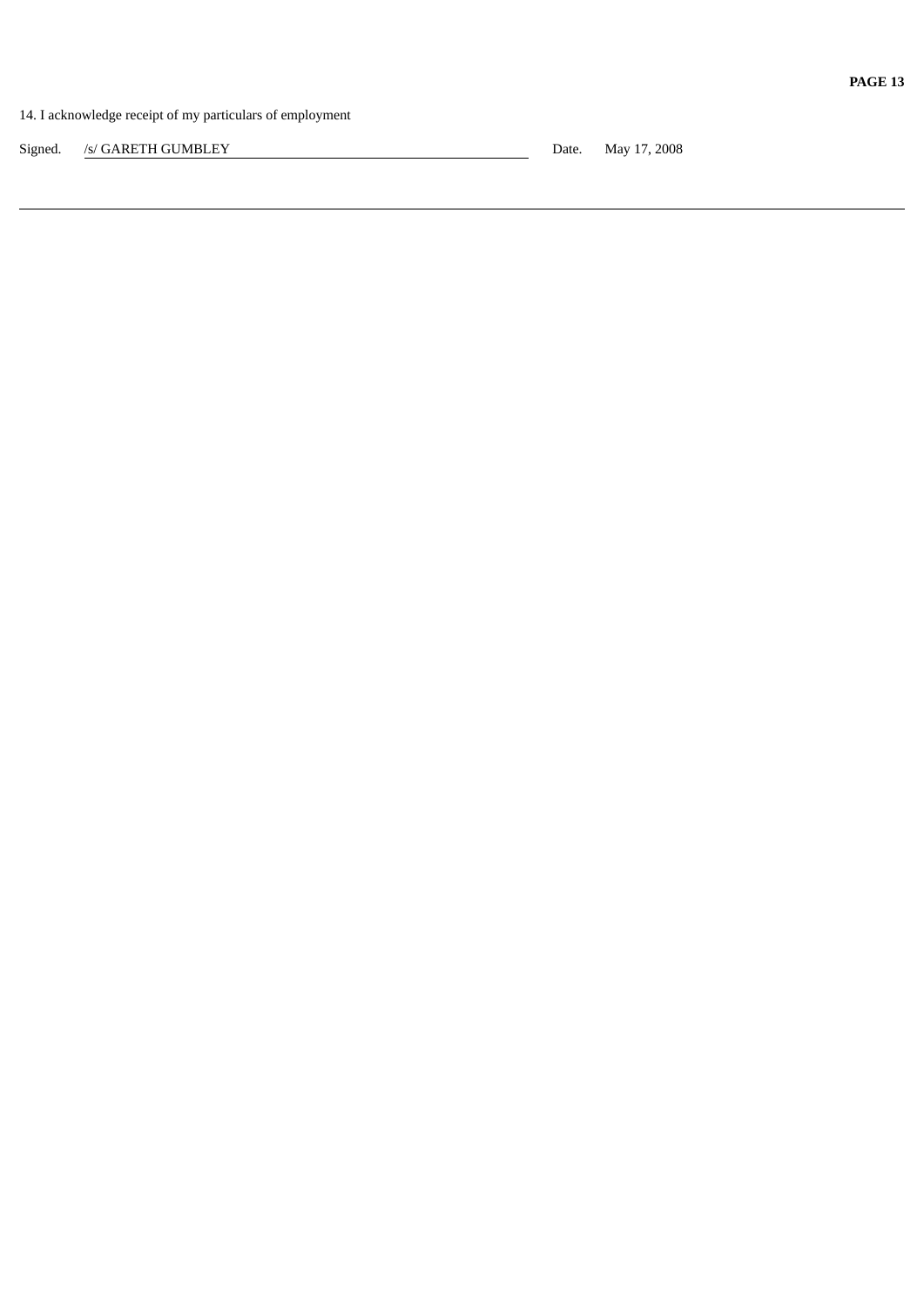#### **SCHEDULE 3**

## **RIGHTS UPON CHANGE OF CONTROL**

- **1.** For the purposes of this Schedule 3, a "Change of Control" occurs if:
- 1.1 a merger, consolidation or dissolution of Euronet Worldwide, Inc. ("EWI") or a sale, lease, exchange or disposition of all or substantially all of EWI's assets has been completed;
- 1.2 less than 75% of the members of the Board of EWI are individuals who were either members of the Board on the date of this Agreement or whose election or nomination was approved by a vote of at least 75% of the members of the Board then still in office who were either members of the Board on the date of this Agreement or whose election or nomination was so approved; or
- 1.3 any person (as such term is defined at sections 13(d) and 14(d) of the U.S. Securities Exchange Act of 1934 ("the Exchange Act") shall have become "beneficial owner" (as defined in Rule 13d-3 under the Exchange Act) directly or indirectly of securities of EWI representing 40% or more (calculated in accordance with Rule 13d-3 of the Exchange Act) of the aggregate voting power of EWI's then outstanding voting securities.
- **2.** Subject to the terms and conditions of this Schedule 3 and in particular clause 6, in the event of a Change of Control at any time during your secondment, you will be entitled to remain either in your seconded position on the terms of this Agreement or, at the election of the E-Pay or EPAL under this Agreement or the Secondment Agreement (as applicable), in your position of employment with EPAL, for a cumulative period of an additional three years from the date of such Change of Control (the "Change Control Date"), at not less than the capacity you held with EPAL immediately prior to the commencement of your secondment under this Agreement. During the Three-Year Period, you shall be entitled to a salary at a rate not less than that paid you at the Control Change Date, at the same intervals. Any termination of your employment following a Control Change Date will occur in accordance with the terms of this Schedule 3.
- **3.** During the Three Year Period, you shall be entitled to participate in each of the following plans (together, the "Specified Benefits") in existence, and in accordance with the terms thereof, at the Control Change Date:
	- 3.1 any incentive compensation plans;
	- 3.2 any benefit plan and trust fund associated therewith, related to (A) life, health, dental, disability, or accidental death and dismemberment insurance, (B) employee stock or share ownership (such as under the EWI ESPP and other stock option plans); and
	- 3.3 any other benefit plans hereafter made generally available to employees at your level of responsibility within EWI.
- **4.** All outstanding options or restricted stock by you under any stock or share option plan of the Group shall become immediately vested on the Control Change Date, provided that any performance based equity awards will be deemed vested as if the middle level of performance (14% growth) had been met.
- **5.** You shall receive payment of any amounts to which you are entitled within five business days of the Control Change Date.
- **6.** Notwithstanding any other provision of this Schedule 3, at any time after the Control Change Date, EPAL may terminate your employment for any reason, (the "Termination"),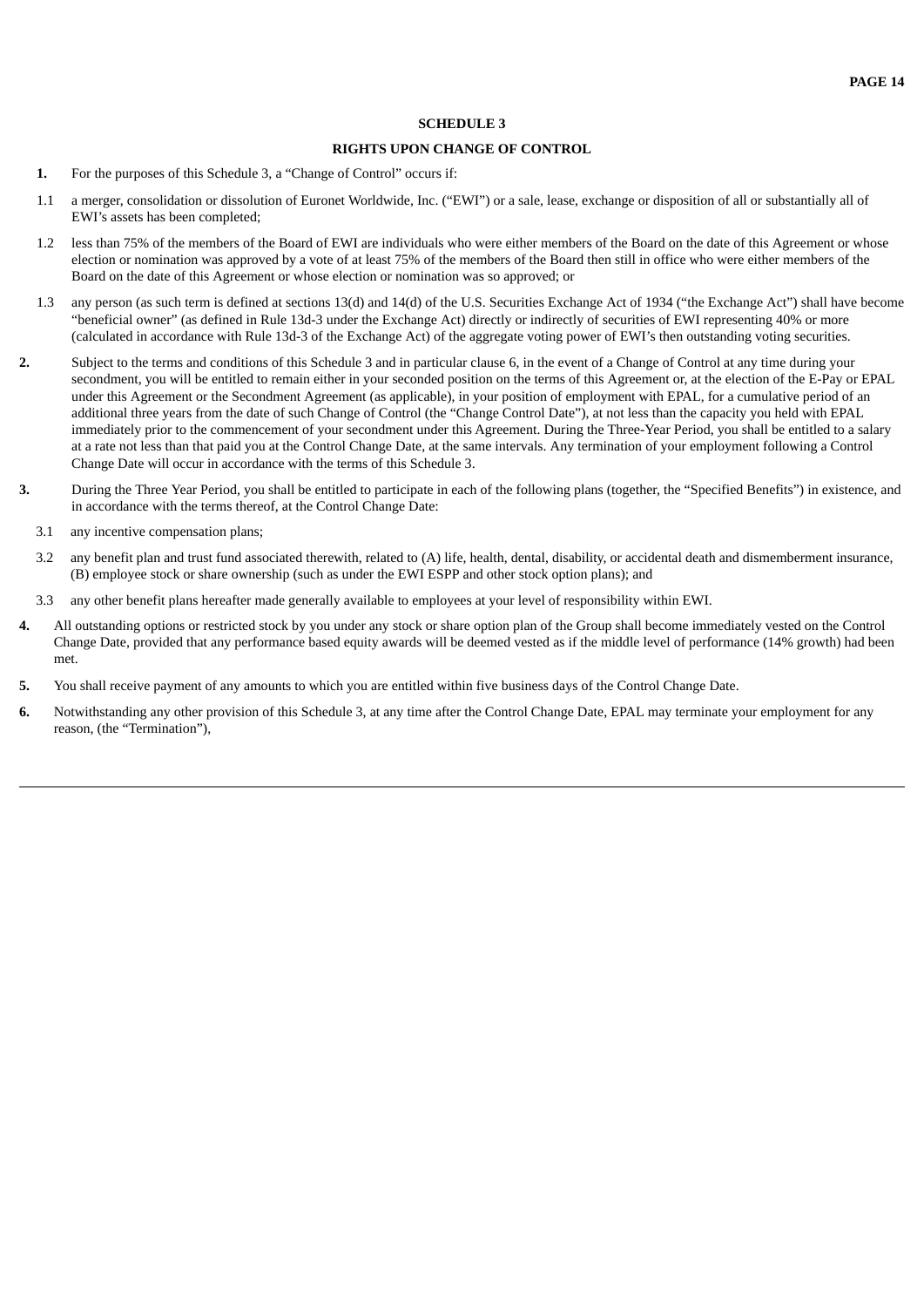but within five days of the termination of your employment, EPAL or a nominee shall pay to you:

- 6.1 your salary (as specified at Item 3 of Schedule 1, as varied by EPAL at its discretion from time to time) ("Salary") and accrued leave entitlements to the date of the termination of your employment, and
- 6.2 a lump sum amount (the "Special Severance Payment") equal to the product (discounted to the then present value on the basis of a rate of 7.5% per annum) of your Salary multiplied by the number of years and any portion thereof remaining in the Three-Year Period (or if the remaining term in the Three-Year Period after the Termination is less than two years, for two years — the "Extended Period");
- **7.** In the event of a termination of your employment under clause 6 of this Schedule 3, Specified Benefits to which you are entitled immediately prior to Termination shall continue until the end of the Three Year Period (or the Extended Period, if applicable); provided that:
- 7.1 if any plan pursuant to which Specified Benefits are provided immediately prior to Termination would not permit continued participation by Employee after the termination of your employment, EPAL or a nominee shall pay to you within five days after the date of the termination of your employment a lump sum payment equal to the amount of Specified Benefits you would have received if you had been fully vested an a continuing participant in such plan to the end of the Three-Year Period or the Extended Period, if applicable; and
- 7.2 if you obtain new employment following the termination of your employment, then following any waiting period applicable to participation in any plan of the new employer, you shall continue to be entitled to receive the Specified Benefits (of equivalent benefits in accordance with clause 7.1 of this Schedule 3) only to the extent such benefits would exceed those available to you under comparable plans made available by your new employer (but you shall not be required to repay any amounts then already received by you).
- **8.** In the event of a Change of Control, thereafter, for "good reason" (as defined below), you may, at any time during the Three Year Period, in your sole discretion, on not less than thirty (30) days' written notice and effective at the end of such notice period, resign your employment with EPAL (the "Resignation"). Within five days of your Resignation, EPAL (or a nominee) shall pay to you your full Salary through to the effective date of your Resignation, plus a lump sum amount equal to the Special Severance Payment calculated in accordance with clause 6 of this Schedule 3, except that for purposes of such calculations, all references to "Termination" shall be deemed to be references to "Resignation"). Upon your Resignation, Specified Benefits to which you are entitled immediately prior to Resignation shall continue on the same terms and conditions as provided in clause 7 of this Schedule 3, as applicable in the event of a termination of your employment by the Company (including equivalent payments provided in circumstances described at clause 7). For purposes of this Agreement, a "good reason" is where the employee is entitled at law to treat himself as having been constructively dismissed by EPAL.
- **9.** After the Control Change Date, you shall not be required to mitigate the amount of any payment provided for in this Schedule 3 by seeking other employment or otherwise and except as expressly set forth herein no such other employment, if obtained, or compensation or benefits payable in connection therewith shall reduce any amounts or benefits to which you are entitled under the terms of this Schedule 3, with the exception of circumstances referred to at clause 7 of this Schedule 3.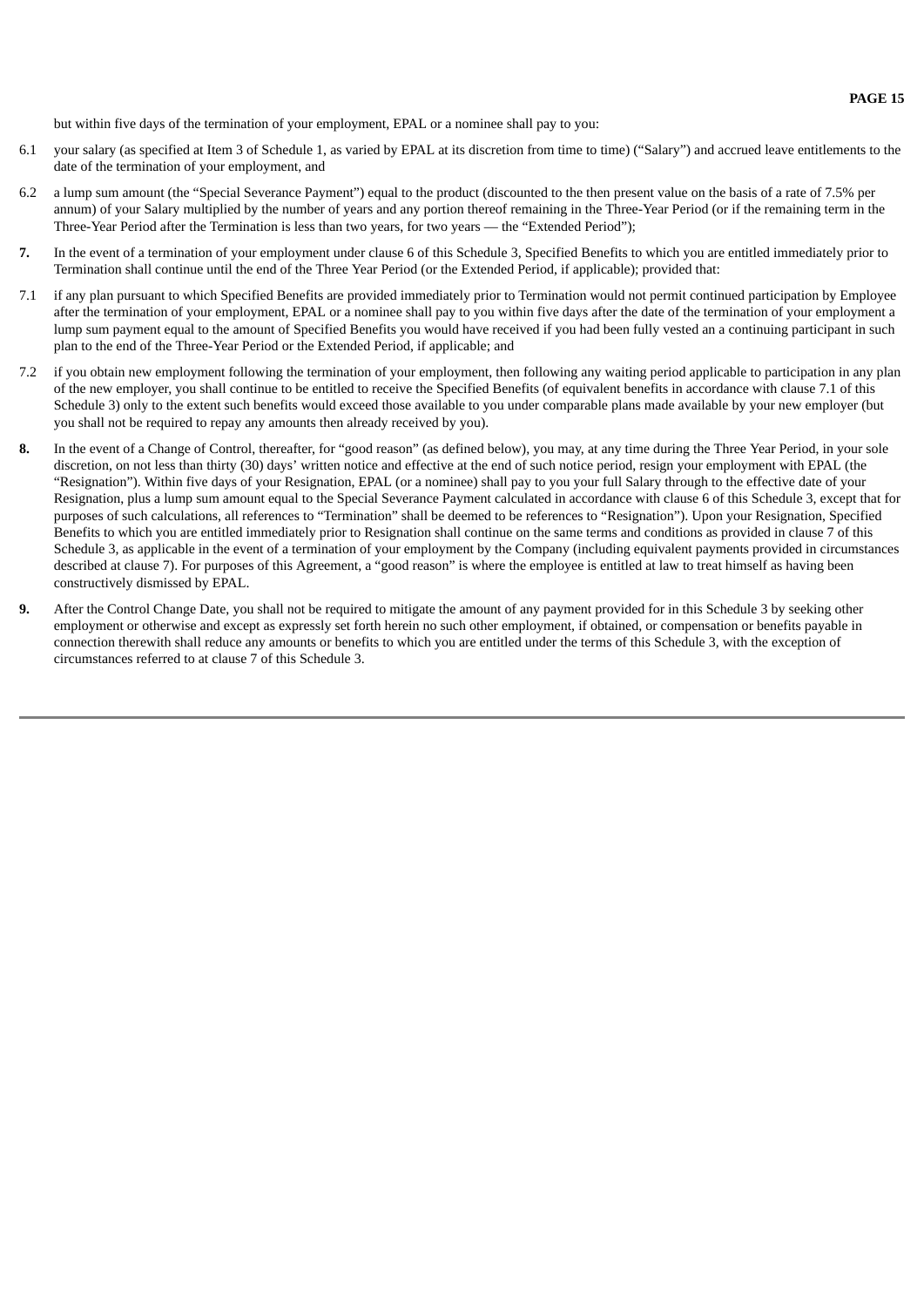- **10.** If any dispute should arise under this Agreement after the Control Change Date involving an effort by you to protect, enforce or secure rights or benefits claimed by you hereunder, EPAL (or any nominee) shall pay (promptly upon demand by you accompanied by reasonable evidence of incurrence) all reasonable expenses (including solicitor's fees) incurred by you in connection with such dispute, without regard to whether you prevail in such a dispute except that you shall repay EPAL (or any nominee) any amounts so received if a court having jurisdiction shall make a final, nonappealable determination that you acted frivolously or in bad faith by initiating and/or pursuing such a dispute
- **11.** The rights and obligations of you and EPAL under this Section 3 shall inure to the benefit of and be binding in each and every respect upon the direct and indirect successors and assigns of EPAL and yourself, regardless of the manner in which such successors or assigns shall succeed to the interest of EPAL or yourself hereunder and this Schedule 3 shall not be terminated by the voluntary or involuntary dissolution by EWI or EPAL or any merger or consolidation or acquisition involving EWI or EPAL, or upon any transfer of all or substantially all of EWI's or EPAL's assets, or terminated otherwise than in accordance with its terms. In the event of any such merger or consolidation or transfer of assets, this Schedule 3 shall be binding upon and shall inure to the benefit of the surviving corporation or the corporation or other person to which such assets shall be transferred.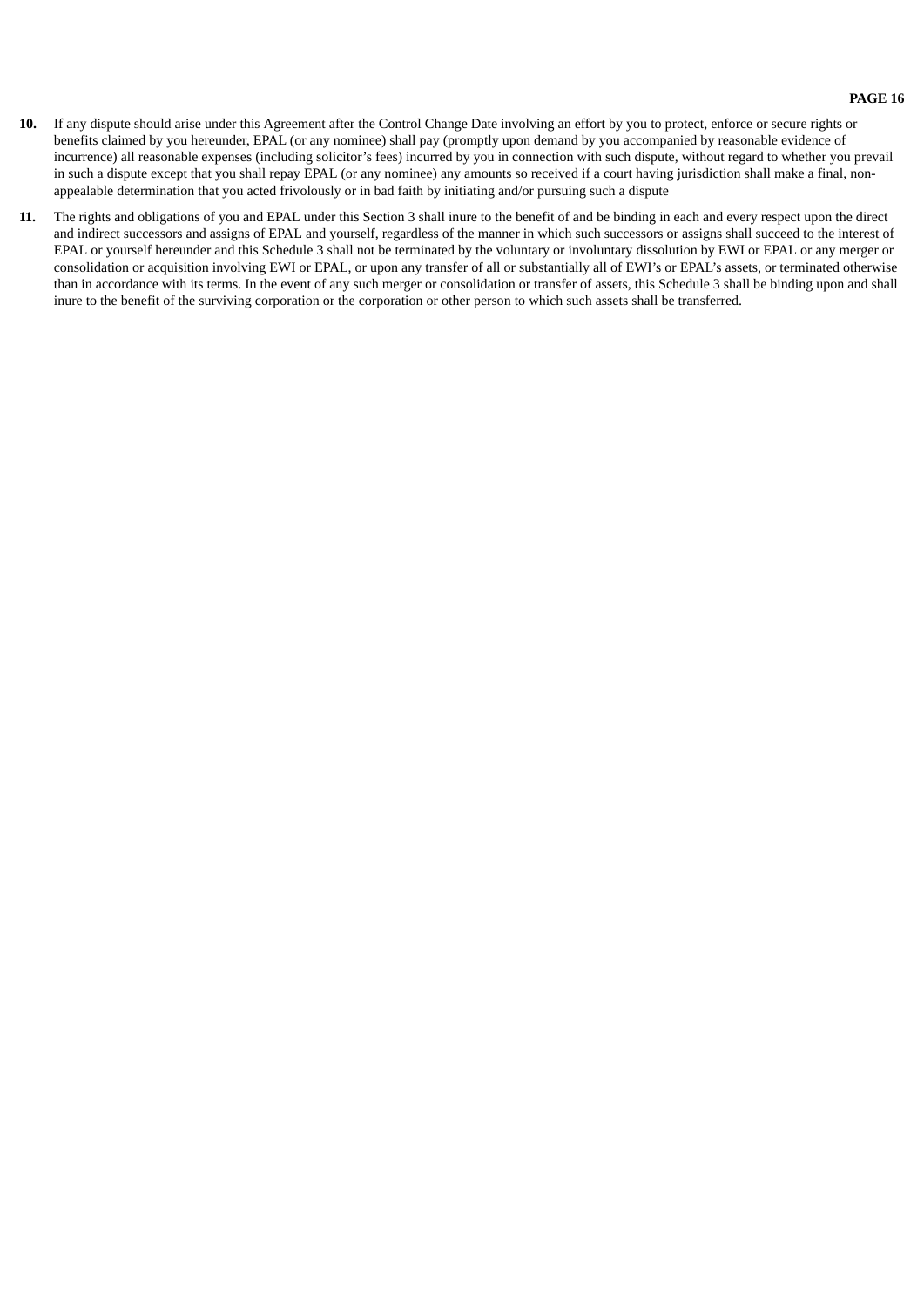## **EURONET WORLDWIDE, INC. COMPUTATION OF RATIO OF EARNINGS TO FIXED CHARGES (Unaudited)**

|                                                                                  | <b>Three Months Ended</b><br><b>June 30,</b> |                       | <b>Six Months Ended</b><br><b>June 30,</b> |          |
|----------------------------------------------------------------------------------|----------------------------------------------|-----------------------|--------------------------------------------|----------|
| (dollar amounts in thousands)                                                    | 2008                                         | 2007                  | 2008                                       | 2007     |
| Pretax income from continuing operations before adjustment for minority interest |                                              |                       |                                            |          |
| or income from unconsolidated subsidiaries                                       | 11,626<br>\$                                 | \$12,977              | \$17,229                                   | \$26,049 |
| Add:                                                                             |                                              |                       |                                            |          |
| <b>Fixed charges</b>                                                             | 7,191                                        | 8,600                 | 15.087                                     | 12,674   |
| Dividends received                                                               | 262                                          |                       | 262                                        | 1,270    |
| Adjusted pretax income                                                           | \$19,079                                     | \$21,577              | \$32,578                                   | \$39,993 |
| Fixed charges:                                                                   |                                              |                       |                                            |          |
| Interest expense                                                                 | \$<br>6,037                                  | 7,769<br>$\mathbb{S}$ | \$12,893                                   | \$11,301 |
| Estimate of interest within rental expense                                       | 1,154                                        | 831                   | 2,194                                      | 1,373    |
| Total fixed charges                                                              | 7,191<br>\$.                                 | 8,600<br>\$           | \$15,087                                   | \$12,674 |
| Ratio of earnings to fixed charges                                               | 2.7                                          | 2.5                   | 2.2                                        | 3.2      |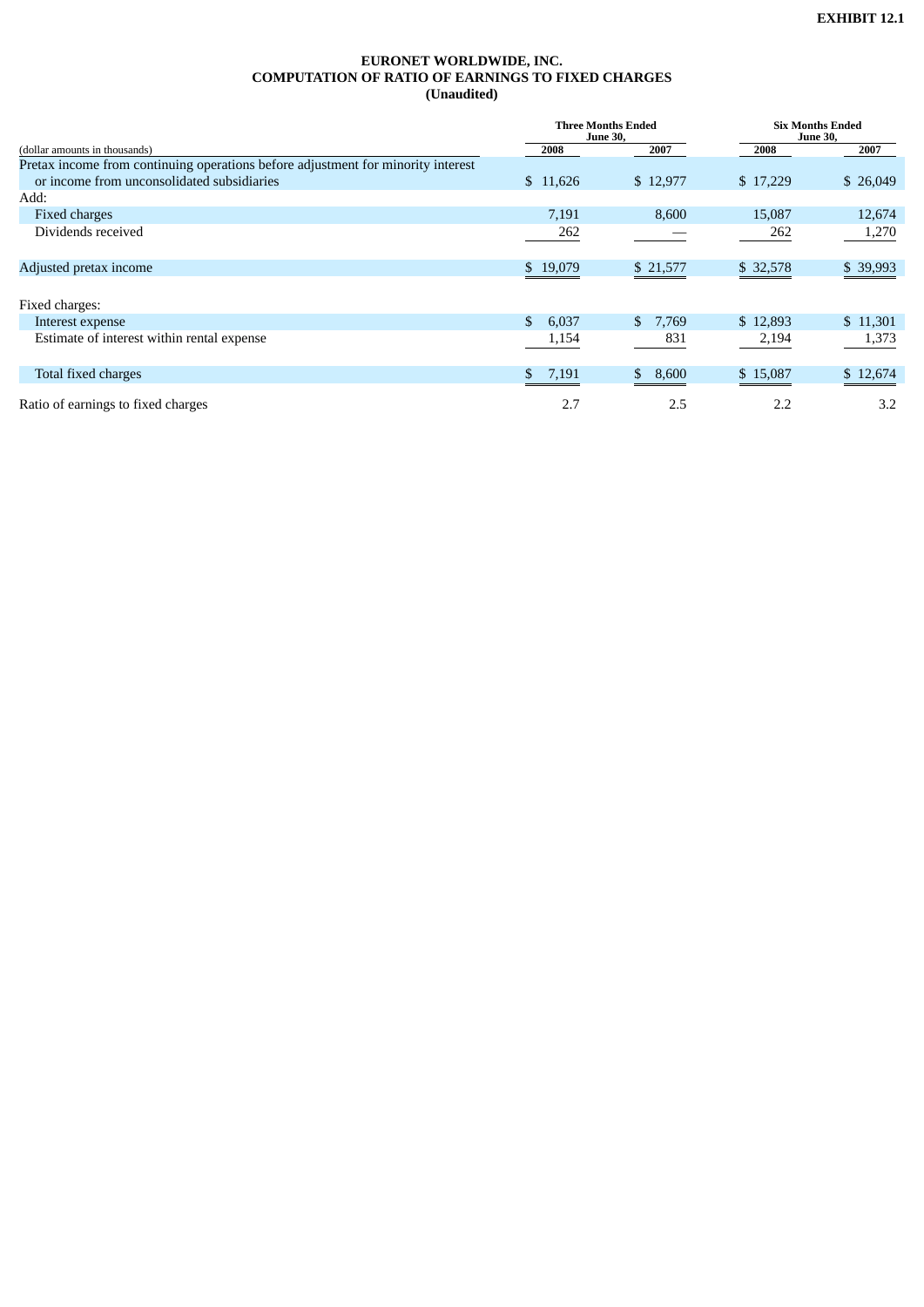#### **CERTIFICATIONS OF CHIEF EXECUTIVE OFFICER**

I, Michael J. Brown, Chairman and Chief Executive Officer, certify that:

1) I have reviewed this Quarterly Report on Form 10-Q of Euronet Worldwide, Inc.;

2) Based on my knowledge, this report does not contain any untrue statement of a material fact or omit to state a material fact necessary to make the statements made, in light of the circumstances under which such statements were made, not misleading with respect to the period covered by this report;

3) Based on my knowledge, the financial statements, and other financial information included in this report, fairly present in all material respects the financial condition, results of operations and cash flows of the registrant as of, and for, the periods presented in this report;

4) The registrant's other certifying officer and I are responsible for establishing and maintaining disclosure controls and procedures (as defined in Exchange Act Rules 13a-15(e) and 15d-15(e)) and internal control over financial reporting (as defined in Exchange Act Rules 13a-15(f) and 15d-15(f)) for the registrant and have:

a) designed such disclosure controls and procedures, or caused such disclosure controls and procedures to be designed under our supervision, to ensure that material information relating to the registrant, including its consolidated subsidiaries, is made known to us by others within those entities, particularly during the period in which this report is being prepared;

b) designed such internal control over financial reporting, or caused such internal control over financial reporting to be designed under our supervision, to provide reasonable assurance regarding the reliability of financial reporting and the preparation of financial statements for external purposes in accordance with generally accepted accounting principles;

c) evaluated the effectiveness of the registrant's disclosure controls and procedures and presented in this report our conclusions about the effectiveness of the disclosure controls and procedures, as of the end of the period covered by this report based on such evaluation; and

d) disclosed in this report any change in the registrant's internal control over financial reporting that occurred during the registrant's most recent fiscal quarter (the registrant's fourth fiscal quarter in the case of an annual report) that has materially affected, or is reasonably likely to materially affect, the registrant's internal control over financial reporting.

5) The registrant's other certifying officer and I have disclosed, based on our most recent evaluation of internal control over financial reporting, to the registrant's auditors and the audit committee of registrant's Board of Directors (or persons performing the equivalent functions):

a) all significant deficiencies and material weaknesses in the design or operation of internal control over financial reporting which are reasonably likely to adversely affect the registrant's ability to record, process, summarize and report financial information; and

b) any fraud, whether or not material, that involves management or other employees who have a significant role in the registrant's internal control over financial reporting.

Date: August 7, 2008

/s/ MICHAEL J. BROWN

**Michael J. Brown Chairman and Chief Executive Officer**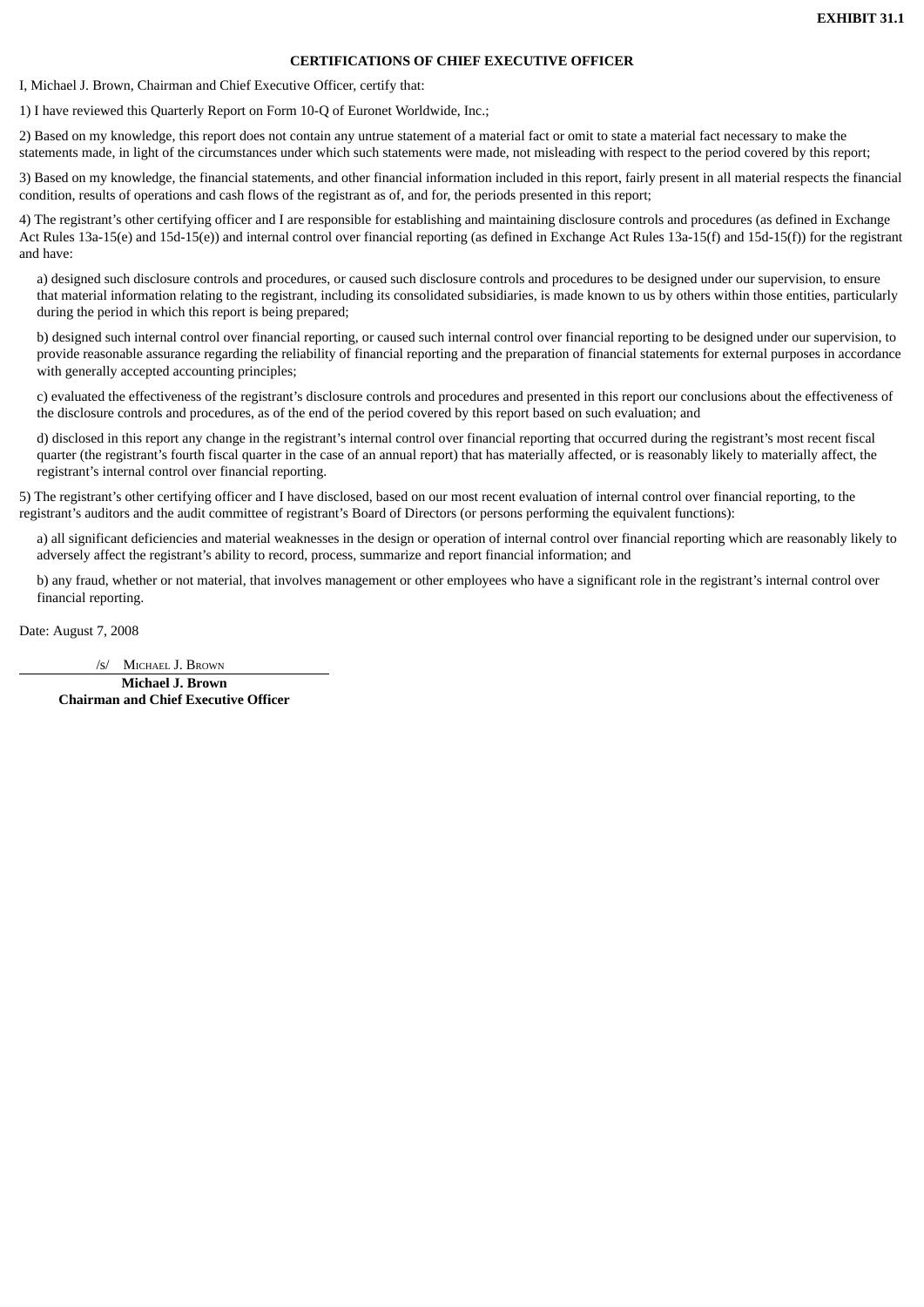#### **CERTIFICATIONS OF CHIEF FINANCIAL OFFICER**

I, Rick L. Weller, Chief Financial Officer, certify that:

1) I have reviewed this Quarterly Report on Form 10-Q of Euronet Worldwide, Inc.;

2) Based on my knowledge, this report does not contain any untrue statement of a material fact or omit to state a material fact necessary to make the statements made, in light of the circumstances under which such statements were made, not misleading with respect to the period covered by this report;

3) Based on my knowledge, the financial statements, and other financial information included in this report, fairly present in all material respects the financial condition, results of operations and cash flows of the registrant as of, and for, the periods presented in this report;

4) The registrant's other certifying officer and I are responsible for establishing and maintaining disclosure controls and procedures (as defined in Exchange Act Rules 13a-15(e) and 15d-15(e)) and internal control over financial reporting (as defined in Exchange Act Rules 13a-15(f) and 15d-15(f)) for the registrant and have:

a) designed such disclosure controls and procedures, or caused such disclosure controls and procedures to be designed under our supervision, to ensure that material information relating to the registrant, including its consolidated subsidiaries, is made known to us by others within those entities, particularly during the period in which this report is being prepared;

b) designed such internal control over financial reporting, or caused such internal control over financial reporting to be designed under our supervision, to provide reasonable assurance regarding the reliability of financial reporting and the preparation of financial statements for external purposes in accordance with generally accepted accounting principles;

c) evaluated the effectiveness of the registrant's disclosure controls and procedures and presented in this report our conclusions about the effectiveness of the disclosure controls and procedures, as of the end of the period covered by this report based on such evaluation; and

d) disclosed in this report any change in the registrant's internal control over financial reporting that occurred during the registrant's most recent fiscal quarter (the registrant's fourth fiscal quarter in the case of an annual report) that has materially affected, or is reasonably likely to materially affect, the registrant's internal control over financial reporting.

5) The registrant's other certifying officer and I have disclosed, based on our most recent evaluation of internal control over financial reporting, to the registrant's auditors and the audit committee of registrant's Board of Directors (or persons performing the equivalent functions):

a) all significant deficiencies and material weaknesses in the design or operation of internal control over financial reporting which are reasonably likely to adversely affect the registrant's ability to record, process, summarize and report financial information; and

b) any fraud, whether or not material, that involves management or other employees who have a significant role in the registrant's internal control over financial reporting.

Date: August 7, 2008

/s/ RICK L. WELLER

**Rick L. Weller Chief Financial Officer**